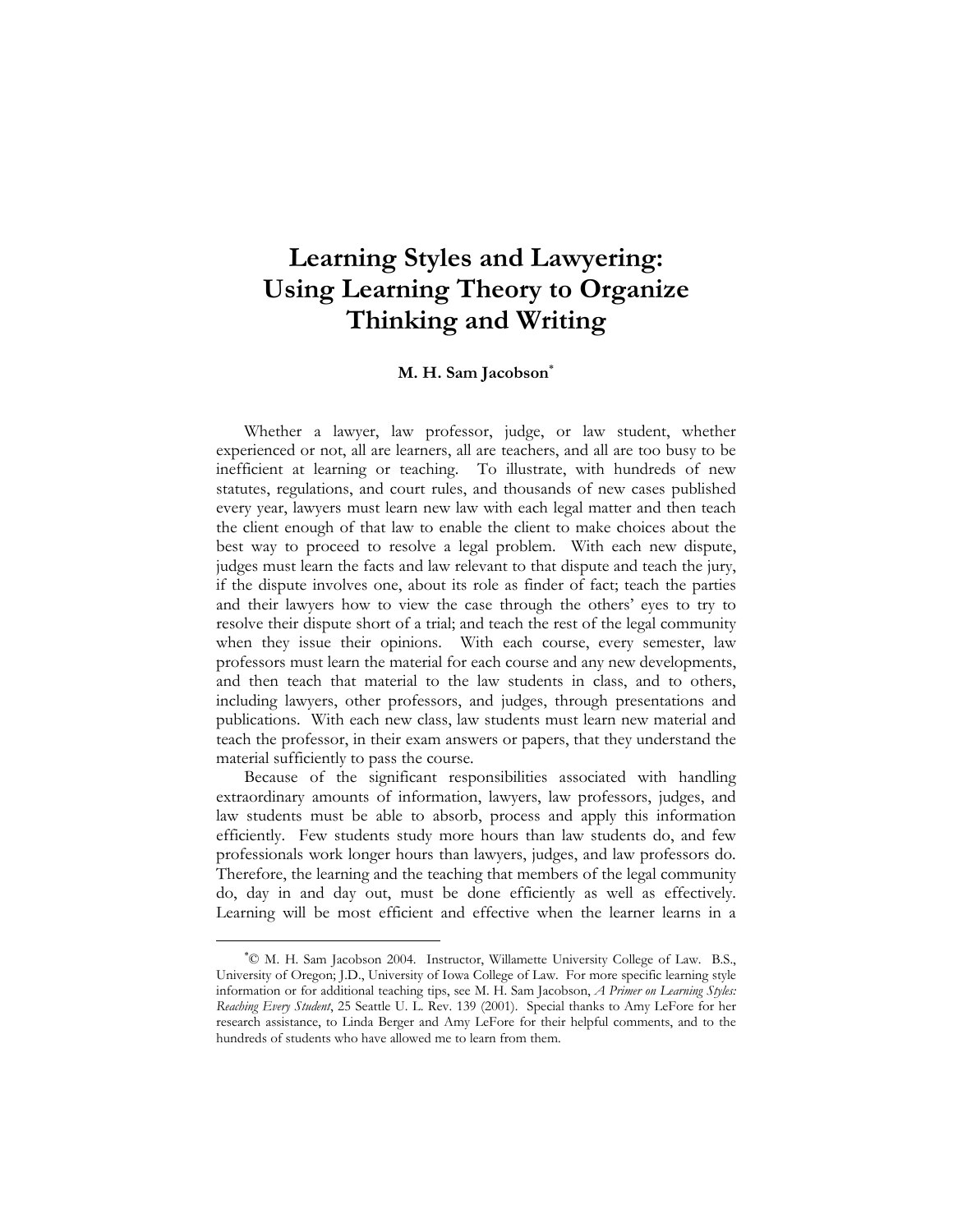manner that is consistent with the way in which he or she learns best. Likewise, teaching will be most efficient and effective when the teacher teaches in a manner that is consistent with the learning strengths of the learners.

 Knowing something about learning styles will help every member of the legal community to become a better learner, a better teacher, and a better writer. This article provides an overview of the different facets of learning styles, and applies that theory to one of the most important aspects of a legal professional's writing: organization. Section I discusses how knowledge of learning styles will help improve lawyering skills. Section II discusses the personal characteristics that contribute to learning style. Section III discusses the learning cycle necessary to improve memory and comprehension, and to achieve deep learning. Finally, Section IV will illustrate how applying the theory of learning styles can help every member of the legal community to organize written documents.

#### **I. Knowledge of Learning Styles Will Improve Lawyering Skills**

 Knowing something about learning styles is important to lawyering because the foundation for all competent lawyering is acquiring and imparting knowledge. By applying basic concepts of learning styles in lawyering, your learning and your teaching of others will improve. Through increased selfawareness of how you learn best, you can improve how you learn and teach, so that you become a more efficient and effective learner and teacher. In addition, knowledge of learning styles will help you learn and teach appropriately to achieve the desired level of knowledge.1

#### A. Learning styles and lawyering

 The extent to which effective lawyering is based on learning and teaching is apparent from the MacCrate Report,<sup>2</sup> which identified fundamental skills<sup>3</sup> and values<sup>4</sup> essential for competent lawyering. Each of the ten lawyering skills

<sup>1.</sup> Levels of knowledge are discussed *infra* part I.C.

<sup>2.</sup> ABA Sec. Leg. Educ. & Admis. to the B., *Legal Education and Professional Development — An Educational Continuum, Report of The Task Force on Law Schools and the Profession: Narrowing the Gap* (ABA 1992) (dubbed the "MacCrate Report" because the chair of the task force was Robert MacCrate).

<sup>3.</sup> These fundamental skills include the ability to "develop and evaluate strategies for solving a problem or accomplishing an objective"; "analyze and apply legal rules and principles"; "identify legal issues and research them thoroughly and efficiently"; "plan, direct, and (where applicable) participate in factual investigation"; "communicate effectively, whether orally or in writing"; "counsel clients about decisions or courses of action"; negotiate in either a dispute-resolution or transactional context"; "employ — or to advise a client about — the options of litigation and alternative dispute resolution"; "practice effectively"; and "represent a client consistently with applicable ethical standards." *Id.* at 138-140.

<sup>4.</sup> For fundamental values, the MacCrate Report listed the values of attaining a level of competence in one's own field of practice, maintaining a level of competence in one's own field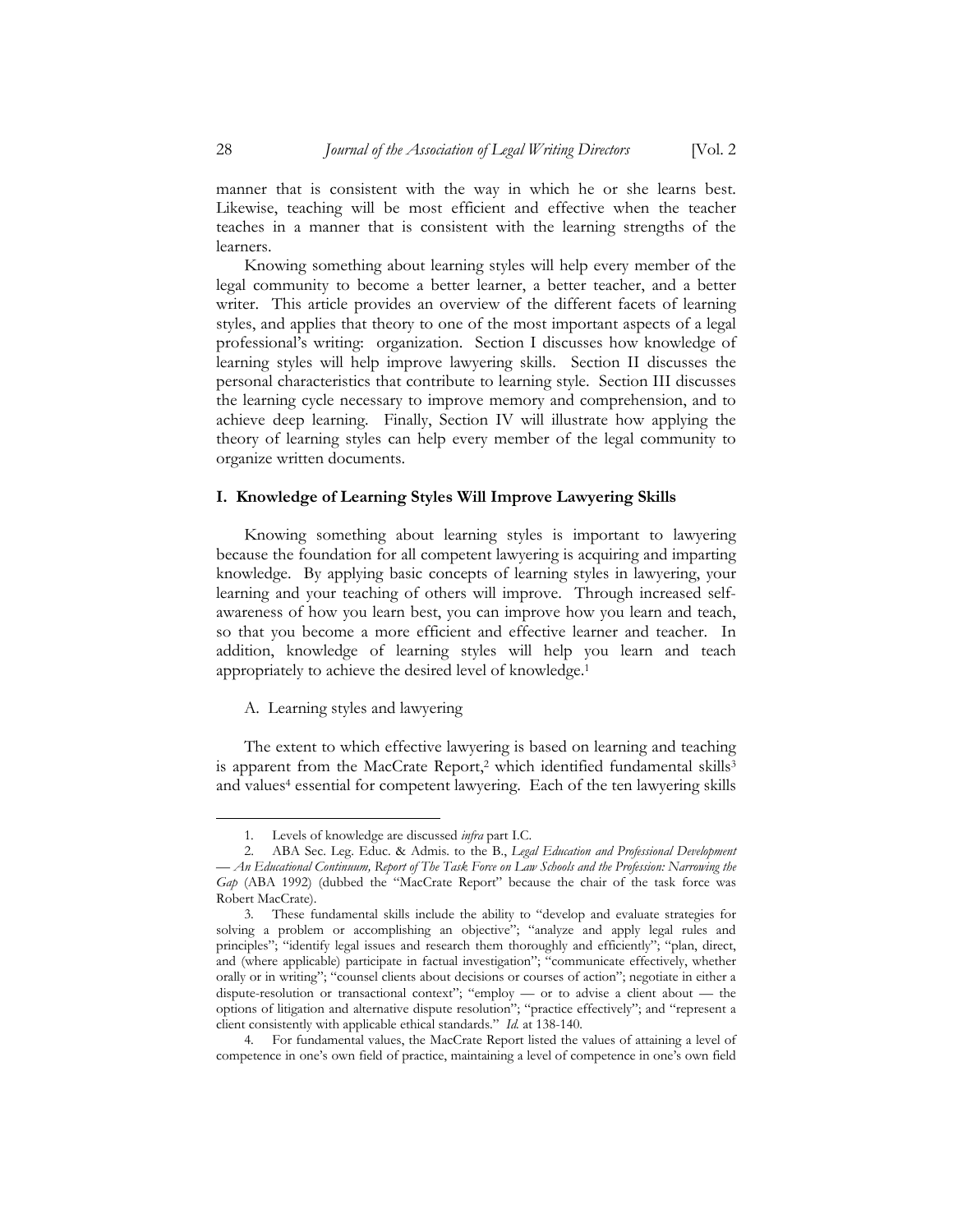requires learning or teaching, whether the lawyering involves problem-solving, legal analysis and reasoning, legal research, factual investigation, communication, client counseling, negotiation, litigation and other dispute resolution procedures, organization and management of legal work, or ethical dilemmas. In addition, learning and teaching is fundamental to pursuing the four values, whether providing competent representation; promoting justice, fairness, and morality; improving the profession; or improving one's lawyering skills.

## B. The importance of self-awareness

 Being aware of diverse learning styles helps you to discover how you learn best, and it leads you to respect the diversity in how others learn. As a learner, you will be more successful in mastering material if you absorb, process and retain information in the manner that is most effective and efficient for you. Likewise, as a teacher, you will be more successful when you acknowledge and address the different learning styles of your audience, whether your audience is judges, jurors, clients, mentees, associates, law clerks, or law students.

 To discover how you learn best, you must engage in a process called metacognition. The process of metacognition involves inventorying your learning preferences and the results you achieve from different learning processes, and it involves self-regulation of cognitive activities by monitoring them and making appropriate adjustments.5 Those adjustments affect the way you learn, as well as the way you teach. When you teach to accommodate diverse learning styles, all learners are included in the learning process, not just those whose learning style is similar yours. This is true whether the learner is a juror, a new associate, a client, or a law student; and whether the teacher is a lawyer, a judge, or a law professor. In addition, the process of metacognition will make you more aware of whether the learning techniques you are using are the most effective for the level of knowledge you need to attain.

## C. Levels of knowledge

<u>.</u>

 Knowing more about learning styles will also help you to adjust the manner of learning to the desired level of knowledge. While different schemas of the levels of knowledge exist, most are derivative of Bloom's

of practice, [and] representing clients in a competent manner"; "the values of promoting justice, fairness, and morality in one's own daily practice"; "the values of participating in activities designed to improve the profession, assisting in the training and preparation of new lawyers"; and "the values of seeking out and taking advantage of opportunities to increase his or her knowledge and improve his or her skills." *Id.* at 140-141.

<sup>5.</sup> Paul T. Wangerin, *Learning Strategies for Law Students*, 52 Alb. L. Rev. 471, 474-477 (1988). *See* Catherine A. Stouch, *What Instructors Need to Know About Learning How to Learn*, in *Applying Cognitive Learning Theory to Adult Learning* 59-60 (Daniele D. Flannery ed., Jossey-Bass 1993) (identifying three components to learning how to learn: knowledge about learning, knowledge about learning style, and skills to improve proficiency).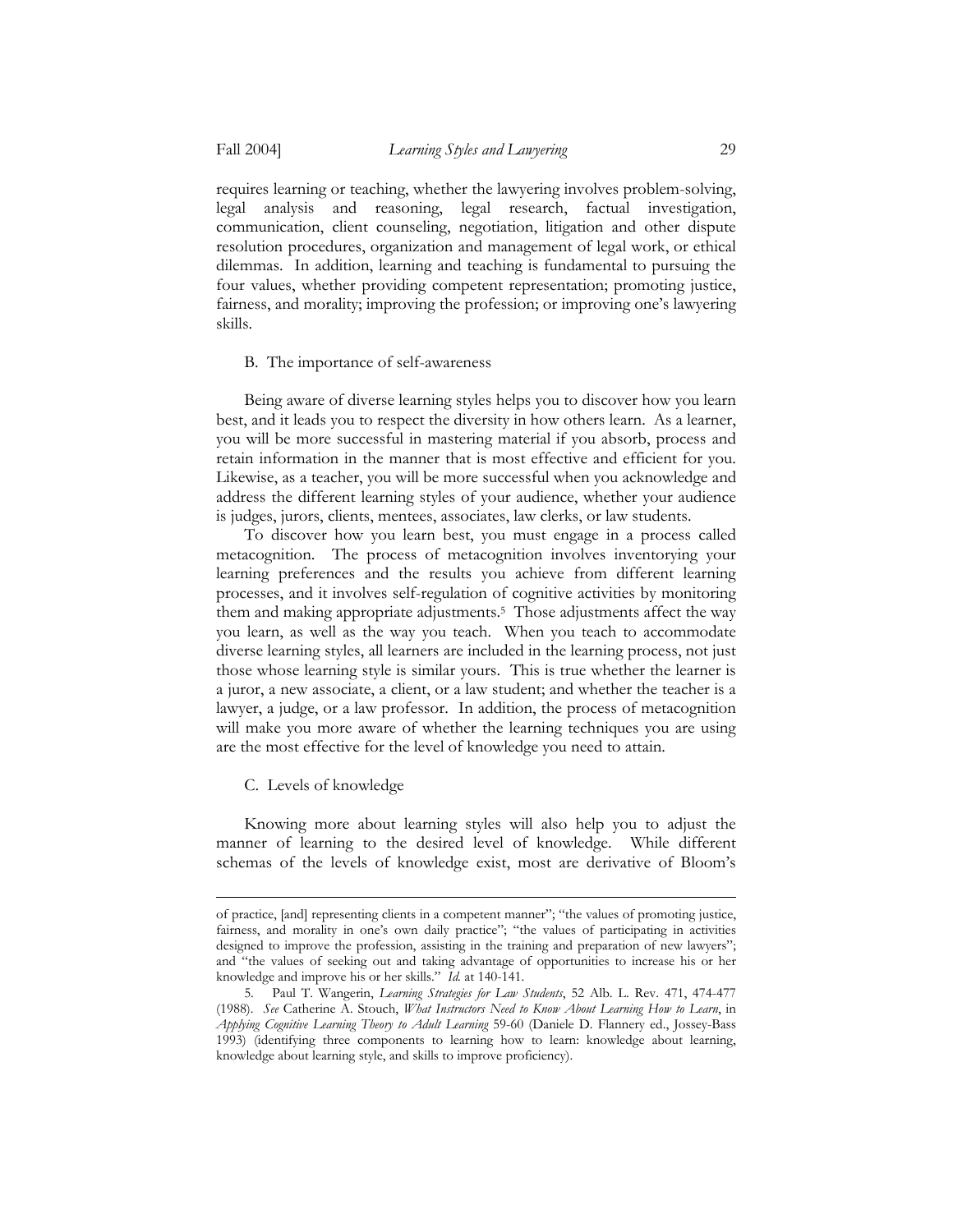*Taxonomy of Educational Objectives*. 6 For our purposes, we can simplify Bloom's taxonomy to three manageable levels: memorization, comprehension and sorting, and analysis. The simplest level of knowledge is memorization; it includes the observation and recall of information.7 The next level of knowledge is comprehension and sorting; it includes translating knowledge into a new context, ordering or grouping information, and inferring causes.8 The most complex level of knowledge is analysis; it includes applying information to solve problems, seeing patterns, identifying and organizing component parts, synthesizing information from multiple sources, comparing ideas, and making choices based on reasoned argument.9

 These different levels of knowledge are significant because the learning or teaching required to achieve each level is different.10 To illustrate, if the teacher's goal is to have the learner know the facts of the case, e.g., by teaching a paralegal to organize discovery documents, then those learning tools that aid in effective memorization will be sufficient. However, if the teacher's goal is to have the learner apply the facts to the law and determine the strengths and weaknesses of those facts, e.g., to teach a jury how to determine if a reasonable doubt exists in a criminal prosecution, then the learning tools that aid in memorization will be inadequate; the teacher must use additional learning tools that help the learner engage in analysis.

#### **II. Personal Characteristics that Contribute to Learning Styles**

 Different personal characteristics contribute to learning styles, including intelligence, personality, information processing mechanisms, social interaction needs, and instructional preferences.11 (See figure on the following page.) Some personal characteristics, such as intelligence and personality, affect learning styles indirectly, but other personal characteristics, such as the preferences for absorbing and processing information, affect learning styles directly and are essential to effective learning. The following sections describe each personal characteristic and its relevance to learning style.

<sup>6.</sup> A Committee of College and University Examiners, *Taxonomy of Educational Objectives: The Classification of Educational Goals: Handbook I, Cognitive Domain* (Benjamin S. Bloom ed., Longman 1956).

<sup>7.</sup> *Id.* at 62-88.

<sup>8.</sup> *Id.* at 89-119.

<sup>9.</sup> *Id.* at 119-197.

<sup>10.</sup> *See e.g.* Rand J. Spiro et al., *Cognitive Flexibility, Constructivism, and Hypertext: Random Access Instruction for Advanced Knowledge Acquisition in Ill-Structured Domains*, in *Constructivism and the Technology of Instruction: A Conversation* 62-63 (Thomas M. Duffy & David H. Jonassen eds., Lawrence Erlbaum Assocs. 1992) (teaching strategies used for the "modest goals of introductory learning may later impede the attainment of more ambitious learning objectives" for advanced learning).

<sup>11.</sup> Charles Claxton & Patricia Murrell, *Learning Styles: Implications for Improving Educational Processes* 7 (Jossey-Bass 1987) (citing Lynn Curry, Presentation, *An Organization of Learning Styles Theory and Constructs* 3-4 (Annual Meeting, Am. Educ. Research Assn., Apr. 11-15, 1983) (available at ERIC Doc. Reprod. Serv. No. ED 235 185)).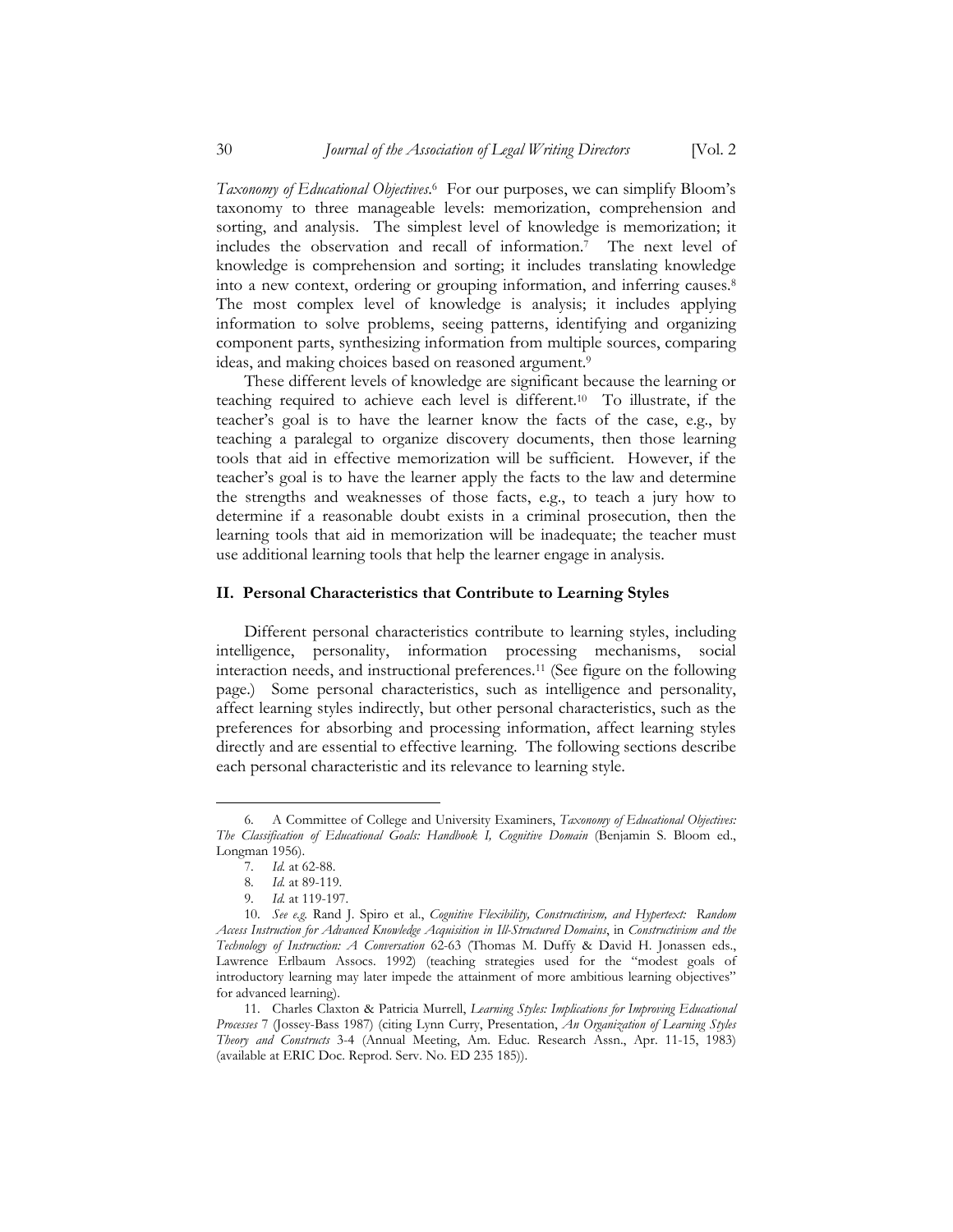

#### A. Intelligence

<u>.</u>

 The first personal characteristic affecting learning style is intelligence. In this country, intelligence traditionally has been measured by mathematical or logical skills and linguistic skills.12 However, Howard Gardner, professor of education at Harvard University, believes this view of intelligence reflects only those skills valued by post-industrial societies.13 After studying prodigies, gifted individuals, brain-damaged patients, idiot savants, normal children and adults, experts in different lines of work, and individuals from cultures around the world,14 Gardner concluded that eight different intelligences exist:15 linguistic intelligence (words); logical-mathematical intelligence (chains of reasoning); musical intelligence (melody, rhythm, timbre); spatial intelligence (seeing from different angles, imagining movement, multi-dimensional thinking); bodily-kinesthetic intelligence (bodily motions, handling objects); interpersonal intelligence (knowing the feelings and intentions of others); intrapersonal intelligence (knowing yourself); and naturalist intelligence (distinguishing among, classifying, and using features of the environment).

 While some people know their relative strengths in linguistic and logicalmathematical intelligence, the only intelligences that are tested routinely, few know their relative strengths in many of the other intelligences. Nonetheless, knowledge about multiple intelligences is helpful because a person's strengths and weaknesses in different intelligences may be reflected in the person's preferences for absorbing information and in the person's receptiveness to

<sup>12.</sup> Howard Gardner, *Intelligence Reframed: Multiple Intelligences for the 21st Century* 19 (Basic Books 1999) [hereinafter Gardner, *Intelligence Reframed*]; Howard Gardner, *Frames of Mind: The Theory of Multiple Intelligences* x-xix, 3-8 (Basic Books 1983) [hereinafter Gardner, *Frames of Mind*].

<sup>13.</sup> Gardner, *Intelligence Reframed*, *supra* n. 12, at 1-4; Gardner, *Frames of Mind*, *supra* n. 12.

<sup>14.</sup> Gardner, *Frames of Mind*, *supra* n. 12, at 9.

<sup>15.</sup> *Id.* at 73-276 (discussing seven intelligences); Gardner, *Intelligence Reframed*, *supra* n. 12, at 49, 59, 66, 68, 76 (adding an eighth intelligence).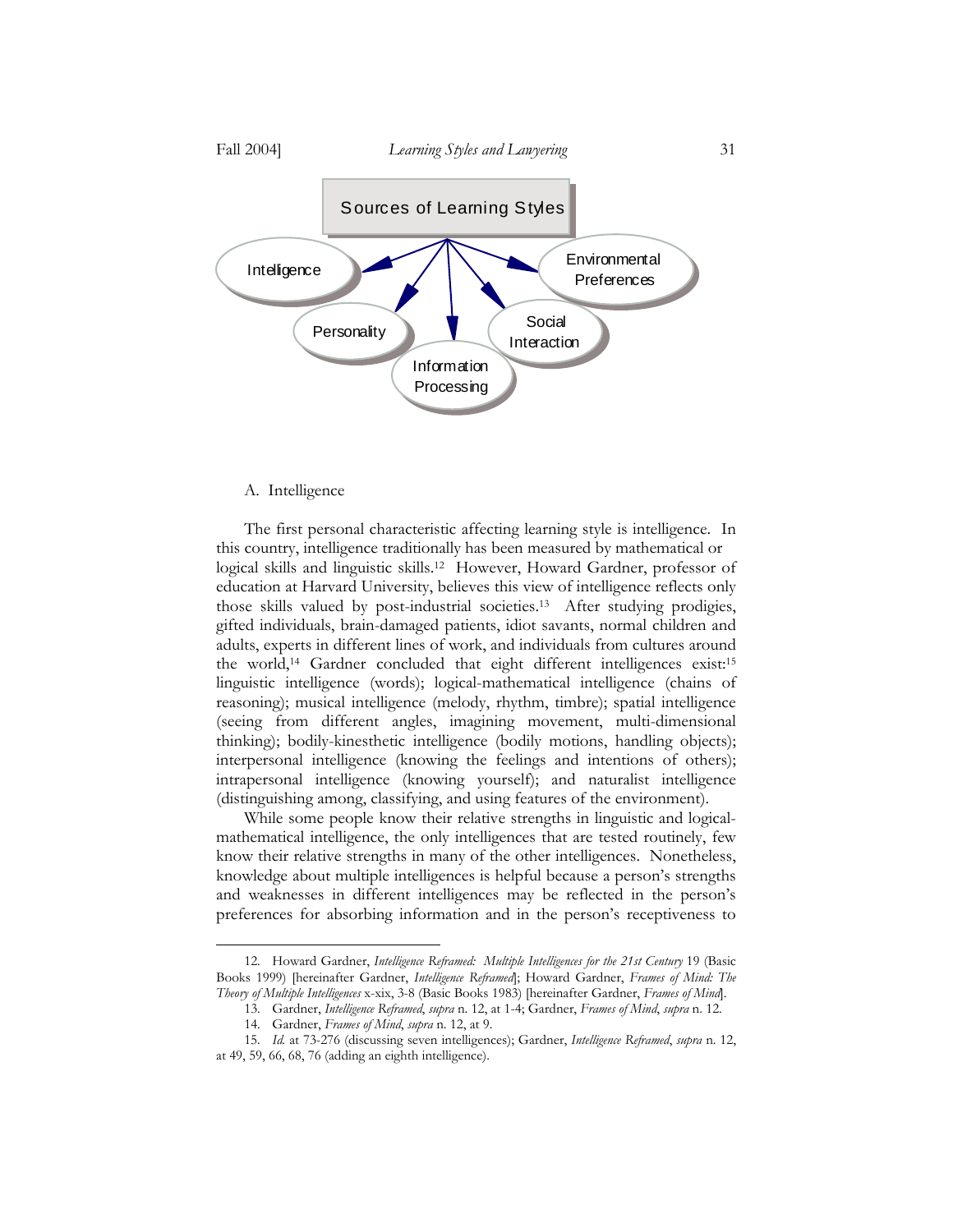particular metaphorical images. Since preferred ways of absorbing information are discussed later,16 let me illustrate now concerning metaphorical images.

Metaphors are tools for understanding new material<sup>17</sup> and structuring new material.18 They help learners connect new information with information they already know or with structures they already have established. For example, imagine the metaphor that a lawyer might use to establish a theme for the prosecution of a complex money-laundering scheme. The scheme could be likened to architecture, with each party's role combining with all of the other parties' roles to build the whole, the final structure that is the crime. Each role is a room, built on top of other rooms, until the structure collapses under its own weight. This metaphor will create a vivid picture for someone who is spatially intelligent or who has existing knowledge of structure.

 However, imagine using a metaphor of victim rage to establish a theme for defending a woman accused of assaulting her boyfriend who involved her, unwittingly, in a money-laundering scheme. This metaphor may not resonate with someone who has low interpersonal intelligence, because that person cannot imagine why the woman would be a victim or feel rage under these circumstances. Unless the person with a low interpersonal intelligence can connect this metaphor with personal experience, which is unlikely given the jury selection process, the metaphor may not have the desired effect of creating empathy for the defendant.

#### B. Personality

 The second personal characteristic affecting learning style is personality. The most well-known theory of personality is probably that of Carl Jung.19 Jung observed patterns in human behavior that he categorized as "attitudetypes" and "function-types."20 The attitude-types describe whether a person's psychic energy is directed toward external objects or events (extraversion) or away from them (introversion).21 The function-types refer to the manner in which persons adapt and orient themselves to their inner and outer worlds.<sup>22</sup> These functions include sensing (gathering information through the senses);

<sup>16.</sup> *See infra* pt. II.C.1.

<sup>17.</sup> The seminal works on using metaphors to understand new material are George Lakoff & Mark Johnson, *Metaphors We Live By* (U. Chi. Press 1980); George Lakoff & Mark Johnson, *Philosophy in the Flesh: The Embodied Mind and Its Challenge To Western Thought* (Basic Books 1999).

<sup>18.</sup> The seminal works on using metaphors to structure new material are Dedre Gentner, *Structure Mapping: A Theoretical Framework for Analogy,* 7 Cognitive Sci. 155 (1983); Dedre Gentner & Keith J. Holyoak, *Reasoning and Learning By Analogy: Introduction,* 52 Am. Psychol. 32 (1997); Dedre Genter & Arthur Markham, *Structure Mapping in Analogy and Similarity,* 52 Am. Psychol. 45 (1997).

<sup>19.</sup> C. G. Jung, *Psychological Types* (Princeton U. Press 1971) (originally published in 1923).

<sup>20.</sup> *Id.* at ¶ 556, 330.

<sup>21.</sup> *Id.* at ¶ 710, 427, ¶ 769, 452-53.

<sup>22.</sup> *Id.* at ¶ 556, 330.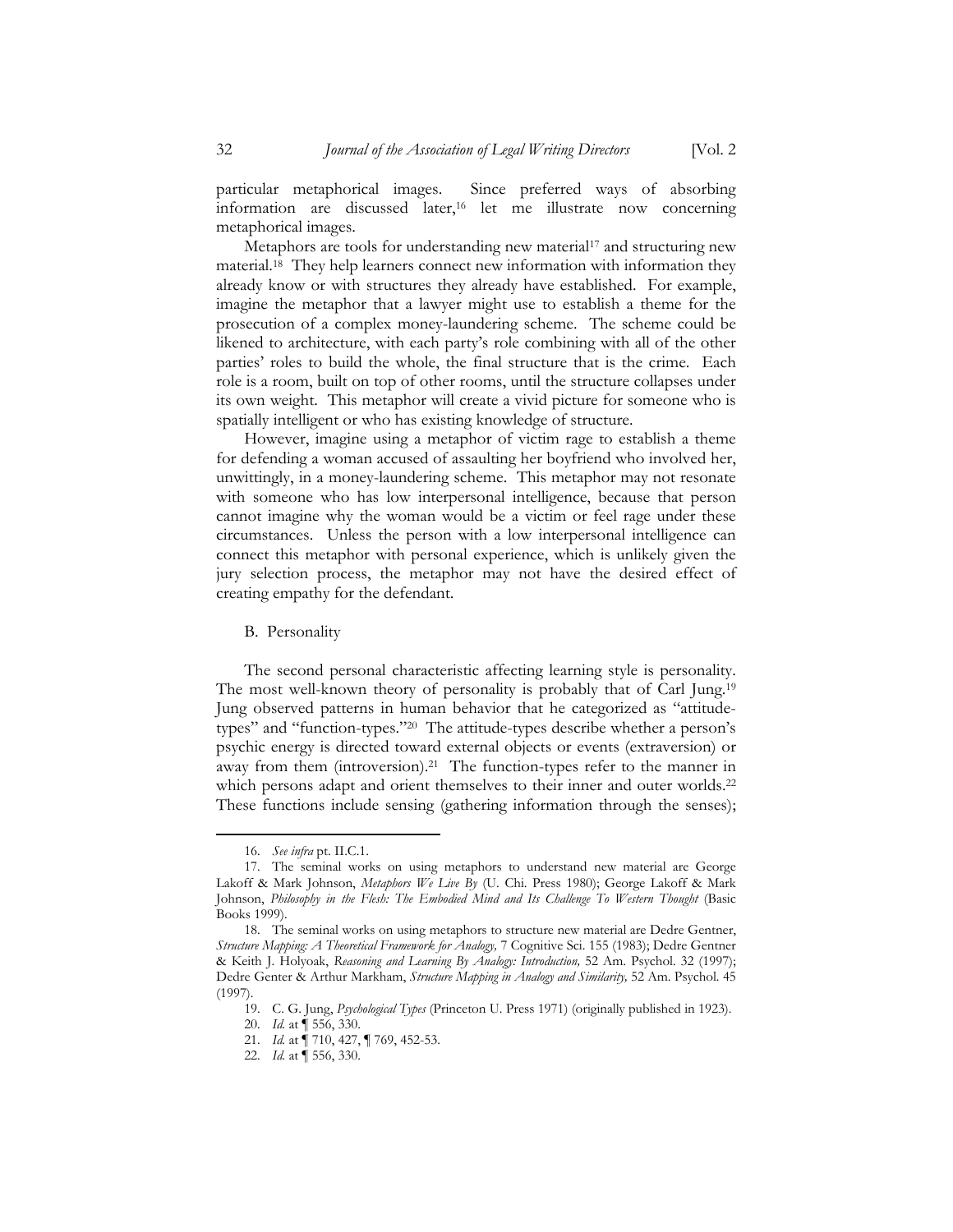thinking (evaluating information logically); intuiting (integrating large amounts of information to see beyond what the senses observe); and feeling (evaluating information by weighing the emotional response).23

 Everyone has all of these functions, but all functions may not be welldeveloped in an individual.24 The best-developed function is the superior function, the function preferred by the individual. A superior function is supported by the other, less well-developed functions.

 While personality does not directly determine learning style, some knowledge about personality theory is helpful because personality may be reflected in a person's manner of processing information, in a person's motivation, and in the preferred social milieu for learning, all of which are discussed later.25 In addition, knowing about personality theory can also help structure how best to construct a learning experience. For example, a lawyer cannot assume that a particular conclusion is obvious from the information he or she gives to a client, colleague, judge, or juror, because that person's intuiting function may not be well-developed compared to the other functions. Likewise, the lawyer cannot assume that logical arguments are sufficient justification for a conclusion when the audience may believe that the feelings, the personal connections, are more significant. Instead, lawyers may need to think beyond the function strengths of their own personalities to support a conclusion or argument in a way that resonates with the function strengths of others.

## C. Information processing

 The third personal characteristic affecting learning style is how the learner absorbs and processes information. Both are essential to effective learning. If someone is not absorbing all the necessary information, even the most brilliant processing will not result in a satisfactory learning experience. Likewise, if someone inadequately processes information, despite absorbing all the necessary information, a satisfactory learning experience will not result.

## *1. Absorbing information*

 People absorb information through their senses: sight, hearing, touch, taste, and smell. Sight allows a person to absorb information verbally through reading, or visually through pictures or designs. Hearing allows one to absorb information by hearing oneself speak (orally) or by hearing others speak (aurally). Touch allows a person to absorb information tactilely or kinesthetically. Taste and smell generally would not be significant modes of absorbing information in law.

<sup>23.</sup> *Id.* at ¶ 731, 436-37.

<sup>24.</sup> *Id.* at ¶ 666, 405.

<sup>25.</sup> *See infra* pts. I.C.2 and I.D.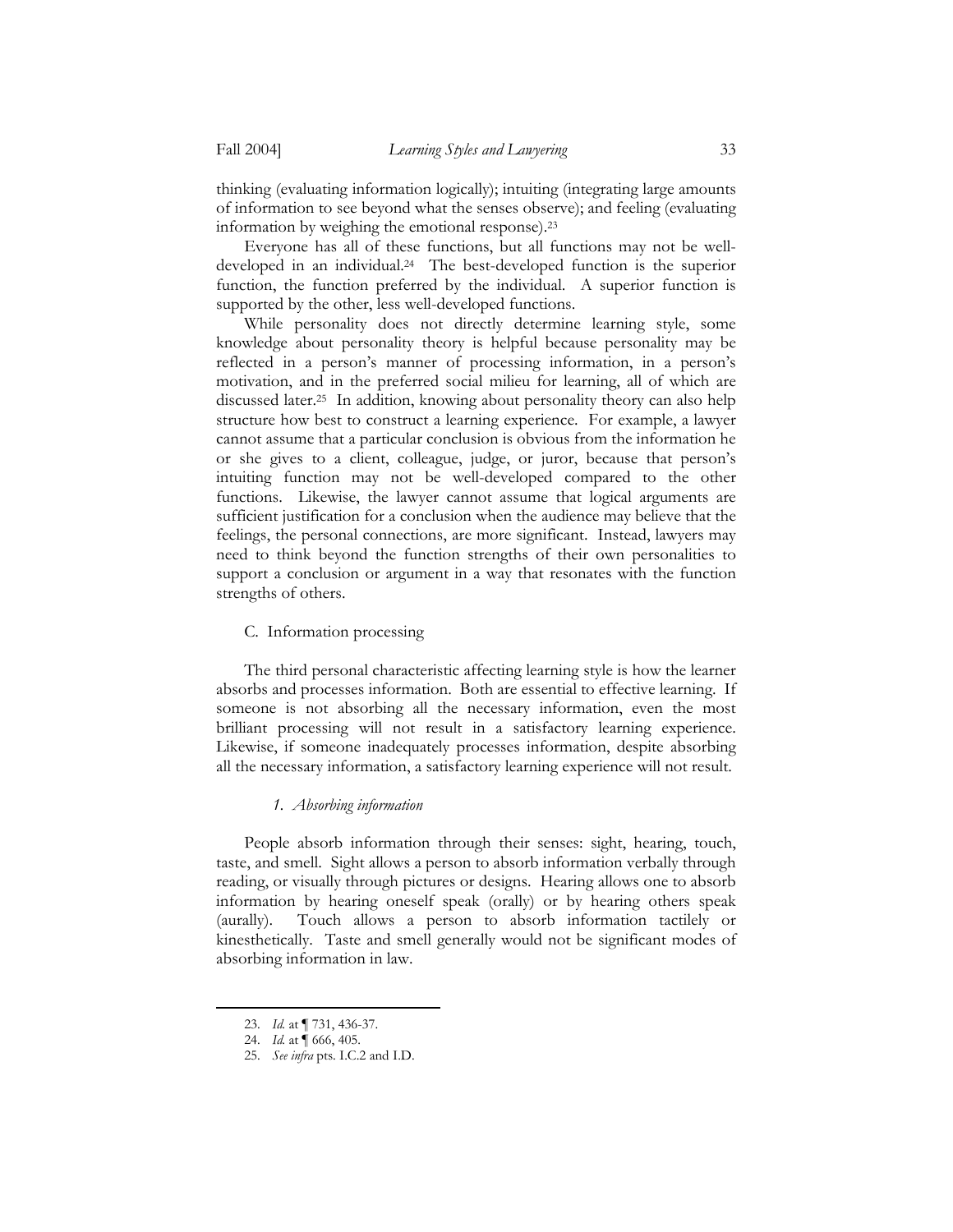visual, oral, aural, tactile, or kinesthetic modes of absorbing information. **Verbal mode.** Strong verbal learners are those who absorb information best through written text, either reading or writing.<sup>26</sup> Traditionally, schools developed strong verbal learners because information was conveyed primarily through written materials. More recently, though, schools have relied less on verbal text and more on discussion and visuals, such as video or computer usage. Those who learn best through written text need to see information in writing; those who learn best in other modes of absorbing information need to have any writing supplemented with visual or other modes of information delivery.

**Visual mode.** A strong visual learner is one who best absorbs information through pictures, diagrams, and other models rather than through written text.<sup>27</sup> A significant number of people are strong visual learners, either because it is a natural strength or because of conditioning through use of computers, videos, television, and other visual tools.

 Visual learners have a mental picture of the information that they absorb. When visual learners prepare an outline, they do not remember the information in the outline because of doing the outline, but because they can mentally see what they wrote. In addition, visual learners absorb information in its entirety, rather than in parts. Visual learners might mentally flip through several pages of text and then mentally scroll down to the third paragraph to recall what was written. Visual learners remember an idea, not because of the idea itself, but by where it appears on a page. Likewise, they might remember what someone said by retrieving the mental picture of the person's dress, demeanor, movements or visual aids; that mental picture would connect them to the substance of what was said.

 While visualizing information absorbed verbatim may be good for memorizing and effective for description, it is problematic for effective lawyering for several reasons. First, the information absorbed is not synthesized with other ideas, a skill needed to establish an analytical framework. Second, the information absorbed is not prioritized, a skill needed to eliminate the irrelevant. Third, the information absorbed does not establish the connections between ideas, a skill needed to understand and critically evaluate the reasoning and logical support for the ideas.

 To assist visual learners, material should be presented in a visually enhanced manner with headings, charts, diagrams, insets, shading, or color. When giving presentations, speakers should supplement verbal text with visually stimulating materials to illustrate the analytical concepts. Visual teaching tools might include making good use of a whiteboard, such as using

<sup>26.</sup> Robert F. Wislock, *What Are Perceptual Modalities and How Do They Contribute to Learning in Applying Cognitive Learning Theory to Adult Learning* 5-6 (Danielle D. Flannery ed., Jossey-Bass 1993).

<sup>27.</sup> *Id.*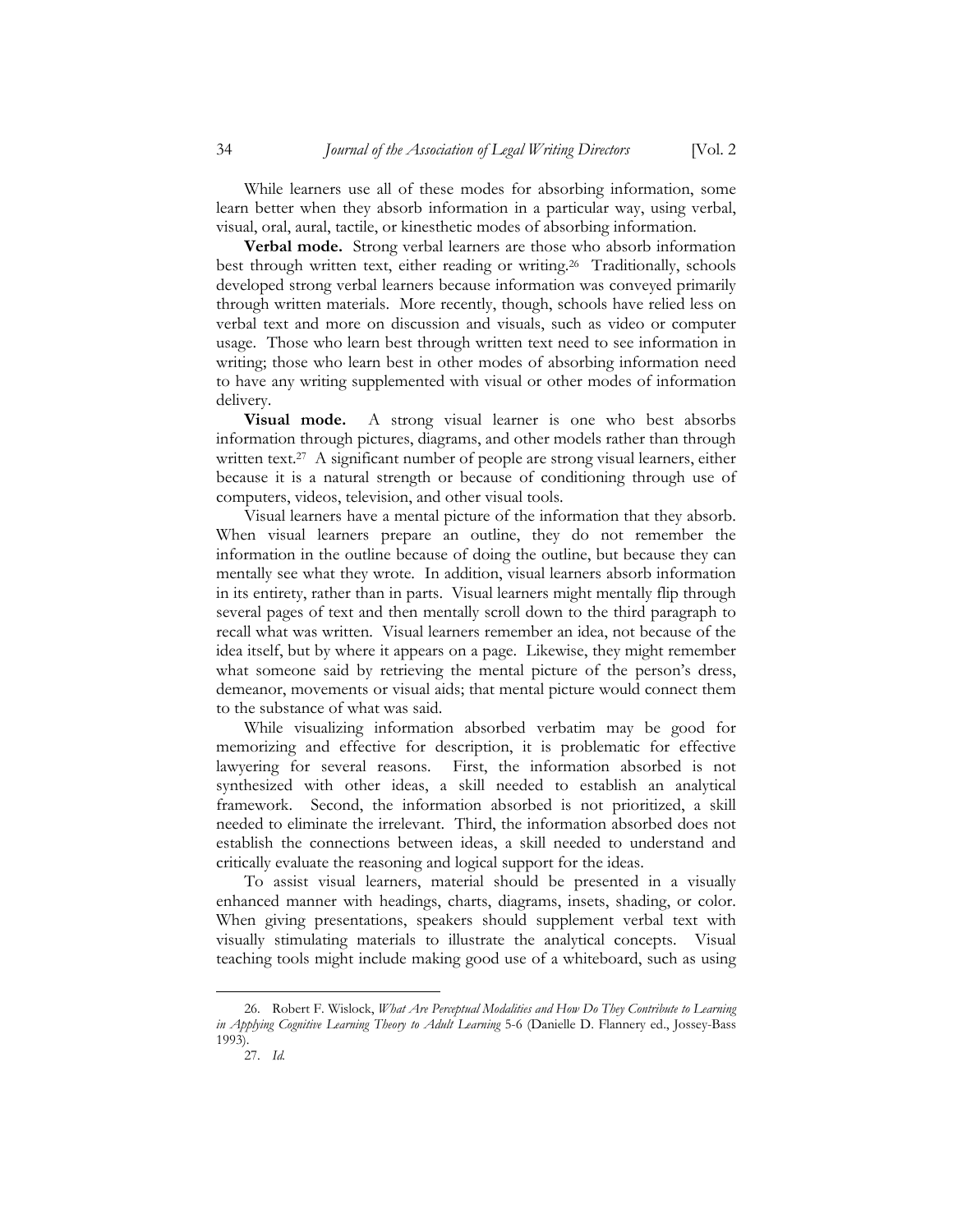color for lists or outlines to categorize or prioritize; using diagrams or other visual models to show the relationship between ideas; and using video, power point, overheads, charts, or other visual aids.

 In addition, a story can be a visual. Many visual learners envision a case or legal problem as a play or television show; the characters help them to understand ideas, the plot helps to establish relationships between ideas, and the affective dynamics help to prioritize the information.

 These visual tools are helpful because the visual learners can "photograph" the visual tool, and as a result, they can prioritize and organize information more efficiently. Without visuals to assist them, these learners can become lost in details and lose sight of the bigger picture. If the learner is a juror, this might mean that all evidence seems to be of equal importance. If the learner is an associate, it might mean frustration at the inability to organize effectively for the supervising attorney or judge.

**Oral (speaking) mode.**Strong oral learners are those whose strongest mode of absorbing information is oral. These learners absorb information best by talking out ideas.28 Those who come from an environment with an oral tradition are often oral learners.29 To thrive, oral learners need to have opportunities to talk.

 When oral learners talk out their ideas, their initial ideas might seem halfbaked, but if allowed to talk the problem through, their final ideas will be good ones. Strong oral learners may become frustrated if they are unable to work through their ideas orally. However, not every learning situation gives the oral learner this opportunity. In fact, some teachers may become frustrated by the time that it takes for oral learners to complete their process. Nonetheless, oral learners should be accommodated when possible by incorporating opportunities to talk; for example, regular meetings can be scheduled with supervising attorneys and work can be assigned to teams whose members can talk through their ideas before presenting their product.

**Aural (listening) mode.** Strong aural learners learn best from listening to lectures, discussions, or recordings.30 Aural learners may improve their absorption of information with additional opportunities to listen, e.g., by taping the discussion for later review, or by minimizing distractions while listening, e.g., by taking fewer notes. Someone whose preferred mode of absorbing information is aural may be a passive learner, someone who is a willing receptacle for knowledge but with only a limited investment of mental energy.<sup>31</sup> Someone might be a passive learner for a number of reasons, ranging from laziness to not knowing how to be more deeply engaged in the

<sup>28.</sup> *Id.*

<sup>29.</sup> Darlene M. Fierro, *Is There a Difference in Learning Style Among Cultures?* 1 (1997) (available at ERIC Doc. Reprod. Serv. No. ED 415 974) (citing Francesina R. Jackson, *A Sixth-Sense Cultural Sensitivity*, 25 Learning 67-71 (1996)); Herman A. Witkin & D.R. Goodenaugh, *Cognitive Styles, Essence and Origin: Field Independence and Field Dependence* 81-82 (Intl. U. Press 1981).

<sup>30.</sup> Wislock, *supra* n. 26.

<sup>31.</sup> Chet Meyers & Thomas V. Jones, *Promoting Active Learning: Strategies for the College Classroom* 3-6, 19-29 (Jossey-Bass 1993).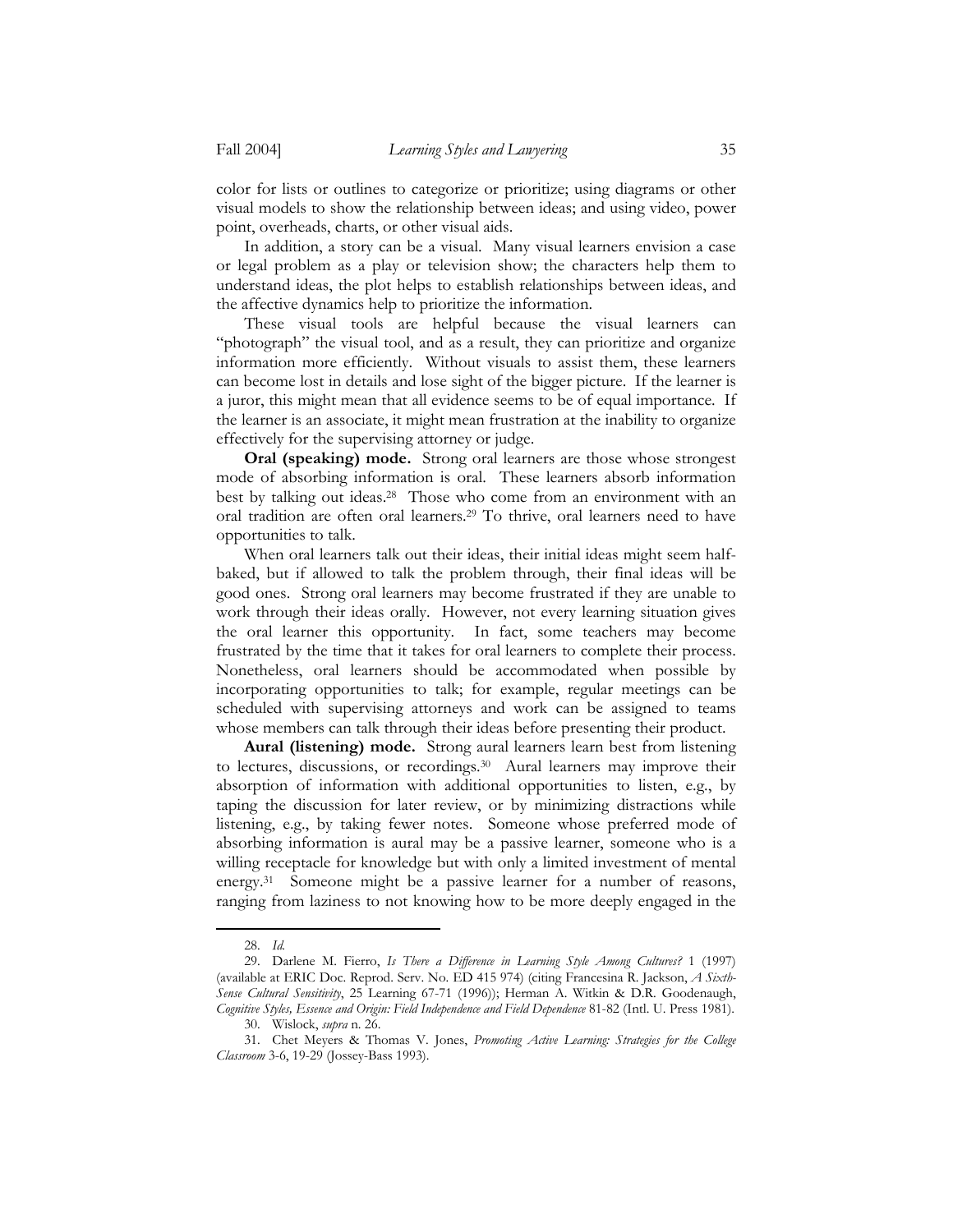material. Included within that range are those who are insecure about their own understanding of the material, so they want to verify their understanding by listening to others, and those who are too shy or withdrawn to feel comfortable with other modes of absorbing information.

 While many learners have strengths in absorbing information aurally, others do not. More significantly, they may not know that they do not. For example, about twelve years ago, I was trying to learn Chinese before a trip to Shanghai to teach at the East China University of Politics and Law. The wife of one of our Chinese students gladly offered to teach me, but after one lesson, I was certain that she thought I was incredibly dim-witted, especially for a law professor. She must have repeated the words for "big" and "small" twenty times, but I still could not remember them. Finally, I asked her to write them down in pinyan, which uses the Roman alphabet to spell the words phonetically. Once I saw the words in writing, I had them down pat. Still do: "da" and "xiao."

 For me, this was a learning epiphany because I never thought that I had any difficulty learning aurally. In hindsight, I realize that I probably had done so well in lecture courses because of the copious notes that I took, mostly to pay attention. And that is the rub: most people find it very difficult to learn solely by listening without doing something else to hold their attention. Experienced speakers know that their audience will be attentive for ten minutes, after which their minds will begin to wander to the grocery list, the office gossip, or the haircut of the person sitting in front of them. That is why experienced speakers tell stories, ask questions of their audience, or show visuals. That is also why jurors should be allowed to take notes when they are listening to testimony: it is easier to pay attention and to remember what is being said if information can be absorbed using more than one mode.

**Tactile (touching) mode.** A strong tactile learner needs to be able to touch and manipulate.32 Many people learn better if they can complement another mode of absorbing information with the tactile mode, by touching and feeling what they are to absorb. To illustrate, many people prefer to print out documents that are more than one or two screens on the computer because it helps their understanding of the document's content if they can touch it and write on it. In addition, some tactile learners learn best by writing out or typing out their thoughts or by annotating their reading. Those jurors with a strong tactile mode of absorbing information might benefit from taking notes and, in appropriate circumstances, touching exhibits or evidence. Similarly, associates with a strong tactile mode of absorbing information may benefit from a more hands-on involvement in the investigation of a case, rather than trying to master the facts from written summaries. For law students, those with a strong tactile mode of absorbing information may be disadvantaged in courses that are taught using e-books unless the students have a printed copy of the materials or have other options for mastering the material that use their tactile mode of absorbing information.

<sup>32.</sup> Wislock, *supra* n. 26*.*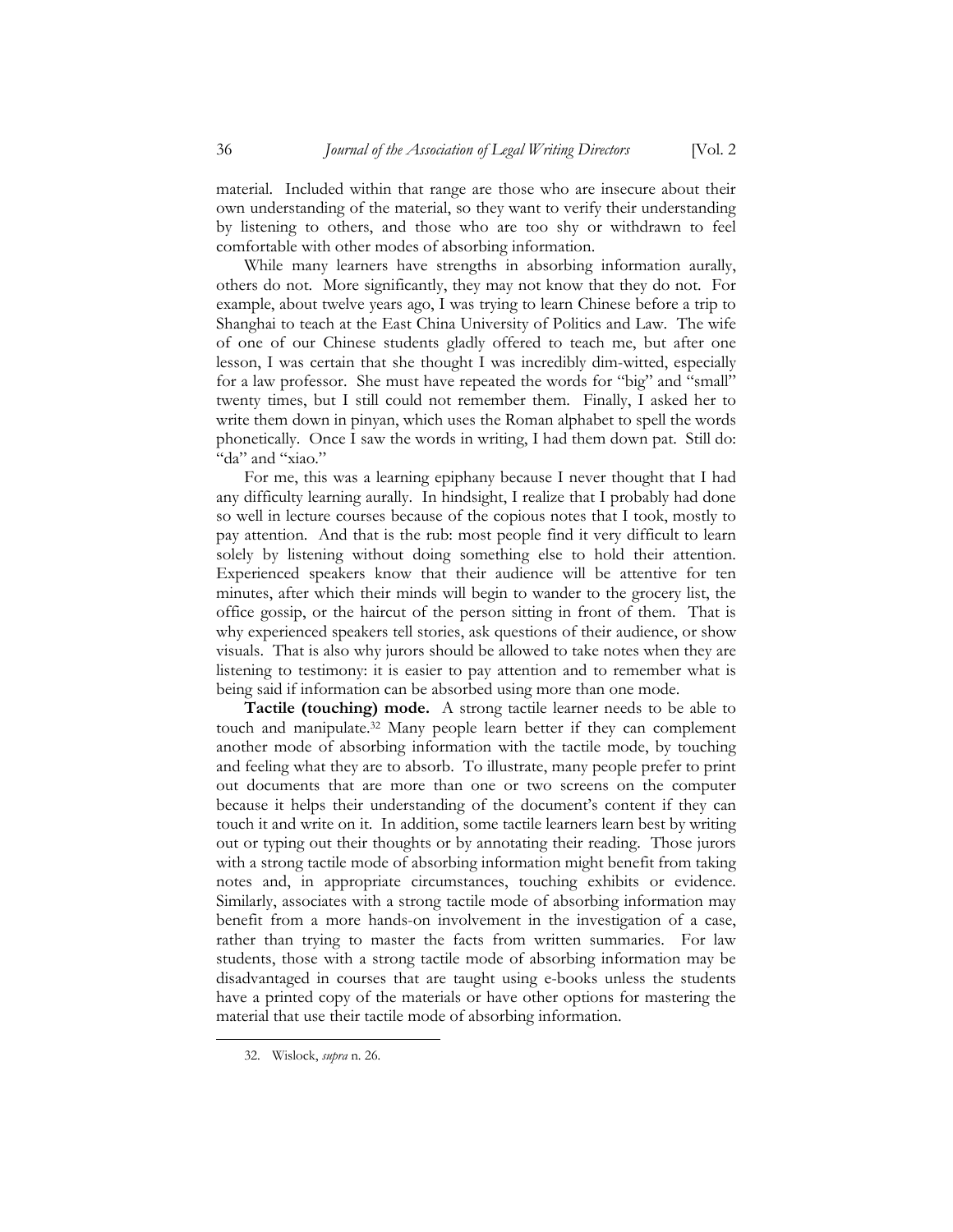**Kinesthetic (moving) mode.**A strong kinesthetic learner needs to be able to move around or to see movement, for example, by the instructor in the classroom.33 While all learners learn by doing, this may be especially true of kinesthetic learners because the "doing" allows them to move around. For that reason, kinesthetic learners might learn well through simulations, roleplaying, and other experiential activities. In addition, kinesthetic learners may learn better if they can move when they study, by moving to music, by standing or pacing, or by using the computer. One attorney I know reads standing up. He puts the books on a library dictionary table so that the materials are a comfortable distance from his eyes. Then he moves while he reads, maybe pacing a step or two, or maybe stretching this way and that. For him, this kinesthetic complement to reading improves his comprehension and retention of the material.

**Accommodating different styles of absorbing information.**A learner's preferred learning mode may not always be apparent to the teacher, or even known by the learner. However, one generally can teach to all learning modes because most groups likely will include each type of learner. In addition, everyone learns better if information is absorbed multiple times and in more than one modality.34 While a number of evaluations exist for determining preferred modes of absorbing information, the simple assessment form on the following page will help most people to understand how they prefer to absorb information.35

To interpret this evaluation,<sup>36</sup> strong verbal learners will prefer reading over lectures, discussion, pictures, charts, and audiotapes; they will remember ideas because of what they read. Strong visual learners will prefer pictures, color, and charts over words; they will remember ideas because they remember where it appears on a page or in notes, or because they remember the illustration, chart or diagram that contains the information. Strong oral learners will prefer discussion and talking over listening and reading; they will remember ideas because they talked about them. Strong aural learners will prefer lectures or listening to discussion over reading and talking; they will remember ideas because of what someone said about the idea.

<sup>33.</sup> *Id.*

<sup>34.</sup> *See e.g.* Spiro, *supra* n. 10 (advanced knowledge acquisition requires revisiting the same material at different times, in different contexts, for different purposes, and from different conceptual perspectives); Sarah Guri-Rozenblit, *Effects of a Tree Diagram on Students' Comprehension of Main Ideas in an Expository Text with Multiple Themes*, 24 Reading Research Q. 236, 245 (1989) (students comprehended material better when they read text with a diagram compared to text alone, no matter how well-structured the verbal explanation).

<sup>35.</sup> You may use the copyrighted Learning Mode Assessment for classroom or educational purposes so long as the Assessment is used at no cost, and I am identified as the author and copyright holder. For any other use, please contact me to obtain permission.

<sup>36.</sup> For additional guidance on how to interpret the results of a Learning Mode Assessment, see M. H. Sam Jacobson, *How Students Absorb Information: Determining Modality*, 8 Leg. Writing 175, 182-198 (2002).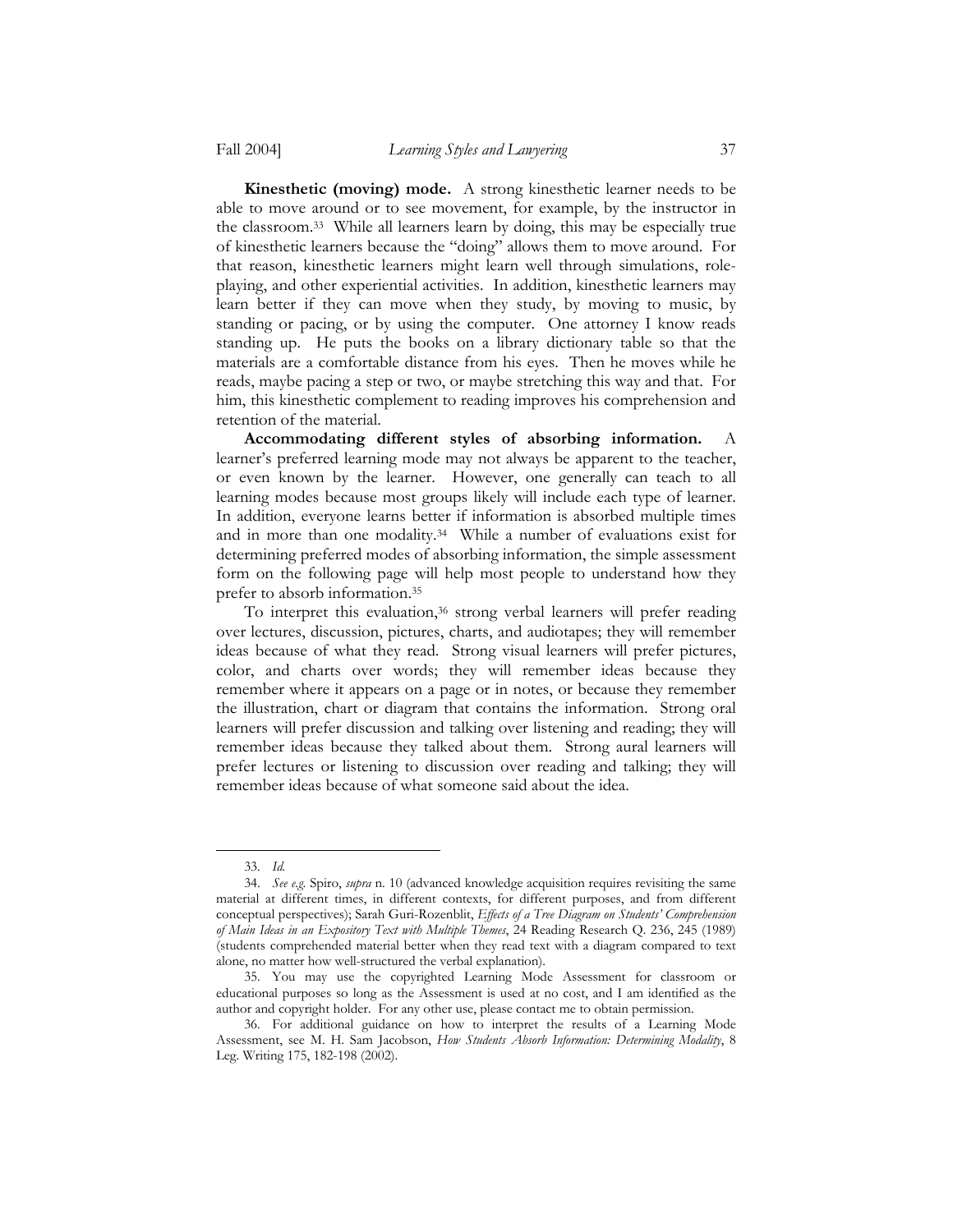| <b>LEARNING MODE ASSESSMENT</b>                                                                                                                                                                                                                                                                                                                                                                                                                                                                                                       |                       |                       |
|---------------------------------------------------------------------------------------------------------------------------------------------------------------------------------------------------------------------------------------------------------------------------------------------------------------------------------------------------------------------------------------------------------------------------------------------------------------------------------------------------------------------------------------|-----------------------|-----------------------|
| For each of the following pairs,                                                                                                                                                                                                                                                                                                                                                                                                                                                                                                      |                       |                       |
| check your preferred choice for how you learn best::                                                                                                                                                                                                                                                                                                                                                                                                                                                                                  |                       |                       |
|                                                                                                                                                                                                                                                                                                                                                                                                                                                                                                                                       | <i>lectures</i>       | reading               |
|                                                                                                                                                                                                                                                                                                                                                                                                                                                                                                                                       | reading<br>discussion | discussion<br>lecture |
|                                                                                                                                                                                                                                                                                                                                                                                                                                                                                                                                       | writing               | discussion            |
|                                                                                                                                                                                                                                                                                                                                                                                                                                                                                                                                       | pictures              | words                 |
|                                                                                                                                                                                                                                                                                                                                                                                                                                                                                                                                       | color                 | print $(B \& W)$      |
|                                                                                                                                                                                                                                                                                                                                                                                                                                                                                                                                       | charts                | written narrative     |
|                                                                                                                                                                                                                                                                                                                                                                                                                                                                                                                                       | audiotapes            | reading               |
|                                                                                                                                                                                                                                                                                                                                                                                                                                                                                                                                       | talking               | listening             |
|                                                                                                                                                                                                                                                                                                                                                                                                                                                                                                                                       | audiotapes            | videotapes            |
| Indicate if the following are true or false when you recall information:<br>T F<br>I remember the idea.<br>T F<br>I remember where the idea appears on the page or in my notes.<br>T F<br>I remember the illustration, diagram or chart that the information<br>was in.<br>T F<br>I remember what someone said about the idea.<br>T F I remember what I read.<br>T F I remember what I wrote about the information.<br>T F I remember the story from which the idea arose.<br>T<br>$\mathbf{F}$<br>I remember talking about the idea. |                       |                       |
| © M. H. Sam Jacobson                                                                                                                                                                                                                                                                                                                                                                                                                                                                                                                  |                       |                       |

## *2. Information processing*

<u>.</u>

 After learners absorb information, they process it. Learners have habitual ways of processing information.37 The foundation for understanding how the brain processes information lies in understanding the functions of the brain's hemispheres, specifically the left-brain and right-brain functions. The most significant models for processing information recognize the differences between these hemispheric functions.

Г

<sup>37.</sup> Richard J. Riding & Stephen G. Rayner, *Cognitive Styles and Learning Strategies* 8 (David Fulton 1998).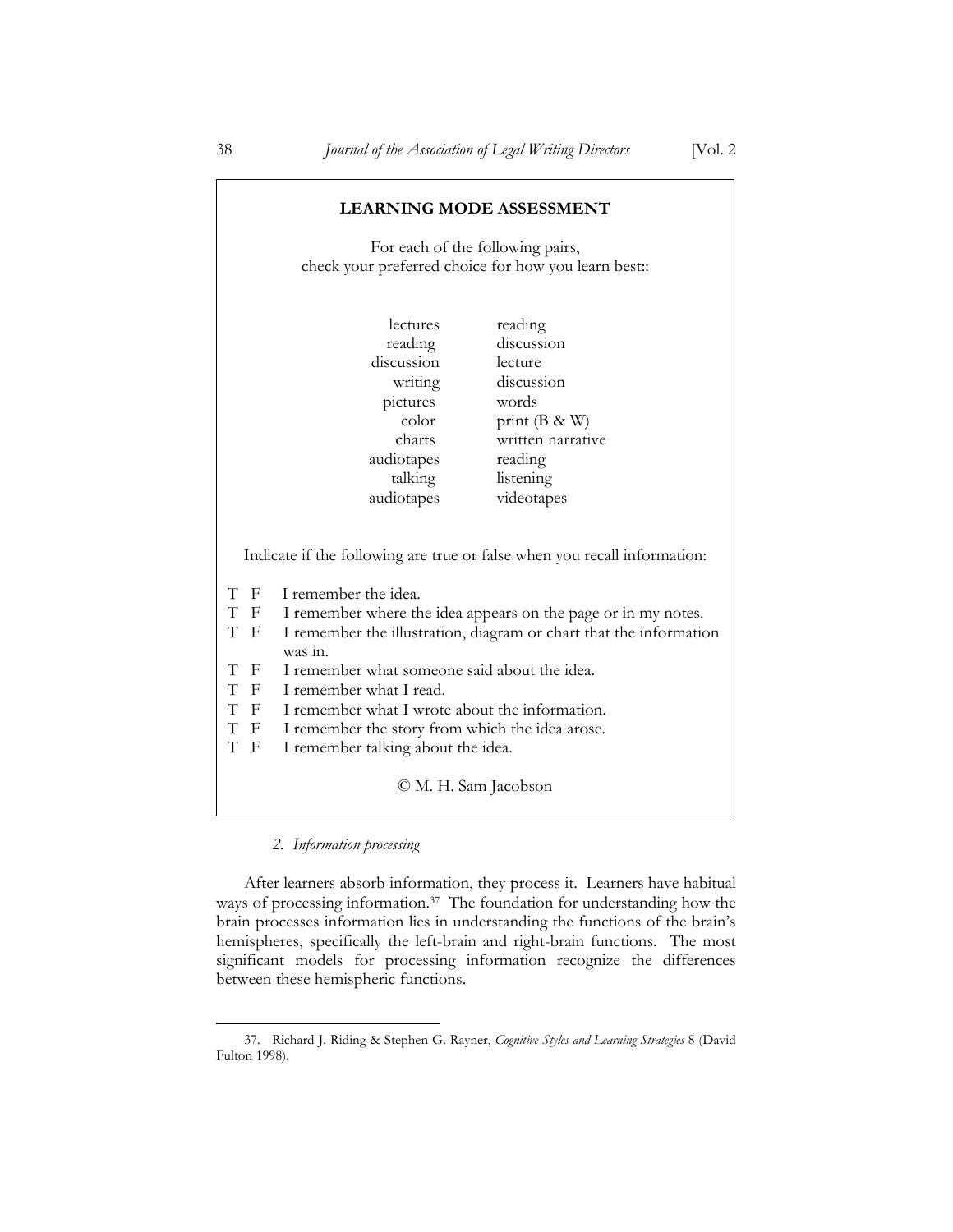## a. Left-brain/right-brain functions

 People process information in different ways, depending on which hemisphere of the brain they habitually favor. For most people, about 80%, one hemisphere of the brain is more dominant than the other hemisphere.38 While everyone uses both hemispheres of the brain,<sup>39</sup> most will habitually rely upon their dominant hemisphere for processing information. The differences between the right and the left hemispheres of the brain are summarized in the table on the following page.40

 How people process information does not affect their abilities, only the way in which they accomplish a task. Sometimes, though, styles of processing may conflict, particularly when one person is strongly right-brain dominant and the other is strongly left-brain dominant. For example, the left-brain dominant thinker, who wants to move through an agenda in sequence, may think that the right-brain dominant thinker, who sees possibilities outside the agenda, has trouble staying focused.

 While a majority of those who teach or practice law are probably leftbrain dominant thinkers, a majority of the population is not. Effective lawyering requires effective communication skills, no matter how the people involved in a legal problem process information. For example, if an attorney's goal in a jury trial is to obtain a verdict for his or her client, then the attorney's job is to help each juror process the evidence in a way that supports a favorable verdict, whether the juror analyzes the evidence piece-by-piece or more as a whole. Similarly, effective teaching of law students requires challenging the left-brain dominant thinkers to see possibilities beyond the reasoning in a judicial opinion, including policy, values, social or political implications, and ramifications of the decision. Effective teaching also requires challenging the right-brain dominant thinkers to establish the analytical relevance of the synergies and connections they develop outside a case. The significance of hemispheric preferences is illustrated further in the following section, which discusses different models for processing information.

<sup>38.</sup> Robert Ornstein, *The Right Mind: Making Sense of the Hemispheres* 81 (Harcourt 1997).

<sup>39.</sup> *Id.* at 68.

<sup>40.</sup> This chart is synthesized from the following sources: Ornstein, *supra* n. 38, at 63-86; Sally Springer & Georg Deutsch, *Left Brain/Right Brain: Perspectives from Cognitive Neuroscience* 12- 19, 102-107, 292-294 (5th ed., Worth Publishers 1998); Betty Edwards, *Drawing on the Right Side of the Brain* 35-40 (rev. ed., Jeremy Tarcher, Inc. 1989).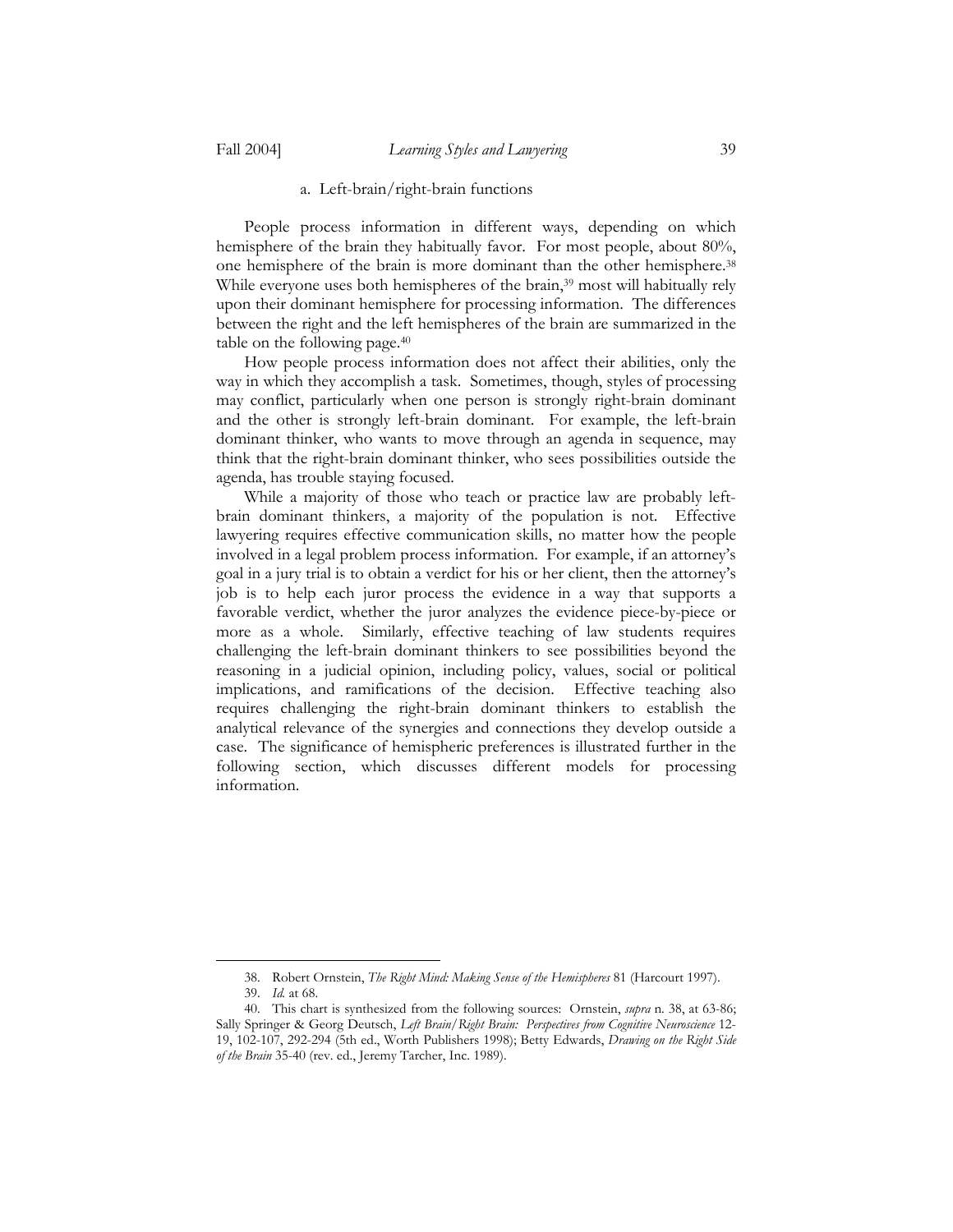| Left Hemisphere                                                                                                                                                                                                                                                                                           | <b>Right Hemisphere</b>                                                                                                                                                                                                                                                                                                             |  |
|-----------------------------------------------------------------------------------------------------------------------------------------------------------------------------------------------------------------------------------------------------------------------------------------------------------|-------------------------------------------------------------------------------------------------------------------------------------------------------------------------------------------------------------------------------------------------------------------------------------------------------------------------------------|--|
| Linear: The left hemisphere<br>functions linearly, moving from part-<br>to-whole. The pieces line up in<br>logical order and that order<br>converges on a conclusion.                                                                                                                                     | Holistic. The right hemisphere functions<br>holistically, moving from whole-to-part.<br>Beginning with the whole, the conclusions<br>reached are divergent. The "whole" may<br>be an answer, a total concept, or a whole<br>pattern.                                                                                                |  |
| Logical. The left hemisphere<br>functions logically, beginning with<br>pieces of information and working<br>toward an end result, with one thing<br>following another.                                                                                                                                    | Intuitive. The right hemisphere functions<br>intuitively, thinking outside the constraints<br>of the pieces. Strong right-hemisphere<br>thinkers might have a correct answer but<br>not be able to work through the sequential<br>steps of how they arrived at the answer.                                                          |  |
| Sequential. The left hemisphere<br>functions sequentially, looking at one<br>thing after another. Strong left-<br>hemisphere thinkers are "splitters,"<br>who make distinctions between the<br>pieces and easily see cause and effect<br>or rankings.                                                     | Simultaneous. The<br>right hemisphere<br>functions simultaneously, seeing the<br>gestalt of the whole and multiple<br>possibilities for reaching the end decision.<br>Strong right-hemisphere thinkers<br>are<br>"lumpers" for whom connectedness is<br>important, and analogizers,<br>seeing<br>similarities amid the connections. |  |
| Temporal. The left hemisphere<br>functions temporally because it has a<br>strong sense of time. Strong left-<br>hemisphere thinkers would prioritize<br>their tasks, doing first things first,<br>second things second, and so on.<br>Because of their awareness of time,<br>they generally are punctual. | Non-temporal. The right hemisphere<br>functions non-temporally, with little sense<br>of time. Strong right-hemisphere thinkers<br>become diverted by the here and now.<br>Because they lack an awareness of time,<br>they frequently are late.                                                                                      |  |
| Verbal. The left hemisphere<br>functions verbally, focusing on<br>words, symbols, and numbers.<br>Strong left-hemisphere learners<br>would use words to remember<br>things; e.g., in meeting someone new,<br>they would remember the name,<br>rather than the face.                                       | Spatial. The right hemisphere functions<br>spatially, seeing where things are in<br>relation to each other. Strong right-<br>hemisphere thinkers would prefer<br>drawings, models or "mind photos" to<br>remember things. In meeting someone<br>new, they would remember the face,<br>rather than the name.                         |  |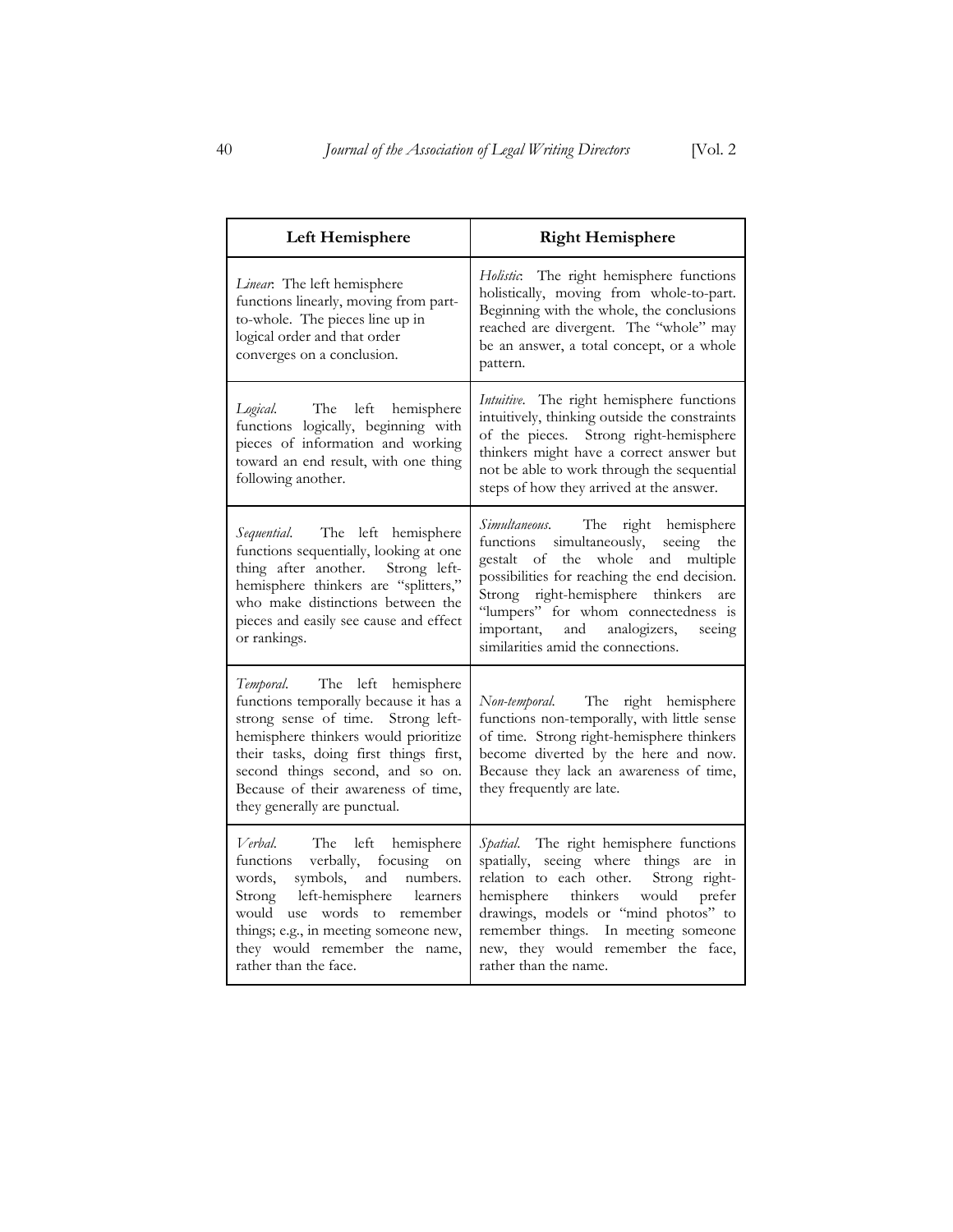#### b. Information processing models

 The differences in left-brain/right-brain functions are reflected in several learning style models for processing information, including the field dependence/field independence model, the holist/serialist model, the sequencing model, and the impulsive-reflective model.

**Field dependence/field independence.** Using his Embedded Figures Test and other methodologies,<sup>41</sup> Witkin determined that some people were field independent and others were field dependent in processing information. People who were field independent had articulated styles of processing: they immediately were able to spot a simple geometric figure embedded into a more complex figure.42 People who were field dependent had global styles of processing: they were distracted by the surroundings of the whole and had more difficulty finding the embedded figure.<sup>43</sup> The articulated, fieldindependent style analyzes and structures incoming information, while the global, field-dependent style accepts the totality of impressions in context but without structure.<sup>44</sup>

 Effective lawyering would accommodate these differences in processing by providing structural cues to aid the field dependent processor in organization and prioritization. In written documents those cues would include a thesis, or introductory, paragraph that explains the structure of the document; headings and thesis sentences that identify the beginning of the discussion of each point; transitions that explain the analytical connections between ideas; and a summary conclusion that reiterates the structure of the preceding discussion.45

**Holist/serialist.**Similar to the field dependence/field independence model, this model also envisions two ways of processing information, holistic and serialistic.46 A holistic learner is a global processor who sees the whole immediately, whose thinking may involve redundancies until the process is complete, who relies on illustration and analogy, who has a wide focus of attention, and who connects information to people.47 A serialistic learner is a linear processor whose thinking is logical, step-by-step, and efficient, who sees the whole later in the process, and who works independently.48 The same

<sup>41.</sup> H.A. Witkin et al., *Field-Dependent and Field-Independent Cognitive Styles and Their Educational Implications*, 47 Rev. of Educ. Research 1, 2-6 (1977) (describing methodologies); H.A. Witkin, *Individual Differences in Ease of Perception of Embedded Figures*, 19 J. of Personality 1, 1- 15 (1950).

<sup>42.</sup> Witkin et al., *supra* n. 41, at 7-17.

<sup>43.</sup> *Id.* at 8-10.

<sup>44.</sup> *Id.*

<sup>45.</sup> These organizational aids are discussed further in part IV, *infra* notes 76-102 and accompanying text.

<sup>46.</sup> *See* Gordon Pask, *Styles and Strategies of Learning*, 46 Br. J. of Educ. Psychol. 128, 128- 148 (1976).

<sup>47.</sup> *Id.* at 130; Robert Zenhausen, *Imagery, Cerebral Dominance, and Style of Thinking: A Unified Field Model*, 12 Bull. of the Psychonomic Socy. 381, 381 (1978).

<sup>48.</sup> Pask, *supra* n. 46, at 130; Zenhausen, *supra* n. 47, at 381.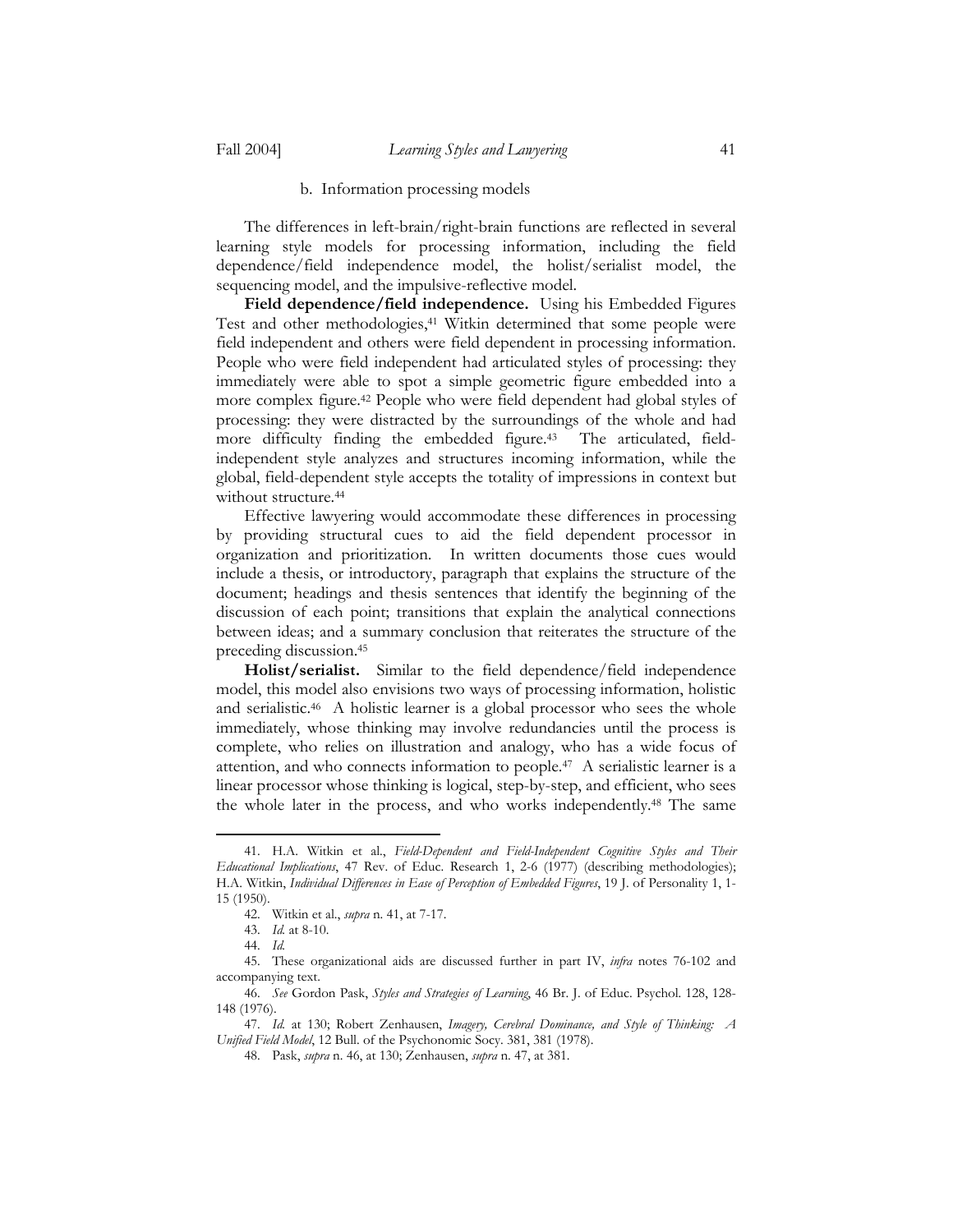organizational cues discussed for the field independent/field dependent model are relevant here. To illustrate in a different context, in trial, attorneys provide the jury with organizational cues in their opening and closing arguments. However, because of the nonlinear manner in which evidence is introduced and witnesses are examined, jurors might have difficulty connecting the evidence produced with the elements required to establish the underlying action. Those jurors might be aided by additional organizational cues in the phrasing of questions or the description of documents.

**Sequencing.**Under this model, learners process information either from the "top down" or from the "bottom up."49 Learners who are "top down" sequencers process information best if they have the general concepts first as an anchor to the facts that come later. Other learners are "bottom up" sequencers who process information best if they first have the facts from which the general concepts follow. "Top down" sequencers will be frustrated with details unless they know how the details fit into a bigger picture. Most first-year law students experience this frustration when they try to learn from a casebook, a compilation of cases with little or no narrative explaining their significance. Once they determine the reason the authors included the cases in the book, they can read the cases with focus and remember them because of their relevance to the overall analytical framework. Similarly, "bottom up" sequencers will be frustrated if the general concepts or an overview does not follow the facts. Providing an overview before and after the presentation of information will accommodate both the "top down" and the "bottom up" sequencers.

**Impulsive/reflective.** Under this model, some learners reflect over alternative solutions before responding, while others make an impulsive selection.<sup>50</sup> The impulsive processor answers rapidly but with more mistakes, and the reflective processor answers more cautiously but more accurately.51 Effective lawyering would recognize these differences and allow adequate time to respond, whether questioning a client, a witness or deponent. In law school classrooms, increasing the wait time after asking a question, even to as little as five seconds, had extraordinary benefits: more students responded, they responded more often, their answers were more complex and better supported, and they had greater confidence in their answers.<sup>52</sup>

<sup>49.</sup> David P. Ausubel, *The Psychology of Meaningful Verbal Learning: An Introduction to School Learning* 79-81, 214-15 (Grune & Stratton 1963) [hereinafter Ausubel, *Meaningful Learning*]; David P. Ausubel, *The Use of Advance Organizers in the Learning and Retention of Meaningful Verbal Material*, 51 J. of Educ. Psychol. 267, 271 (1960) [hereinafter Ausubel, *Advance Organizers*].

<sup>50.</sup> Stanley B. Messer, *Reflection-Impulsivity: A Review*, 83 Psychol. Bull. 1026, 1026 (1976); Jerome Kagan, *Reflection-Impulsivity and Reading Ability in Primary Grade Children*, 36 Child Dev. 609, 609 (1965).

<sup>51.</sup> Kagan, *supra* n. 50, at 609.

<sup>52.</sup> Barbara Glesner-Fines, *The Impact of Expectation on Teaching and Learning*, 38 Gonz. L. Rev. 89, 118-119 (2003).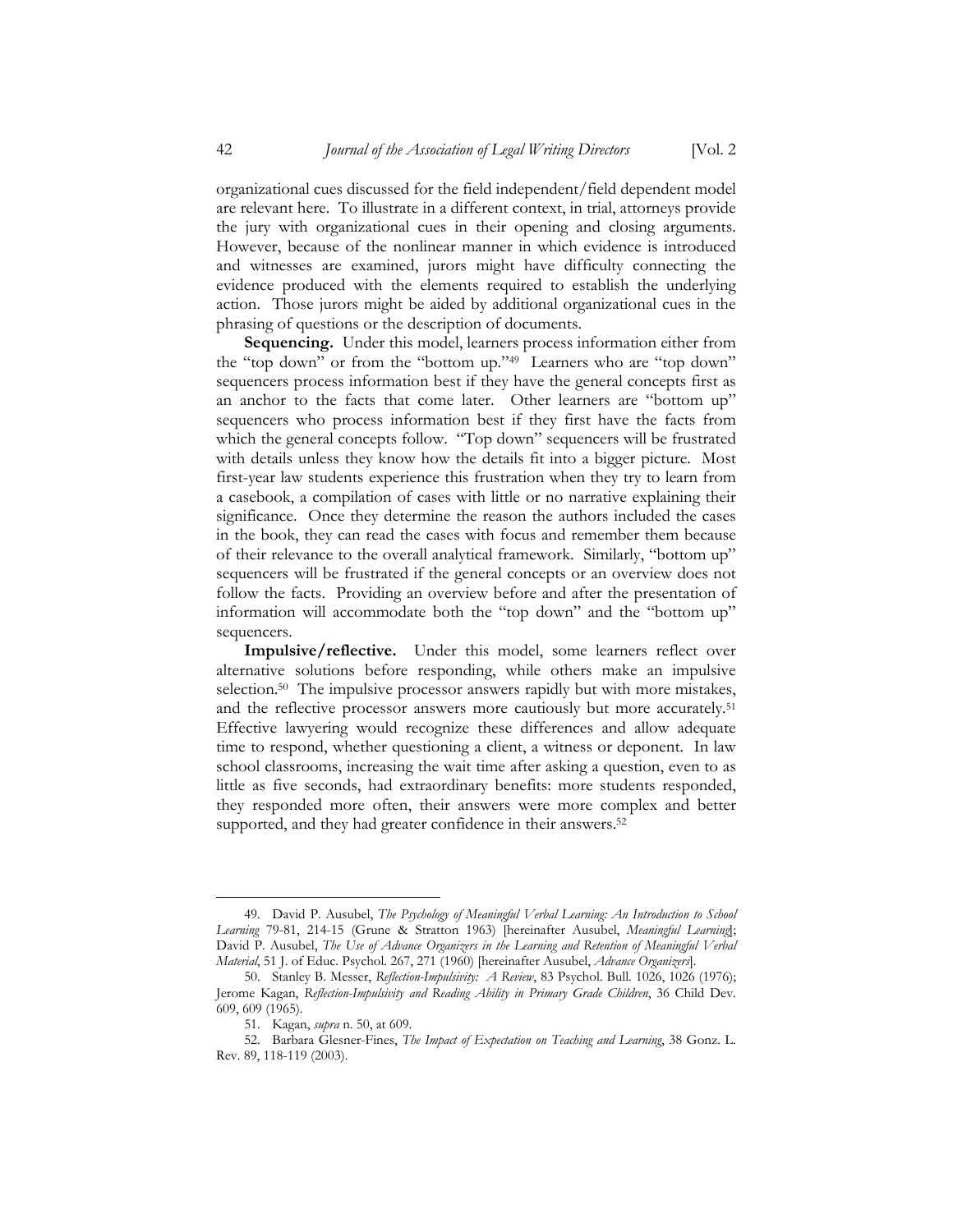D. Social interaction

 The fourth personal characteristic affecting learning style is social interaction, how students interact in the classroom.53 This characteristic includes learners' motivations and values, and social milieu. Motivation concerns the level of interest in establishing and achieving goals that are consistent with students' values.54 Social milieu concerns the social environment in which students learn best. Since motivation and social milieu each contribute to learning, they may be considered a part of learning style. However, these aspects of social interaction may concern only particular situations and they are more changeable than the other contributions to learning style previously discussed in this article.

#### *1. Motivation*

 Motivation may be either extrinsic or intrinsic.55 Extrinsic motivation is due to some reward or punishment outside the task itself. Intrinsic motivation exists when the task is relevant and interesting to the learner in its own right,56 for example, because it satisfies personal values, such as selfesteem or the need for achievement.57 Motivation involves the desire to achieve goals,58 especially if those goals are specific (i.e., detailed and concrete); proximal (i.e., attainable within a relatively short period of time); and within perceived levels of ability and knowledge.59

 Effective lawyering will use extrinsic and intrinsic motivation to enhance learning. For example, law students are extrinsically motivated to complete law school successfully, to pass the bar, and to practice law; attorneys are extrinsically motivated to earn money, pay their bills, and generate additional business; and jurors are extrinsically motivated to decide the case and return to their jobs. However, these extrinsic motivations do not mean that the law student, attorney, or juror is motivated to learn particular material. That

<sup>53.</sup> Claxton & Murrell, *supra* n. 11; Sheryl Wetter Reichman & Anthony F. Grasha, *A Rational Approach to Developing and Assessing the Construct Validity of a Student Learning Style Instrument*, 87 J. of Psychol. 213-223 (1974) (identifying social interaction as independent, dependent, collaborative, participatory, and avoidant).

<sup>54.</sup> For a clear and concise discussion of motivation, see Noel Entwistle, *Styles of Learning and Teaching: An Integrated Outline of Educational Psychology for Students, Teachers and Lecturers* 193-98 (David Fulton Publishers1988); Sharon L. Silverman & Martha E. Casazza, *Learning and Development: Making Connections to Enhance Teaching* 92-115 (Jossey-Bass 2000).

<sup>55.</sup> R.S. Peters, *The Concept of Motivation* 38-50 (2d ed., Humanities Press 1960).

<sup>56.</sup> *Id*.

<sup>57.</sup> John Wilson, *Philosophy and Educational Research* 100 (Natl. Found. Educ. Research 1972).

<sup>58.</sup> Paul R. Pintrich & Dale H. Schunk, *Motivation in Education: Theory, Research and Applications* 4 (Prentice-Hall 1996).

<sup>59.</sup> Dale H. Schunk, G*oal Setting and Self-Evaluation: A Social Cognitive Perspective on Self-Regulation*, in *Advances in Motivation and Achievement* 85-113 (Martin L. Maehr & Paul R. Pintrich eds., JAI Press 1991).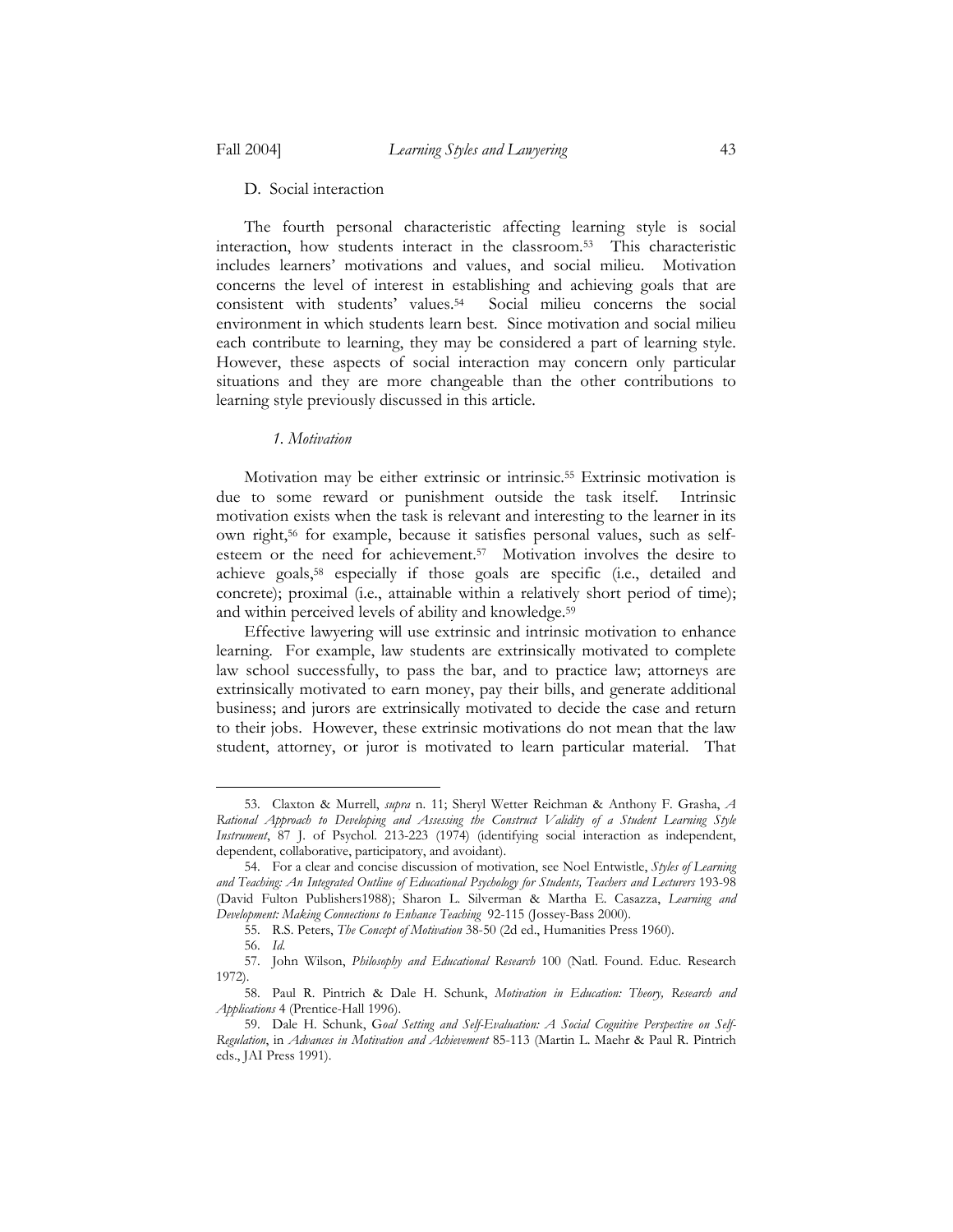requires intrinsic motivation<sup>60</sup> and intrinsic motivation requires positive achievements that are compatible with the learner's values. The most potent motivators for adult learners are internal, including self-esteem, recognition, better quality of life, greater self-confidence, and self-actualization.<sup>61</sup>

To illustrate, large urban law firms have been unable to retain gifted associates regardless of how high they raise their salaries. The extrinsic motivator, the higher salary, is ineffective against intrinsic motivators, such as quality of life issues like shorter work hours, more vacation, and less stress. Likewise, the extrinsic motivator, serving the least amount of time on a jury, most likely would be ineffective against the intrinsic motivator of arriving at a fair decision or demonstrating compassion for a victim.

*2. Social milieu* 

 The social milieu in which learning takes place affects the learner's comfort; the more comfortable the learner, the more he or she will learn.<sup>62</sup> People learn in a variety of social situations, including working alone, working in pairs, working with a group, and working with experienced adults,<sup>63</sup> such as more experienced judges, professors and attorneys. Those who prefer to work in groups may feel adrift if they are working without adequate social support. Similarly, those who prefer to work alone may find working in groups, or sharing their work, to be uncomfortable. However, group or collaborative work may be most effective for training others and assuring depth to the firm's coverage. No firm wants to lose business if the one person who handles a particular type of matter is not available. In addition, group or collaborative work can accelerate the learning process; as those of us who participated in law school study groups can attest, two heads are usually better than one.

#### E. Instructional preferences

 The fifth personal characteristic affecting learning style is instructional preferences, the environmental factors that affect your ability to learn. These factors include sound (background noise, quiet); light (bright lights, windows); temperature (cool, warm); design (desk and chair preferences, isolated or with others, clean or messy); mobility (need to move around); time (duration, time-

<sup>60.</sup> Malcolm S. Knowles, *Introduction: The Art and Science of Helping Adults Learn*, in Malcolm S. Knowles et al., *Andragogy in Action: Applying Modern Principles of Adult Learning* 12 (Jossey-Bass 1984).

<sup>61.</sup> *Id.*

<sup>62.</sup> *See* Rudolf H. Moos, *The Human Context: Environmental Determinants of Behavior* 213-245 (Kreiger Publg. 1976).

<sup>63.</sup> Rita Dunn & Kenneth Dunn, *Teaching Students Through Their Individual Learning Styles: A Practical Approach* 12 (Reston 1978).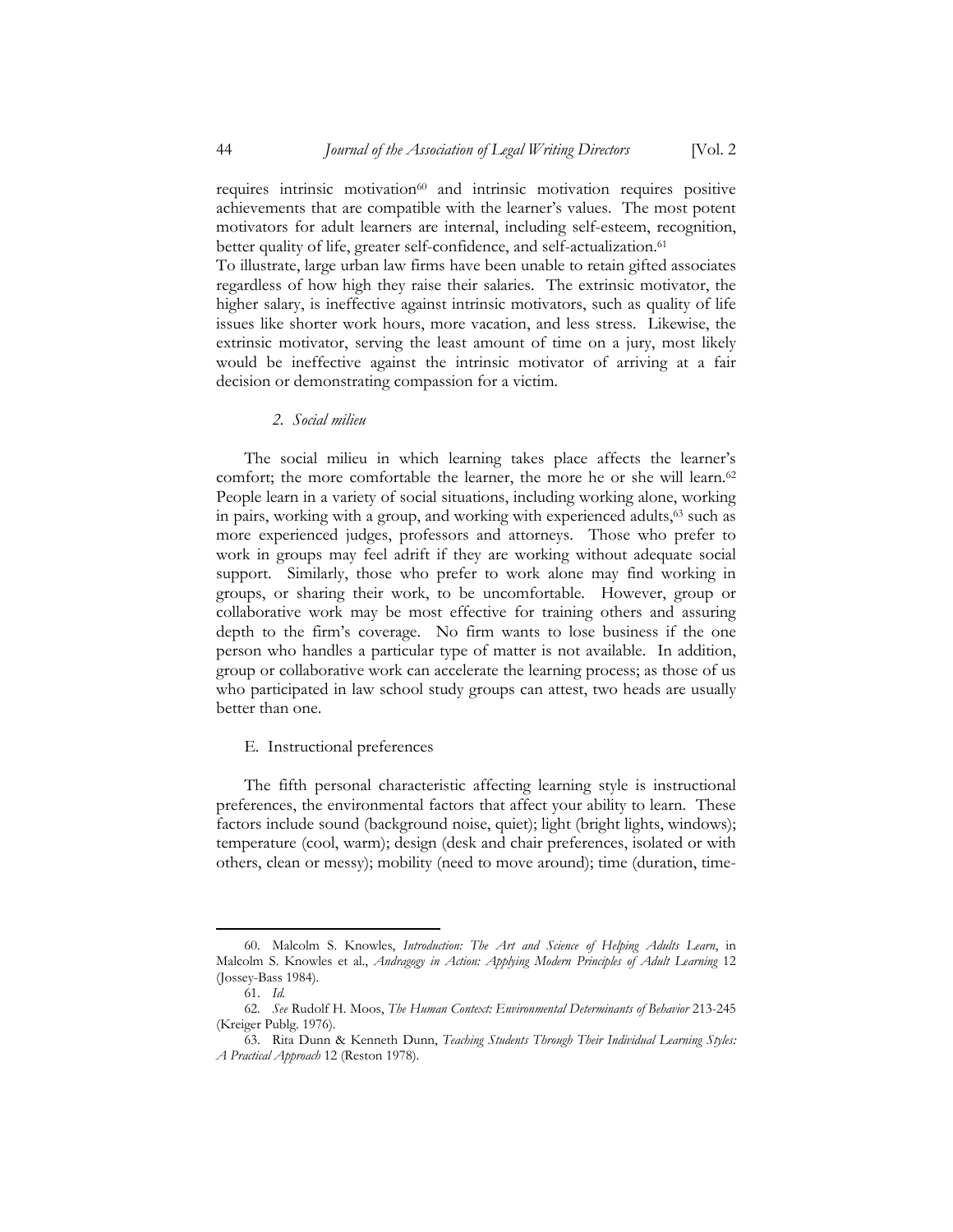of-day); and personal quirks (yellow pads, pen or highlighter preferences).64 While some of these factors are uncontrollable, good lawyering would recognize when the working conditions for associates, or the courtroom conditions for jurors and judges, make the understanding of the legal argument or the evidence difficult, if not impossible.

#### **III. Applying Learning Styles Theory to the Learning Cycle**

 In addition to knowing about individual learning styles, effective lawyering requires understanding the components of a complete learning experience because deep learning will not occur without a complete learning



experience.65 A complete learning experience is one that involves all stages of the learning cycle. The learning cycle, shown above, has four stages: having an experience, reviewing the experience, concluding from the experience, and doing something with the experience, such as planning the next steps or applying it to solve a problem.<sup>66</sup>

Each stage in the learning cycle is important and necessary.67 First, a learner must have something to learn. Each new experience, whether it is

<sup>64.</sup> *See e.g.* Gary E. Price et al., *Productivity Environmental Preference Survey* 3 (Price Systems, Inc. 1982) (two of four categories in this instrument test for environmental and physical preferences for learning, including sound level, lighting, temperature, design, time-of-day, intake needs, and mobility needs); James W. Keefe et al., *Learning Style Profile Handbook: II. Accommodating Perceptual Study and Instructional Preferences* (NASSP 1989) (assesses study and instructional preferences, including time-of-day, design, mobility, sound, lighting, and temperature).

<sup>65.</sup> Entwistle, *supra* n. 54, at 77-78.

<sup>66.</sup> Peter Honey & Alan Mumford, *The Manual of Learning Styles* 4 (Peter Honey Publications 1992); David A. Kolb, *Experiential Learning: Experience as the Source of Learning and Development* 42 (Prentice-Hall 1984).

<sup>67.</sup> *See* Honey & Mumford, *supra* n. 66, at 3-4; Kolb, *supra* n. 66, at 42.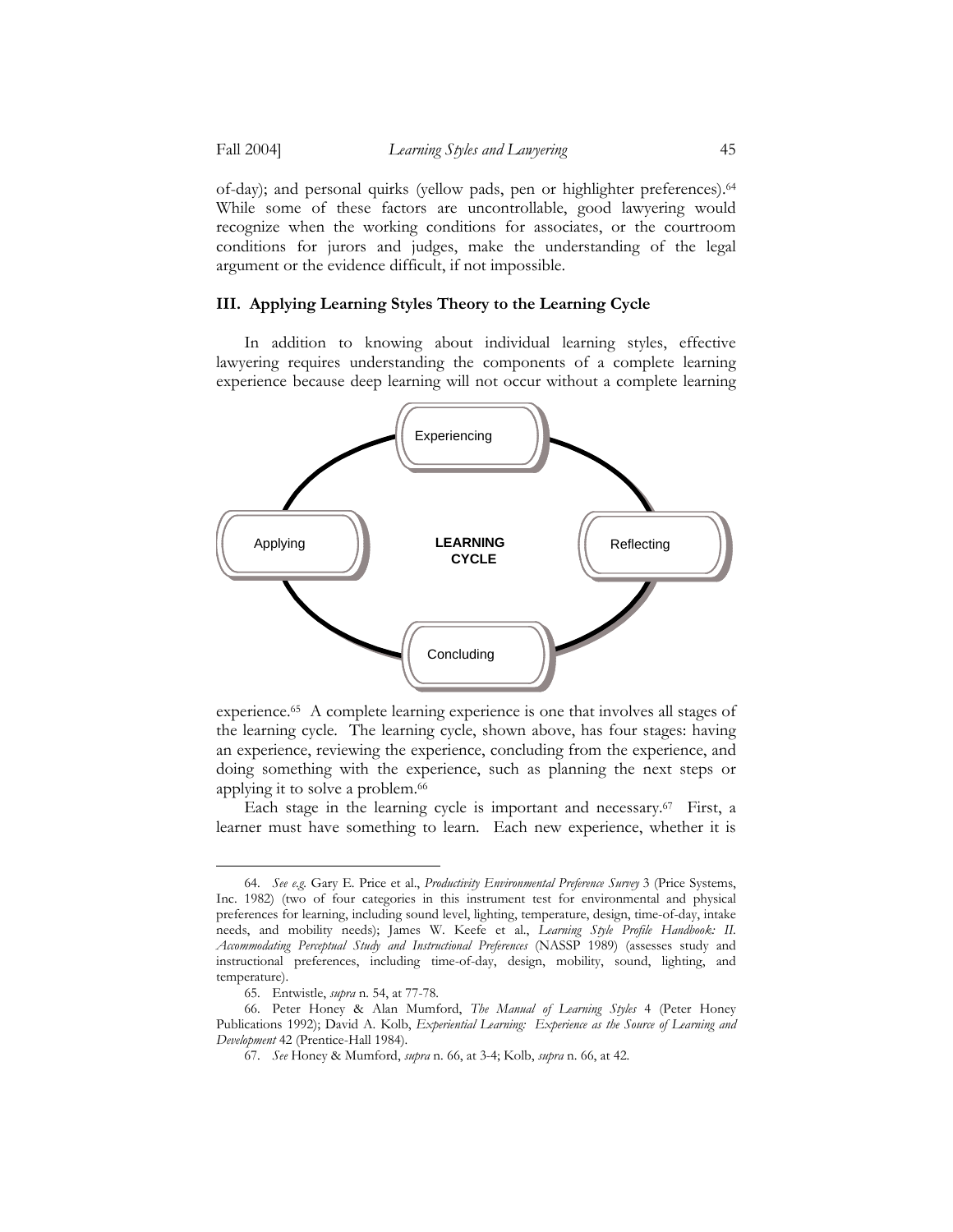reading this article, participating in a discussion, or admitting expert testimony, gives a learner something to learn. For adult learners, those experiences need to be placed in context and to be connected with prior experiences.68 Second, a learner must reflect on the experience to determine the adequacy and relevancy of the information gathered from it. Third, a learner must understand what that new experience means. This includes drawing conclusions from it and putting it into theoretical perspective by creating an analytical framework from it or by integrating it into an existing analytical framework. Fourth, a learner must do something with the information. Applying the information tests the validity of the experience and determines if the learner needs more input. Doing something with the knowledge gained includes using it to draw analogies, transfer concepts, and solve problems.

All stages of the learning cycle are equally important.<sup>69</sup> Without new experiences, learners would conclude from incomplete input, and any applications would be inadequate because they would not have considered sufficient perspectives. Without reflection, learners would collect experiences without determining what they could extract from them, would draw conclusions and create paradigms without adequate support, and would act without an adequate foundation. Without an analytical framework, learners would collect experiences without determining what they could build from them, would get lost in details, and would have difficulty applying or using information because they would have no structure for analogy or for making modifications. Without application, learners would collect experiences without determining how they can use them to solve problems, whether the information absorbed is accurate, or whether the framework constructed from the information is valid.

Finally, the stages of the learning cycle must be in balance.<sup>70</sup> The learning is not complete if learners are overly engaged in one aspect of the learning cycle at the expense of the other aspects. To illustrate, if learners are overly engaged in having new experiences, they may become manic, where the only value is having new experiences, not what they might extract from them. If learners are overly engaged in reflecting, they may become paralyzed by the details and unable to organize or to see the bigger picture. If learners are overly engaged in concluding, they may be concluding without adequate foundation for their conclusions or they might be too abstract and insufficiently concrete. If learners are overly engaged in application, they might be acting without adequate foundation for their plan or be interested only in quick fixes.

<sup>68.</sup> Knowles, *supra* n. 60, at 9-12. Adult learners connect new information to prior experiences, they learn something new when they have a reason for knowing it, and they learn what matters to their life, their immediate task, or solving a problem, not just for the sake of learning. *Id.*

<sup>69.</sup> Honey & Mumford, *supra* n. 66, at 3-4, 47-48.

<sup>70.</sup> *Id.*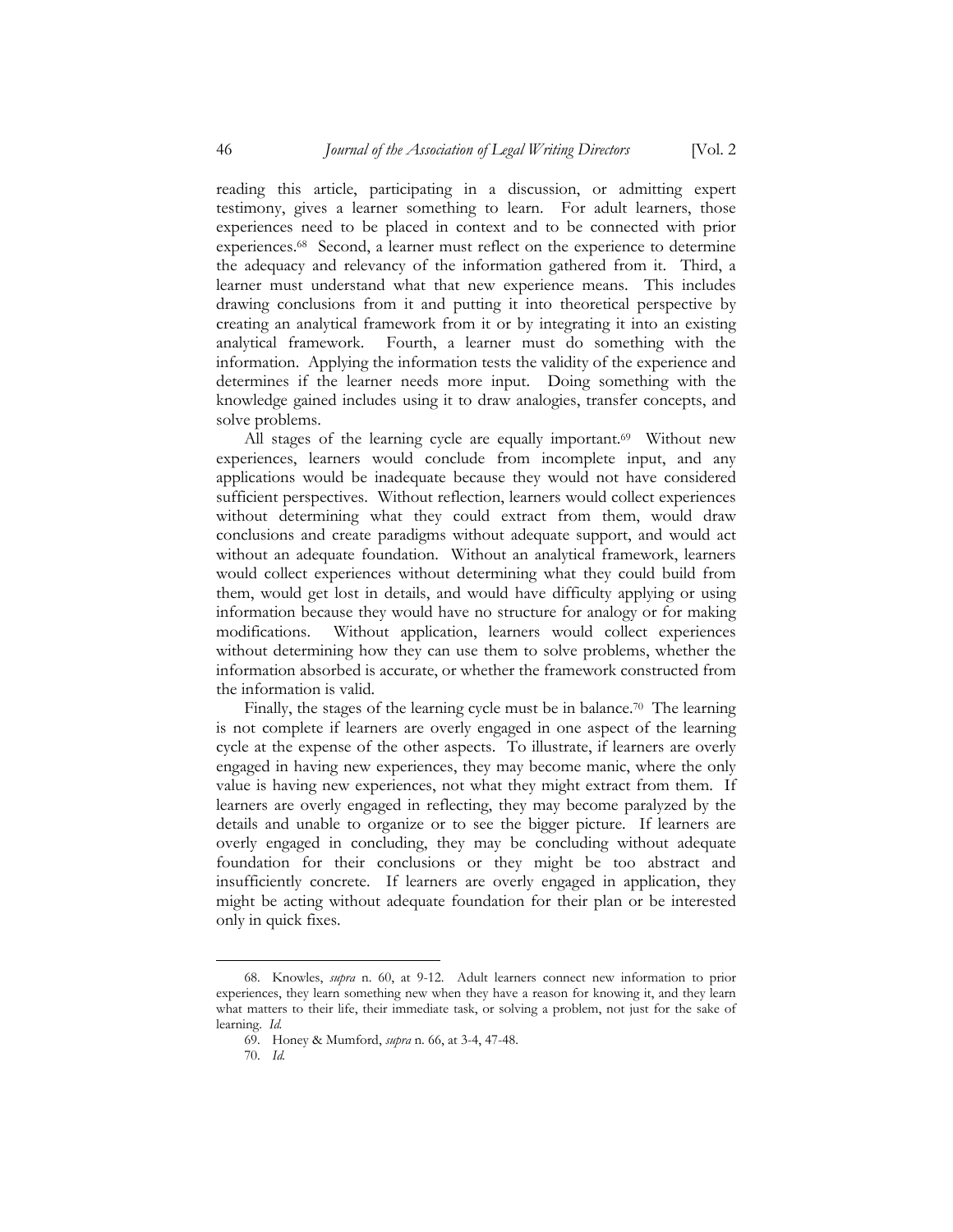1

 For a deep learning experience, learners must experience the entire learning cycle. In law school, law students need experiences beyond reading cases, listening to lectures, and class discussion; and new associates need experiences beyond library research and observing experienced attorneys. These learners need incremental assignments (new experiences) to avoid overwhelming them and creating anxiety that would be counterproductive to learning. They need opportunities for reflection that may require thoughtful calendaring and adjusting of due dates. They need organizational guidance if they begin to drown in details. But most of all, they need the opportunity to apply the information, to reflect on their mistakes, to adjust, and to try again.

 In law practice, associates need similar mentoring to experience the entire learning cycle. For example, many law firms have difficulty finding opportunities for their associates to learn courtroom practice. Either the client's case does not warrant the expense of a trial, the case is too significant to entrust to an inexperienced attorney, or the risks of pursuing the matter are too high. This means that those new associates are deprived of the deep learning that is necessary to be effective in the courtroom. Instead of beginning new associates on a simple negligence action or a debt collection, law firms now may have to send their inexperienced associates to a National Institute of Trial Advocacy program or develop their own mock trial program to achieve this learning goal.

## **IV. Applying Learning Styles Theory to Organize the Unorganized**

 With the overview of learning styles theory as a foundation, this section will illustrate more completely how learning styles theory can help legal professionals organize their thinking and their documents. Effective legal thinking and organizing relies heavily on three logical forms: deductive reasoning, inductive reasoning, and reasoning by analogy. Deductive reasoning moves from broad to narrow, deriving a specific conclusion from more general premises. Inductive reasoning moves from narrow to broad, deriving a general statement from more specific statements. Reasoning by analogy compares and contrasts two or more situations.

 While these forms of reasoning are not unique to law, the intensity with which they are used is. In a single legal argument, the rule might be derived from a published judicial opinion through inductive reasoning, and applied to a specific factual situation to reach a conclusion through deductive reasoning, after determining that those facts are mostly similar to, or mostly different from, the facts of the authorities through reasoning by analogy.

 Despite law's heavy reliance on these forms of logic, not all in the legal profession are equally comfortable with them and the organizational schemas<sup>71</sup> that they produce. That is because not everyone processes

<sup>71. &</sup>quot;[A] schema is a general knowledge structure used in comprehension. A schema serves to select and organize incoming information into an integrated, meaningful framework." Richard E. Mayer, *Thinking, Problem Solving, Cognition* 228 (2d ed., W. H. Freeman & Co. 1992).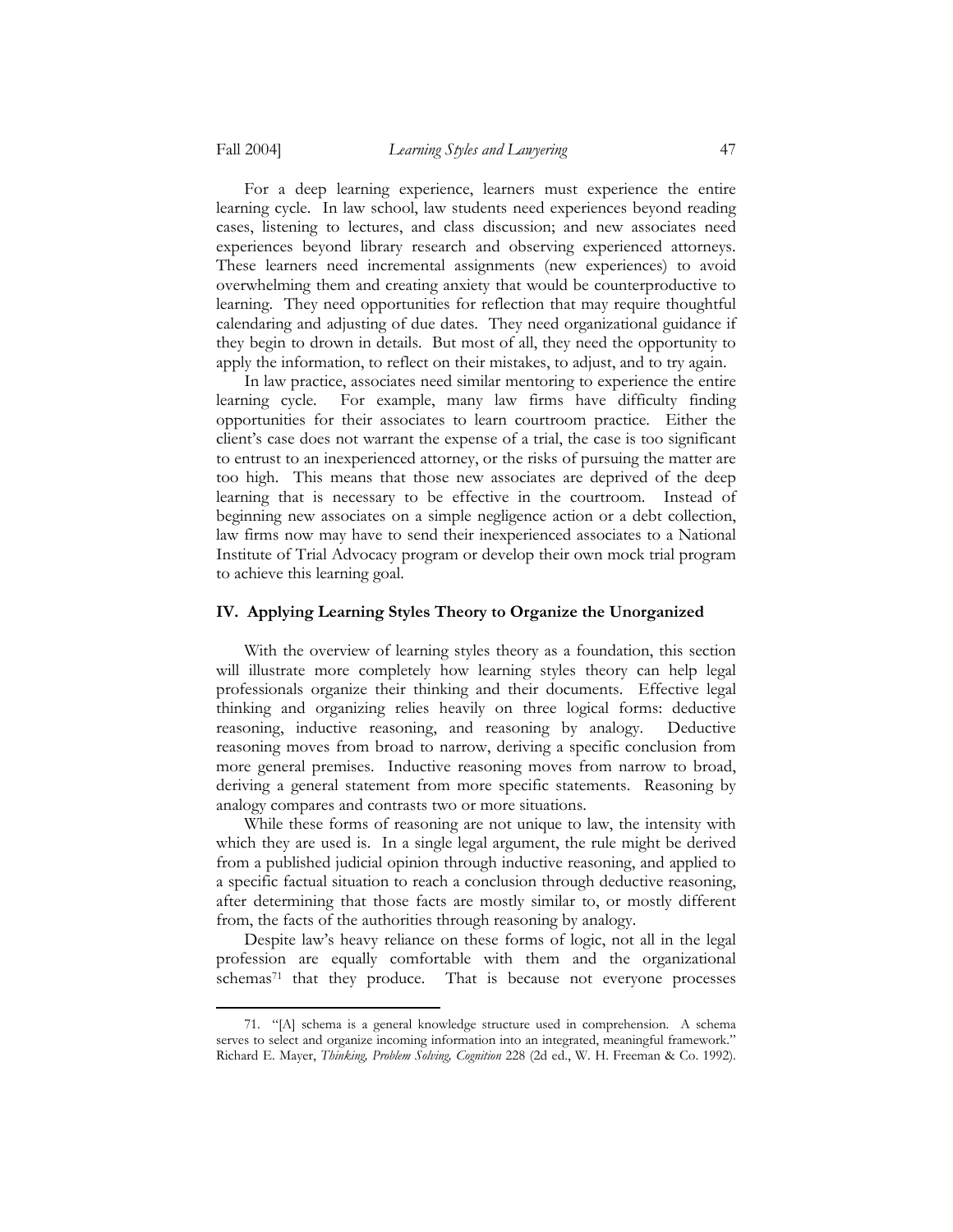information consistent with these logical patterns. This section discusses how learning styles influence the ability to organize effectively in law, both for developing analytical frameworks, i.e., large-scale organization, and for developing individual arguments, i.e., small-scale organization. This section first discusses how writers can develop and organize the "big picture," and how they can communicate that organization more effectively, so that even the busiest judge, law partner, law professor, or law student can quickly assess the points made in the document. Next, it discusses how writers can develop and organize individual legal arguments within the "big picture," and how they can communicate their organization more effectively so that every reader can understand the support they have for those arguments.

## A. Learning styles and organization: left-brain/right-brain functions

 As already discussed, most people rely on a dominant hemisphere of the brain for information processing.72 The central function of the left hemisphere is to work with the parts that lead to a whole, while the central function of the right hemisphere of the brain is to work with a whole and make conclusions from that.73 A strong right-hemisphere thinker may become distracted by the whole and not be able to separate out its component parts.74 Even if the strong right-hemisphere thinker deduces the component parts, all of the parts may seem of equal importance or value, making it difficult to rank or sequence them.75

 Because of its intensive use of logical reasoning, law is inherently a lefthemisphere activity. As a result, people might be tempted to overvalue the strengths of the left hemisphere and undervalue the strengths of the right hemisphere. However, strong left-hemisphere thinking has its limitations, just as strong right-hemisphere thinking has its strengths. For example, strong left-hemisphere thinking might be so committed to its step-by-step analysis that it fails to see other possible views. In addition, if the steps within the step-by-step analysis are too narrow in focus or if any of the premises are faulty, the analysis and the conclusions resulting from it are unsupportable.

 Strong right-hemisphere thinking may be undervalued in law because a right-hemisphere thinker can have problems organizing, can get lost in details, or may be unable to distinguish between key ideas and tangential information. However, strong right-hemisphere thinking is the source of creative thinking

Schemas are used by expert learners to guide their perception and problem-solving. Robert Glaser & Madeleine T. H. Chi, *Overview*, in Madeleine T. H. Chi et al., *The Nature of Expertise* xvxxi, xxiii-xxvii (Lawrence Erlbaum Assocs. 1988).

<sup>72.</sup> *See* pt. II.C.2, *supra* nn. 37-52 and accompanying text.

<sup>73.</sup> Witkin et al., *supra* n. 41, at 9-17; Bruno Rossion et al., *Hemispheric Asymmetries for Whole-Based and Part-Based Face Processing in the Human Fusiform Gyrus*, 12 J. Cognitive Neuroscience 793, 793-794 (2000) (the right hemisphere processes faces as a whole and the left hemisphere processes features of the faces).

<sup>74.</sup> Witkin, *supra* n. 41, at 8-10.

<sup>75.</sup> *Id.*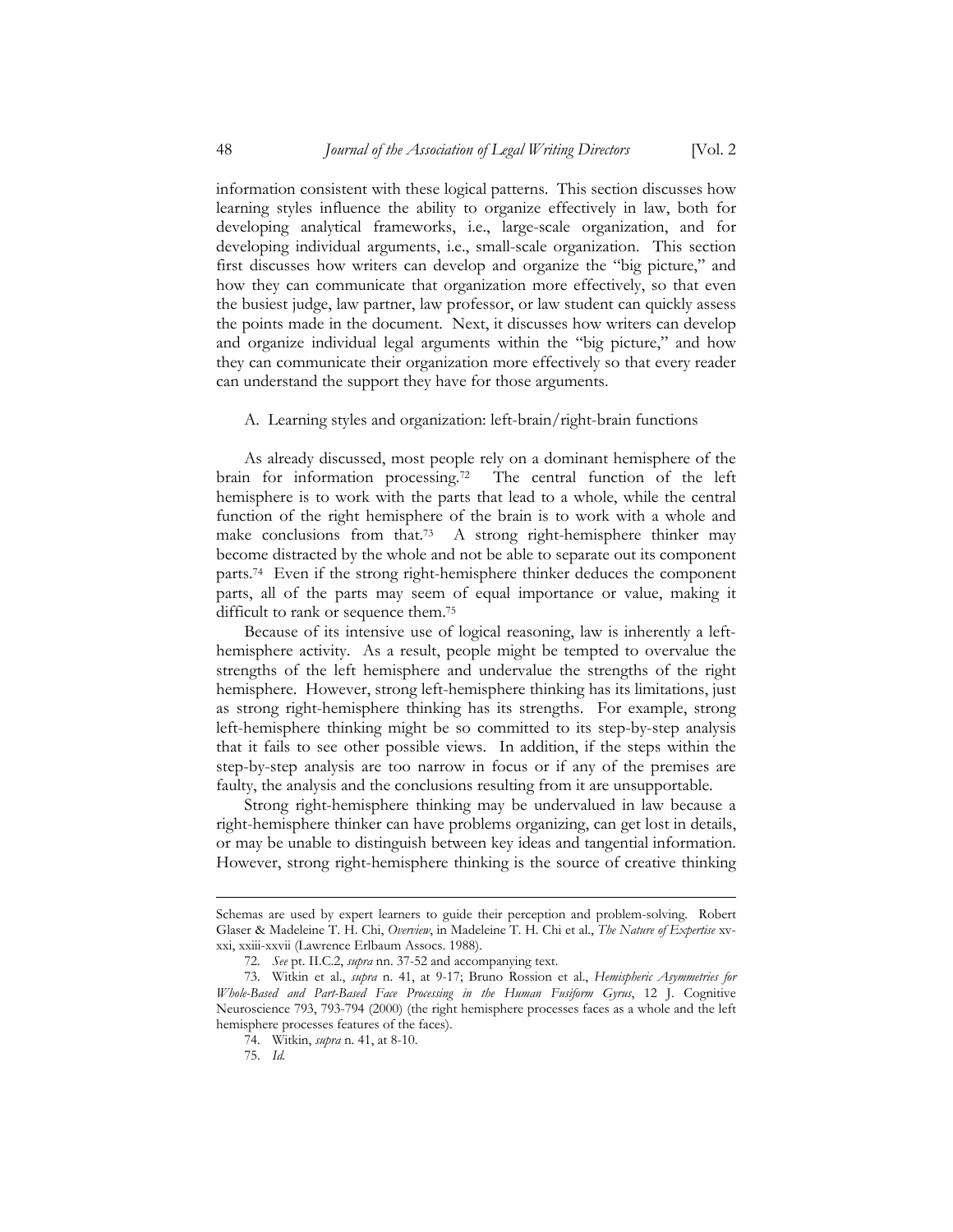1

and the ability to see connections outside the rigidity of logical form. When I asked a prominent physicist about one of his theories, he expressed great certainty that his theory was right but was dismayed that it might take him a lifetime to determine why.

 Effective lawyering requires both left-hemisphere thinking and righthemisphere thinking. Lawyers must be cognitively flexible to master the logic of law and its organization, and yet still see the possibilities outside that structure. Strong left-hemisphere thinkers cannot rely on step-by-step thinking alone and strong right-hemisphere thinkers cannot rely on creativity alone. The strong left-hemisphere thinkers must develop right-hemisphere thinking to expand their view of the possibilities and strong right-hemisphere thinkers must develop left-hemisphere skills to overcome problems with organization. To do that, both types of thinkers need to use "advance organizers."76

 Advance organizers present information prior to reading text to provide a bridge between the reader's prior knowledge and the new information to be learned.77 They can take several different forms. First, some advance organizers provide contextual information and organizational support.78 When contextual information is provided in advance, it helps the learner to grasp unfamiliar, but meaningful, verbal material. Studies show significant benefit when structured information is provided before or during the instruction, because new information is learned and retained when it connects with relevant existing concepts.<sup>79</sup> Therefore, providing advance organizers establishes which existing concepts are relevant for subsequent information. In effect, the advance organizers become the Velcro on which the new material can stick.

Second, advance organizers also include general organizers,<sup>80</sup> tools that can help a strong right-hemisphere thinker to organize more effectively. A strong right-hemisphere thinker might have difficulty distinguishing between the various possibilities, seeing them all as being roughly the same. Advance organizers that provide pre-organizational guidance help this thinker to prioritize among the possibilities.81 To illustrate, imagine being immersed in a

<sup>76.</sup> Ausubel, *Meaningful Learning*, *supra* n. 49, at 146-151; Ausubel, *Advance Organizers*, *supra* n. 49, at 267-272 (1960); Thomas J. Shuell, *The Effect of Instruction to Organize for Good and Poor Learners*, 7 Intell. 271, 271-286 (1983).

<sup>77.</sup> David P. Ausubel, *Educational Psychology: A Cognitive View* 148-149 (Holt, Rinehart & Winston 1968).

<sup>78.</sup> Ausubel, *Meaningful Learning*, *supra* n. 49, at 148-149.

<sup>79.</sup> John Patrick & Paul Evans, *Advance Organizers and Learner Control of Sequence in Recall of Topic Attributes*, 2 Human Learning 269, 275-276 (1983).

<sup>80.</sup> Ausubel, *Meaningful Learning*, *supra* n. 49, at 151.

<sup>81.</sup> Ausubel, *Advance Organizers*, *supra* n. 49, at 270-271 (advance organizers facilitated the incorporation and retention of meaningful verbal information); Shuell, *supra* n. 76, at 282-283 (difference in performance between good and poor learners was cut approximately in half when learners were informed of organization in advance); Bonnie B. Armbruster et al., *Does Text Structure/Summarization Instruction Facilitate Learning from Expository Text?*, 22 Reading Research Q.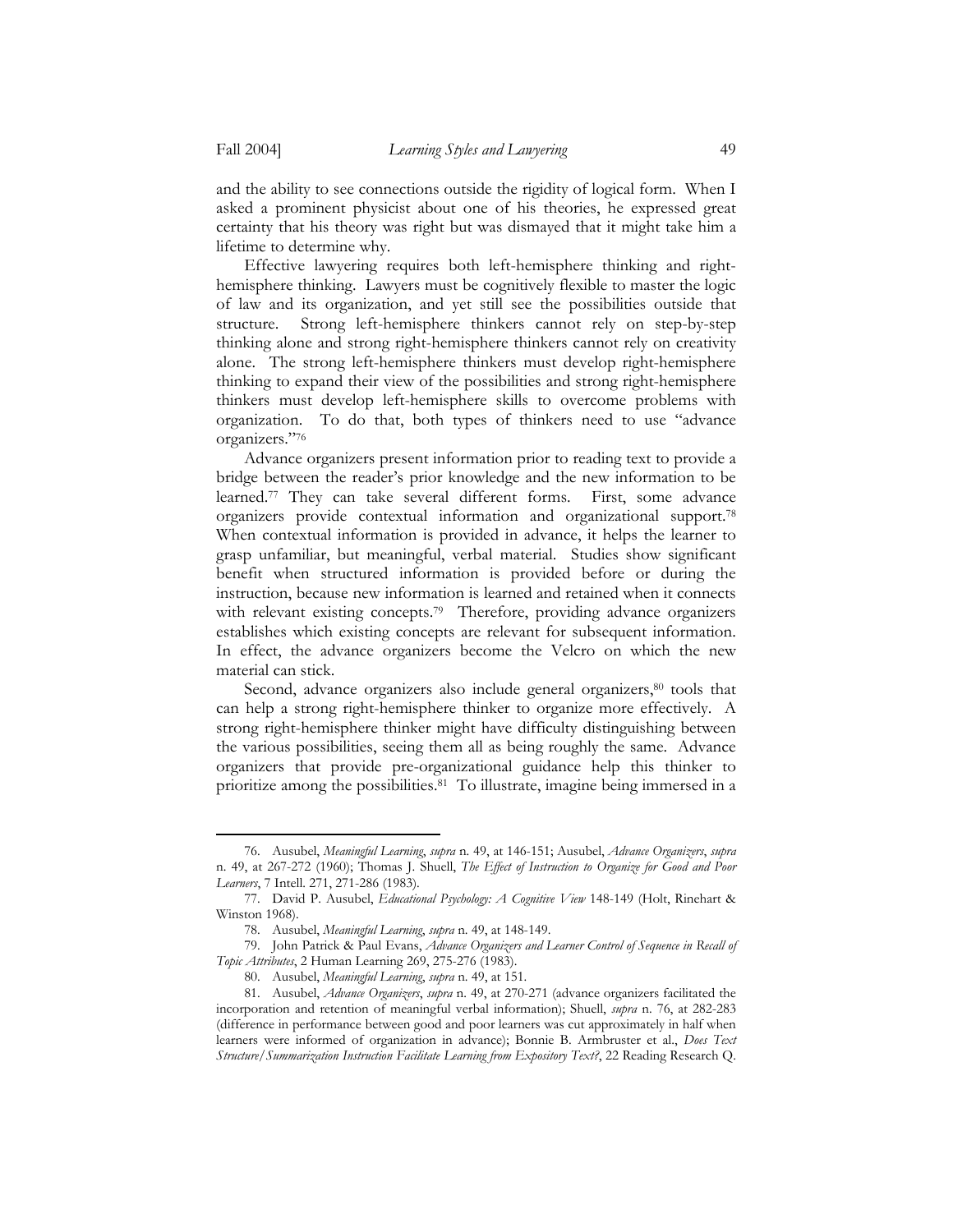sea of rubber balls, balls of different sizes and colors. A strong righthemisphere thinker might see only an ocean of balls. However, with an advance organizer, such as being told to look for the different sizes and colors, the strong right-hemisphere thinker can discern the same parts of the whole at the same level as the strong left-hemisphere thinker.

 Third, some advance organizers provide route knowledge (the sequential path) and configural knowledge (the relationship of the ideas within the sequence).<sup>82</sup> Route knowledge and configural knowledge are especially important to readers who read material very quickly or who may not readily see the organizational patterns without these organizational cues. In this situation, a writer's organizational tools, such as transitions, serve as advance organizers for the reader. Regardless of the type of advance organizer used, the organizer should be concrete for it to be effective.83

#### B. Organizing the big picture (analytical framework)

 This section discusses different advance organizers that writers can use to organize their thoughts and different tools that writers can use to communicate that organization to their readers.

#### *1. Establishing an analytical framework*

 At some point in the writing process, legal writers need to know how they will organize their discussion. This requires developing some form of outline that separates the discussion of each point or sub-point, a task that many, especially strong right-hemisphere thinkers, find difficult to do. Knowing how to generate an outline and knowing what types of organizational patterns are possible will help writers to organize or to improve the quality of their organization.

#### a. Advance organizer #1: styles of outlines

 Outlining too often is equated with the Roman-style or numeral outline, which is only one of many ways to outline. Those writers who have difficulty organizing may find outlining to be more effective if they use a style that better fits their thinking process. The primary methods for organizing are the traditional Roman-style method, the digest method, the diagram or flowchart method, the picture or mind-map method, and the brainstorming method.

<sup>331, 343 (1987) (</sup>instruction in text structure resulted in 50% better recall of the text's macrostructure).

<sup>82.</sup> Daniel L. Schacter & Lynn Nadel, *Varieties of Spatial Memory: A Problem for Cognitive Neuroscience, in Perspectives on Cognitive Neuroscience* 169-171 (Richard G. Lister & Herbert J Weingarten eds., Oxford U. Press 1991).

<sup>83.</sup> *See e.g*. Alice J. Corkill et al., *Advance Organizers: Concrete Versus Abstract*, 82 J. of Educ. Research 76, 79 (1988) (students using a concrete organizer recalled significantly more of the text than students who used an abstract organizer or no organizer).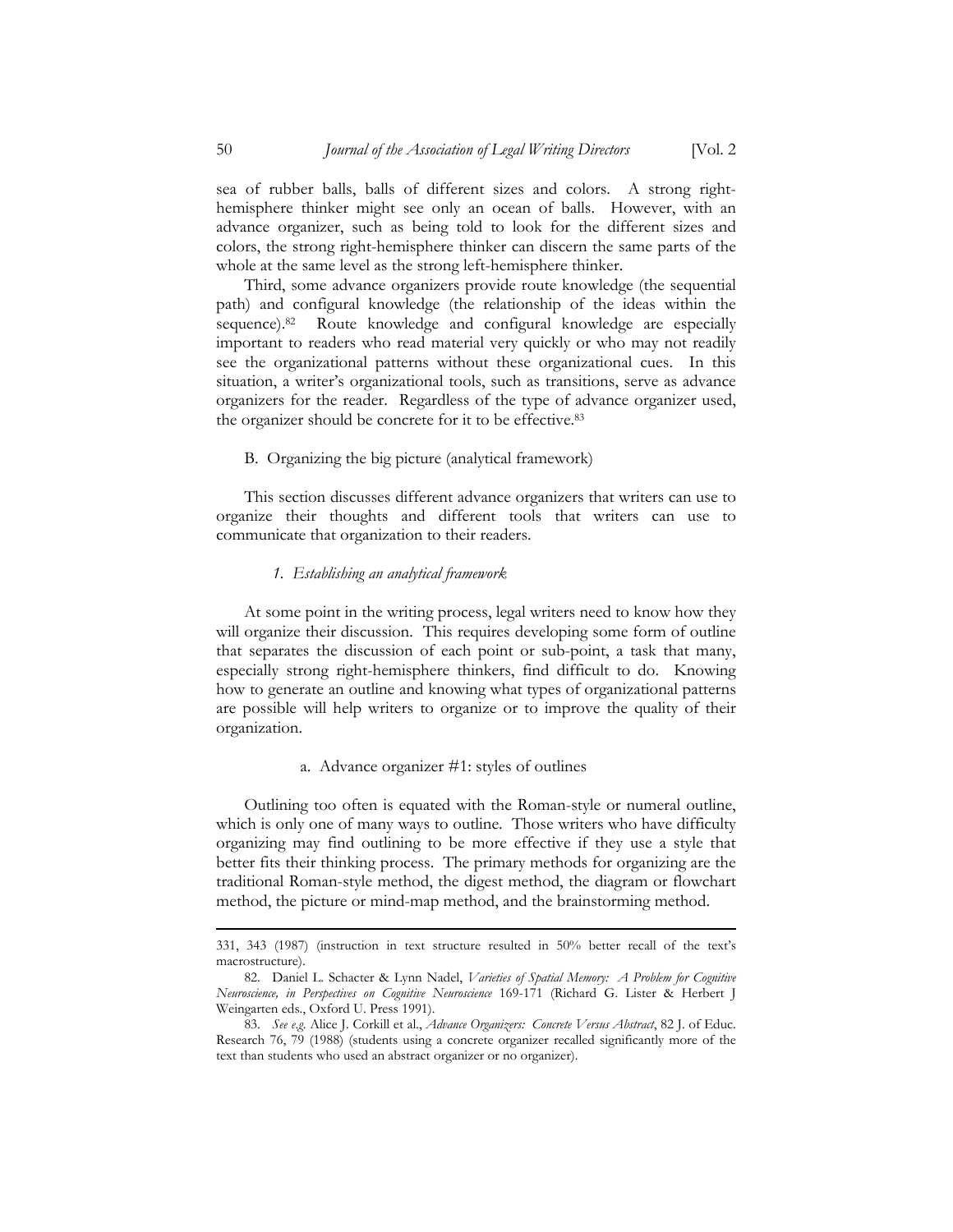**Roman-style traditional method.** The traditional, Roman-style outline is associated with the thinking process that is left-hemisphere dominant. In a Roman-style outline, main ideas are listed and then ordered in the logical pattern most consistent with the requirements of the governing rule that establishes the framework for the analysis. Then sub-points are included under the main point that they best support.

 To illustrate, a Roman-style outline for a memorandum discussing the sufficiency of a complaint under Federal Rule of Civil Procedure 8(a) might look like this:

| A complaint must include:                                                                                                            |
|--------------------------------------------------------------------------------------------------------------------------------------|
| I. A statement of court's jurisdiction.<br>II. A short and plain statement showing pleader is entitled to<br>relief.                 |
| A. A short and plain statement.<br>B. Pleader entitled to relief.                                                                    |
| 1. Must include the names of all individual defendants in<br>the complaint.<br>2. Must give fair notice of the claim and the grounds |
| upon which it rests.<br>3. Must include allegations that demonstrate the plaintiff                                                   |
| is damaged.<br>III. A demand for relief.                                                                                             |

**Digest method.** The digest method of outlining is helpful for writers who know what they want to say, but are not sure how to convert the material into a more traditional outline. Using this method, writers would:

a Prepare a one-paragraph summary of each major point, explaining the analysis in a nutshell.

- $\triangledown$  Examine each paragraph to determine if it includes sub-points.
- a Order the paragraphs in a logical pattern, as dictated by the binding authorities that establish the framework for the analysis.

 To illustrate, a digest of a memorandum discussing the sufficiency of a complaint under Federal Rule of Civil Procedure 8(a) might be this summary:

A properly pleaded complaint must indicate the basis for a court's jurisdiction, give the defendant fair notice of the claim, and demand relief based on the cause of action. First, Tunby's complaint does not contain any basis for federal subject matter jurisdiction, because she fails to mention the citizenship of either party or the amount in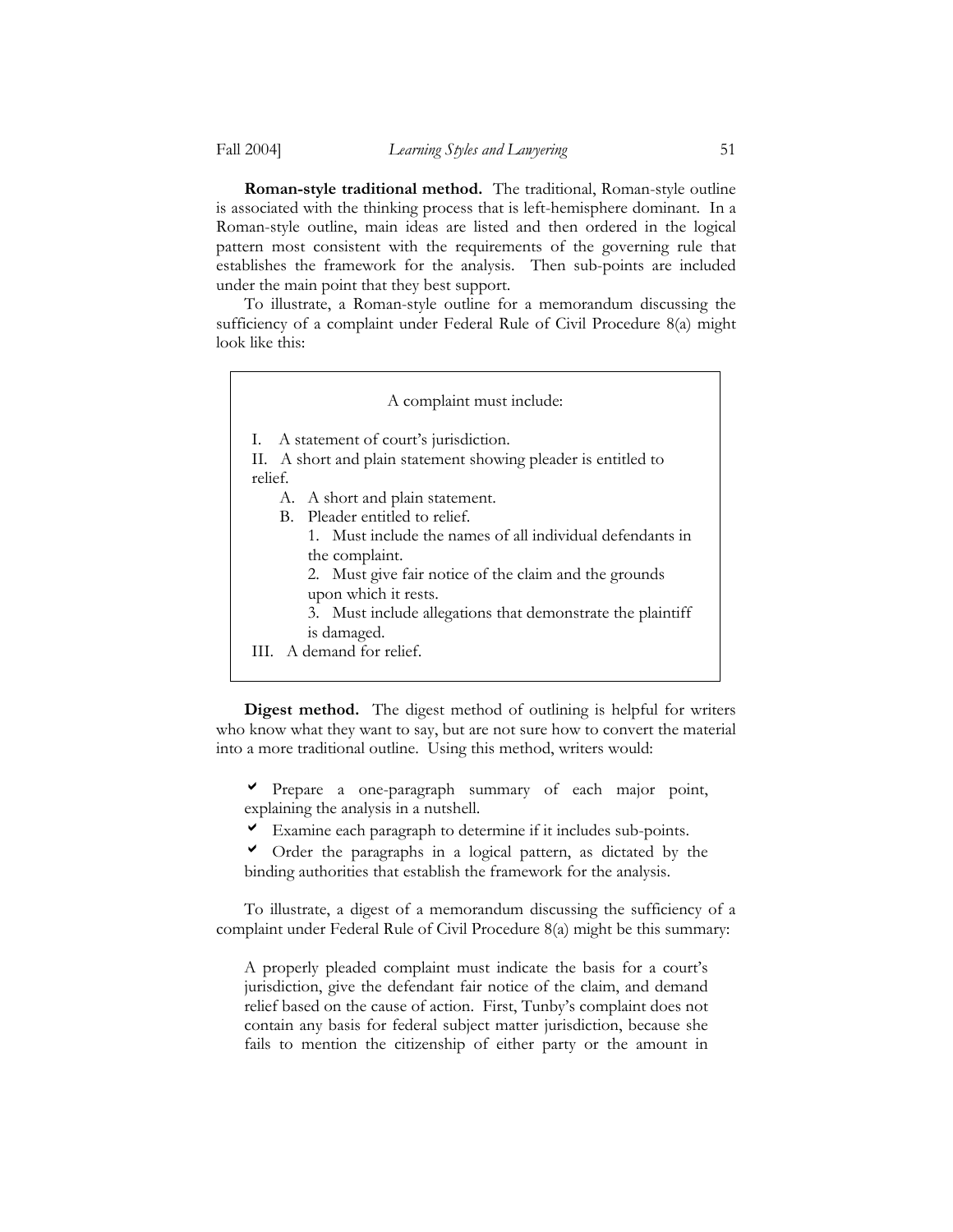controversy. Second, Tunby's complaint appears to contain a short and plain statement that gives the defendant fair notice of the claim. Her statement is short and concise. In addition, the defendant can determine against whom the complaint is made, the grounds upon which the complaint rests, and the relationship between the allegations and the damage sought. Third, the complaint appears to properly state a demand for relief because her cause of action relates to her demand for damages. Since Tunby's complaint does not satisfy one of the requirements for a properly pleaded complaint, we should amend the complaint to include the basis for subject matter jurisdiction.

**Diagram or flow chart method.** The diagram or flow-chart method of organizing lets the writer visualize relationships, steps, or chronology by showing the spatial relationship between the ideas. While visual (or graphic) methods of organizing are helpful for all learners,<sup>84</sup> this may be helpful for right-hemisphere dominant thinkers because of their strengths in visualizing and in seeing the spatial relationships between ideas.85 To create a diagram or flow chart:

- $\checkmark$  Write the core idea in the middle of a blank page.
- $\blacktriangleright$  Identify the analytical points that establish the core idea.
- $\triangledown$  Connect those points to the core idea with arrows or some other graphical connector.
- $\triangledown$  For each of the analytical points that establish the core idea, identify the sub-points that analyze each of the main points.
- $\triangledown$  Connect those sub-points to the point that they concern.
- $\triangledown$  Continue the process for additional sub-points.

<sup>84.</sup> Daniel H. Robinson & Kenneth A. Kiewra, *Visual Argument: Graphic Organizers Are Superior to Outlines in Improving Learning From Text*, 87 J. of Educ. Psychol. 455, 465 (1995) (students given graphic organizers with text outperformed those students given outlines with text and those students given only text); Donna E. Alvermann, *The Compensatory Effect of Graphic Organizers on Descriptive Text*, 75 J. Educ. Research 44, 48 (1981) (both skilled and unskilled readers benefited from using graphic organizers with text).

<sup>85.</sup> Robinson & Kiewra, *supra* n. 84, at 465; Daniel H. Robinson & Andrew D. Katayama, *Interactive Effects of Graphic Organizers and Delayed Review on Concept Application*, 67 J. of Experimental Educ. 17, 29 (1998) (graphic organizers help students learn structure, not just the facts).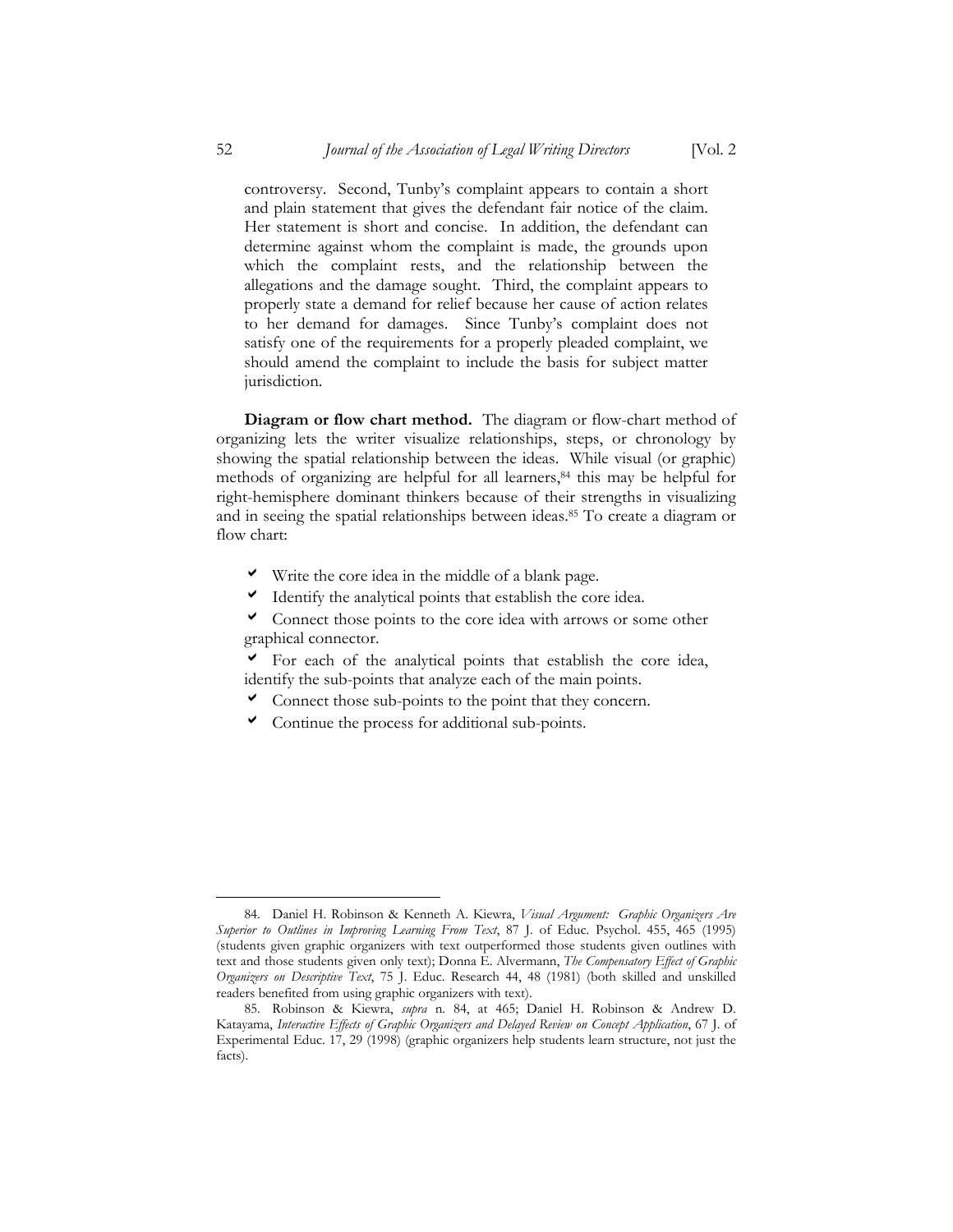To illustrate, a diagram or flow-chart outline for a memorandum discussing the sufficiency of a complaint under Federal Rule of Civil Procedure 8(a) might look like this:

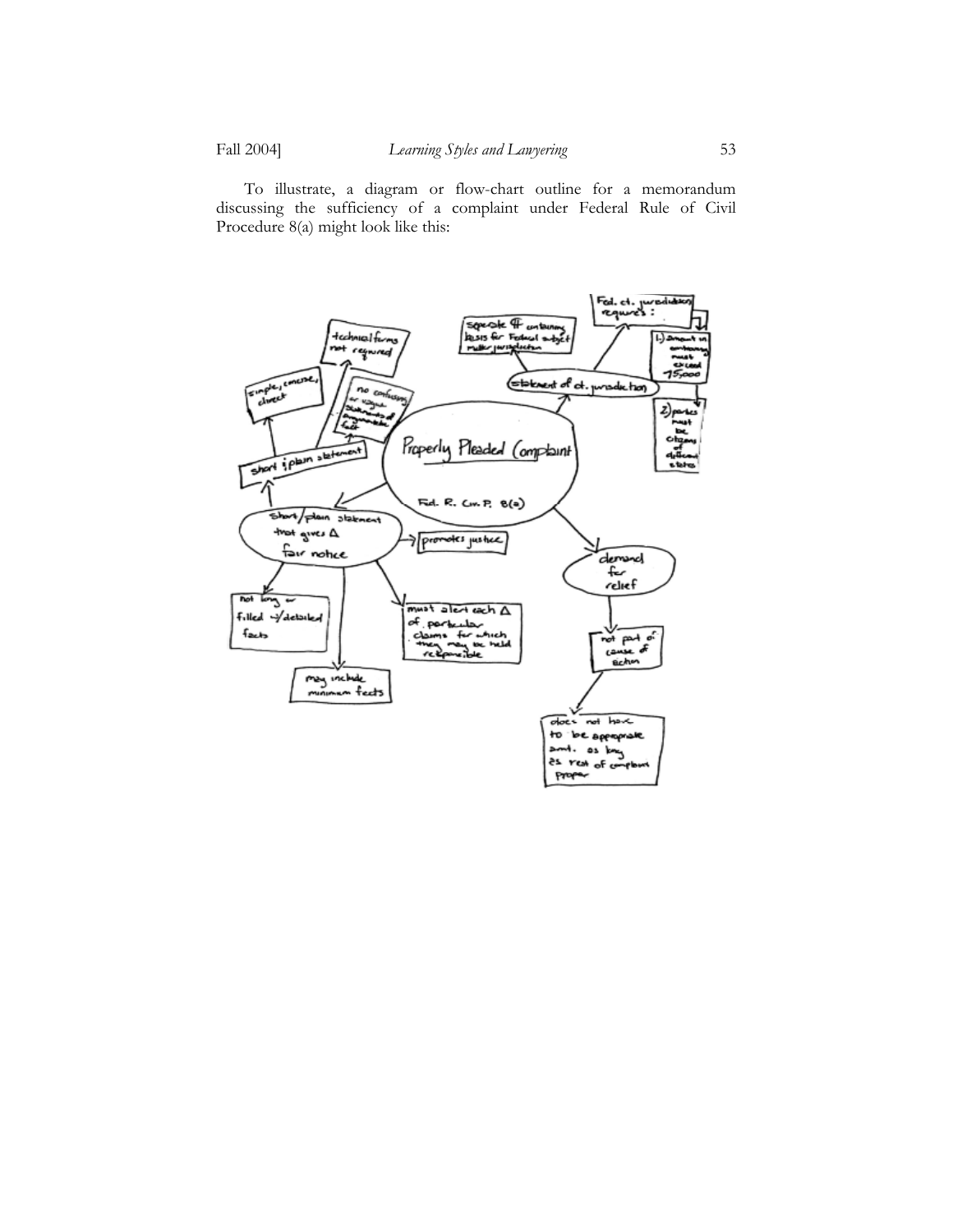Sufficiently plead a complaint FRCP 8(a) statement of the court's jurisdiction short & plain statement giving defendant fair notice demand for relief

short & plain statement short & plain statement

names of all defendants relief

fair notice of claim

allegations showing damaged

Or it might look like this:

**Picture or mind map method.**The picture or mind-map method uses a picture or a connection of pictures (or doodles) to organize ideas.<sup>86</sup> The picture might be a tree where the branches represent different points or subpoints, or it might be a tentacled doodle where the tentacles represent different points or sub-points. Often these pictures use color to represent primary and secondary points. This method may be helpful for strong righthemisphere thinkers who need to visualize their organization through a "mind photo" that conveys a story and that prioritizes information using color.<sup>87</sup>

<sup>86</sup>*. E.g.* Tony Buzan, *The Mind Map Book* (Plume 1996).

<sup>87.</sup> *See e.g.* Francis M. Dwyer & David M. Moore, Presentation, *Effect of Color Coding on Cognitive Style* 7 (Assn. for Educ. Commun. & Tech. 1992) (available at ERIC Doc. Reprod. Serv. No. 347 986); David M. Moore & Francis M. Dwyer, *Effect of Color-Coding on Locus of Control*, 24 Intl. J. Instructional Media 145, 146-147 (1997); Francis M. Dwyer, *Strategies for Improving Visual Learning* (Learning Services 1978).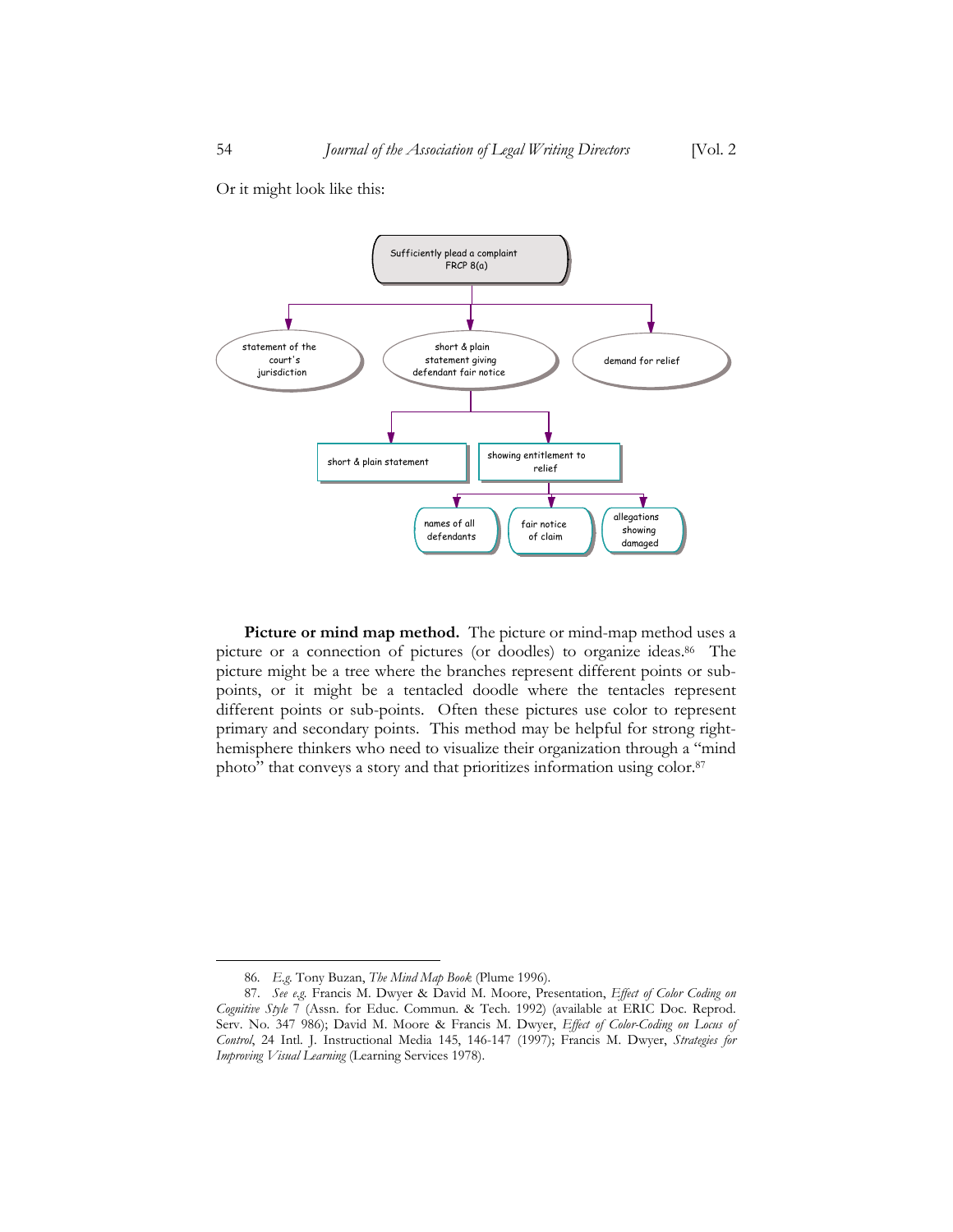<u>.</u>

 To illustrate, a mind-mapping outline for a memorandum discussing the sufficiency of a complaint under Federal Rule of Civil Procedure 8(a) might look like this:88



<sup>88.</sup> **Editor's Note**: The original mind-mapping outline is in color, which we were unable to reproduce here.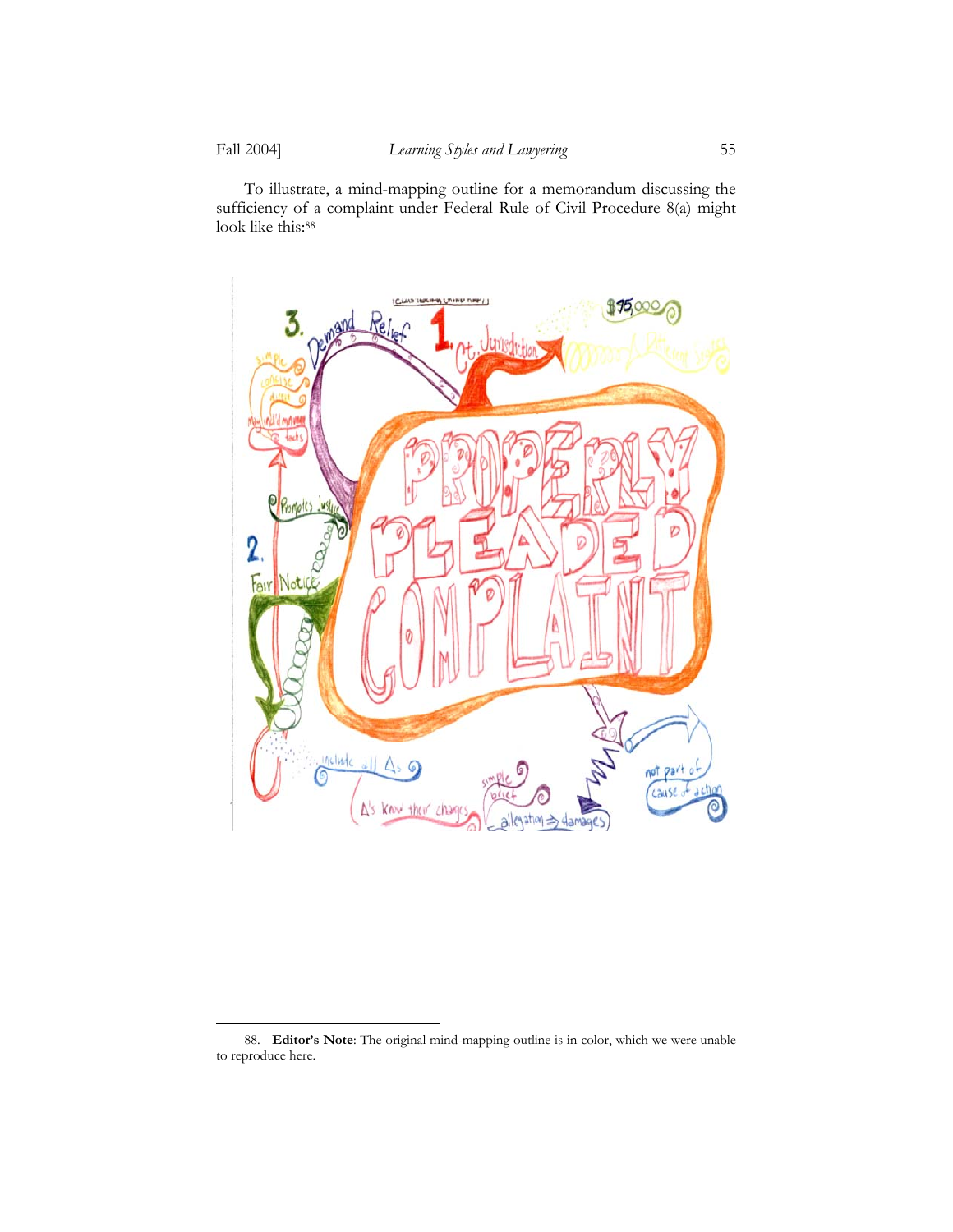**Brainstorm method.**The brainstorm method is helpful for the strong right-hemisphere thinker who has lots of ideas but is not yet clear on how the ideas might be connected.89 Writers using the brainstorm method would list possible points as they come to mind. The thoughts need not be in logical sequence; instead, the ideas can flow randomly. When finished, the writer would look for patterns in the words and phrases generated. The writer might group the ideas in more than one way to find the grouping that makes the most sense, again using the law from the governing authorities as a guide.

 Ultimately, these groupings would separate major and supporting ideas, and identify any subdivisions of the larger points that help to break the larger points into more manageable portions to discuss. After the writer notes all of the groups, points, and sub-points to discuss, they are placed in the most effective or appropriate order, again using the law as a guide. The order may be determined by what point logically comes first, by what point is more significant than others, or by what point is stronger than others.

 In sum, writers would create an outline using the brainstorm method as follows:

 $\triangledown$  In no particular order, list all of the possible points to make.

 $\triangleright$  Let one possible point suggest other possible points by considering synonyms, word associations, visual images, and the like.

 $\triangledown$  Group ideas that seem to be connected; regroup ideas as the associations evolve.

 $\triangledown$  Determine the most appropriate order for the points and subpoints.

 To illustrate, a brainstorm outline of a memorandum discussing the sufficiency of a complaint under Federal Rule of Civil Procedure 8(a) might look like the diagram on the following page:

<sup>89.</sup> *See e.g.* Herman U. Teichert, *A Comparative Study Using Illustrations, Brainstorming, and Questions as Advance Organizers in Intermediate College German Conversation Classes*, 80 Modern Lang. J. 509, 509, 514 (1996) (brainstorming contributed to improved listening comprehension in learning German).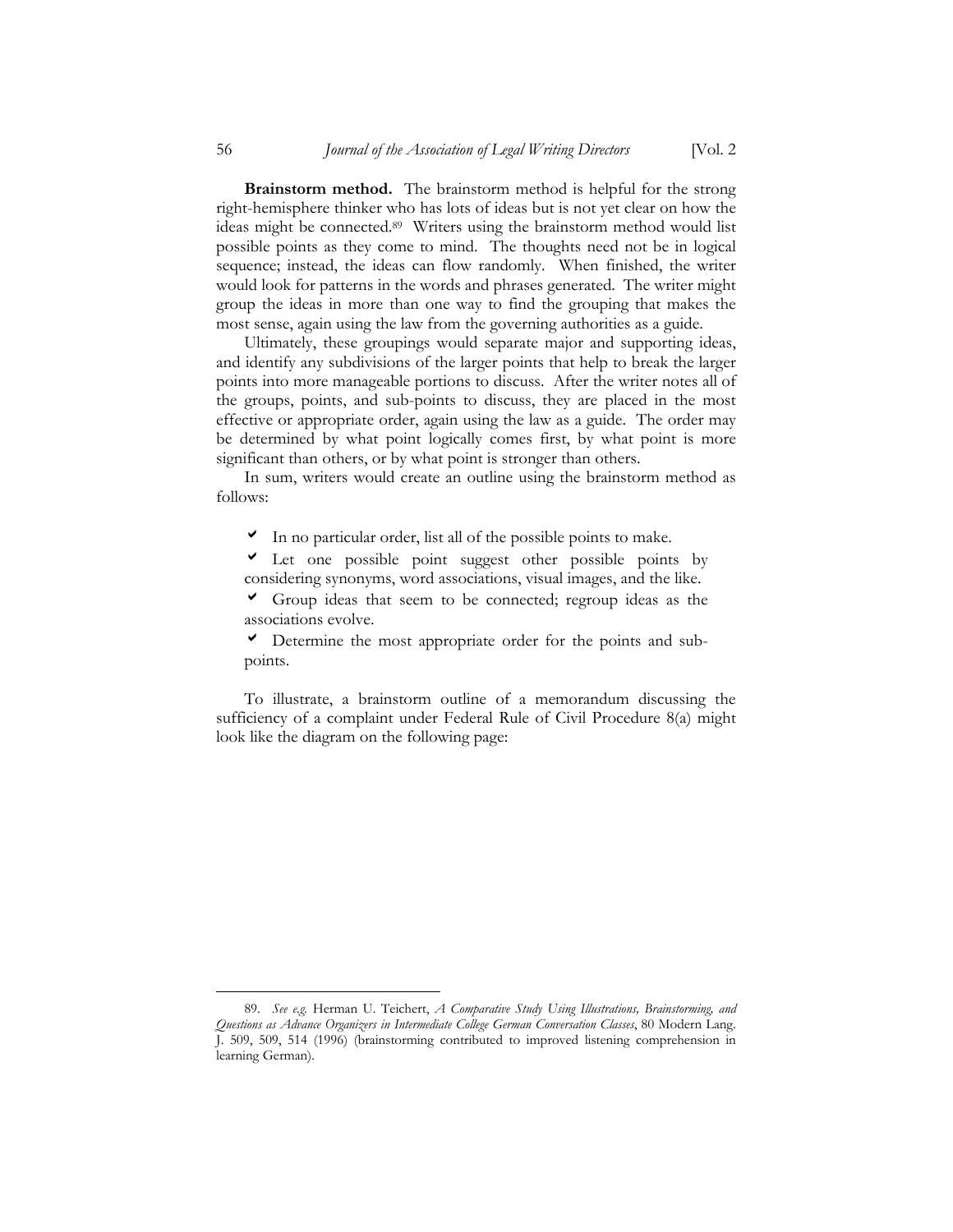

#### b. Advance organizer #2: organizational patterns

 Once the ideas are gathered, many writers, including strong righthemisphere thinkers, have difficulty prioritizing information, which must be done before fitting the ideas into a framework. As writers scan their ideas looking for patterns, a helpful advance organizer is one that establishes the types of organizational patterns to expect. In law, three primary organizational patterns exist: elements, factors, and schools of thought.

**Elements.** An elements analysis exists when the binding legal authority, either enacted law or case law, requires the proponent of the rule's application to satisfy one or more elements or requirements. Sometimes the elements are stated in the alternative, but at least one of the alternatives is required. The binding authority may establish elements either directly or indirectly.

**Factors.** A factors analysis exists when the court must consider a number of circumstances or interests, and then balance them to arrive at a decision. For example, the binding legal authority, either enacted law or case law, might state that a court must consider certain categories of information, that a court may exercise its discretion if certain circumstances exist, that the court must consider the totality of the circumstances, or that the court must balance opposing interests. Each of these rules involves factors. The binding authority may establish the relevant factors by directly stating them, or the factors might be developed indirectly from the facts of the authorities.

**Schools of thought.** A schools of thought analysis exists if no binding authority addresses a particular point and the persuasive authorities from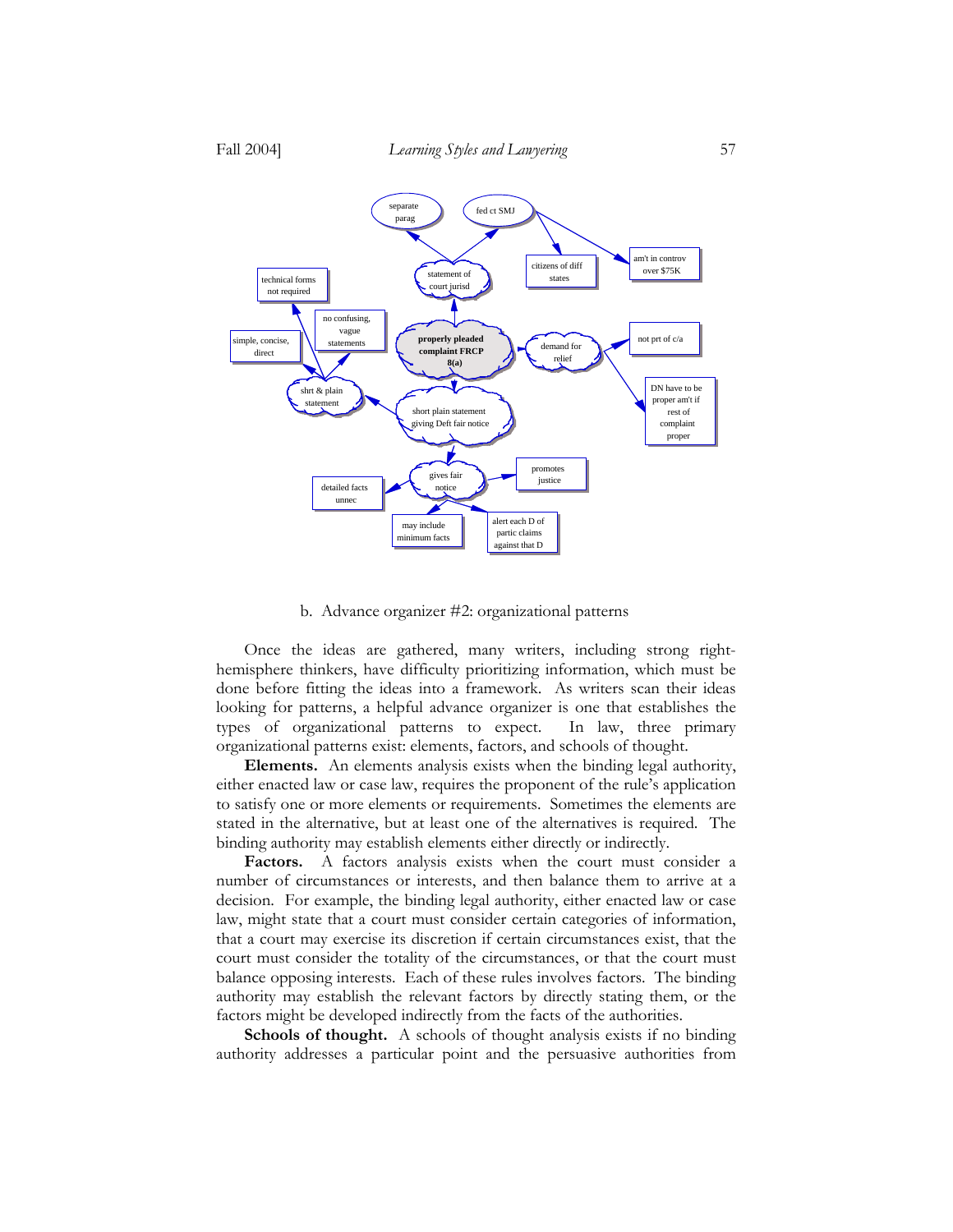other jurisdictions apply different analyses or tests. In this situation, the writer would evaluate the competing schools of thought to determine which approach his or her court would most likely follow.

 Any combination of these organizational schemes might exist within a single outline. For example, the main points of an analysis might be elements, but the analysis of one of the main points might involve factors.

## *2. Communicating the analytical framework*

 In addition to organizing material to be able to write about it, effective lawyering requires that legal writers effectively communicate their "big picture" organization or the analytical framework to their readers. Many readers, including those who are strong right-hemisphere thinkers and those who are reading in a hurry, need multiple organizational cues to follow along. Those cues include providing sufficient context for readers to understand the significance of the discussion that follows, sufficient "route knowledge" to identify the points along the way, and sufficient "configural knowledge" to understand the relationship of the ideas to each other.<sup>90</sup>

 Several organizational tools are available to writers that will accomplish these goals in communicating "big picture" organization. These tools for the writer become advance organizers for the reader when viewed from the reader's perspective. For example, context for subsequent discussion, including the structure of the analytical framework, is communicated through the thesis or introductory paragraph and through thesis sentences that introduce each point. "Route knowledge" is provided within the thesis paragraph, which identifies the analytical framework and organizational structure of the writing, through thesis sentences, and through additional legal context that identifies sub-parts in the analysis of a point. "Configural knowledge" is provided through the legal context in the thesis paragraph and the additional context provided within the text, as well as through the transitions that communicate how the analytical points are connected to each other and to the topic of the analysis.

 The use of the following advance organizers will enhance a reader's ability to understand what a writer has written in two significant ways. First, giving background information, such as through a thesis paragraph, provides the reader with sufficient knowledge of the topic (domain knowledge) to understand and remember the information that follows.91 If readers are familiar with the topic, they automatically construct the main idea as they

<sup>90.</sup> Schacter & Nadel, *supra* n. 82.

<sup>91.</sup> Julia E. Moravcsik & Walter Kintsch, *Writing Quality, Reading Skills, and Domain Knowledge as Factors in Text Comprehension*, 47 Can. J. of Experimental Psychol. 360, 370-371 (1993); Ruth Garner & Mark G. Gillingham, *Topic Knowledge, Cognitive Interest, and Text Recall: A Microanalysis*, 59 J. of Experimental Educ. 310, 317 (1991); Wolfgang Schneider et al., *Domain-Specific Knowledge and Memory Performance: A Comparison of High- and Low-Aptitude Children*, 81 J. of Educ. Psychol. 306, 311-12 (1989) (subjects' prior knowledge was crucial factor in explaining performance; rich domain-specific knowledge can compensate for low overall aptitude).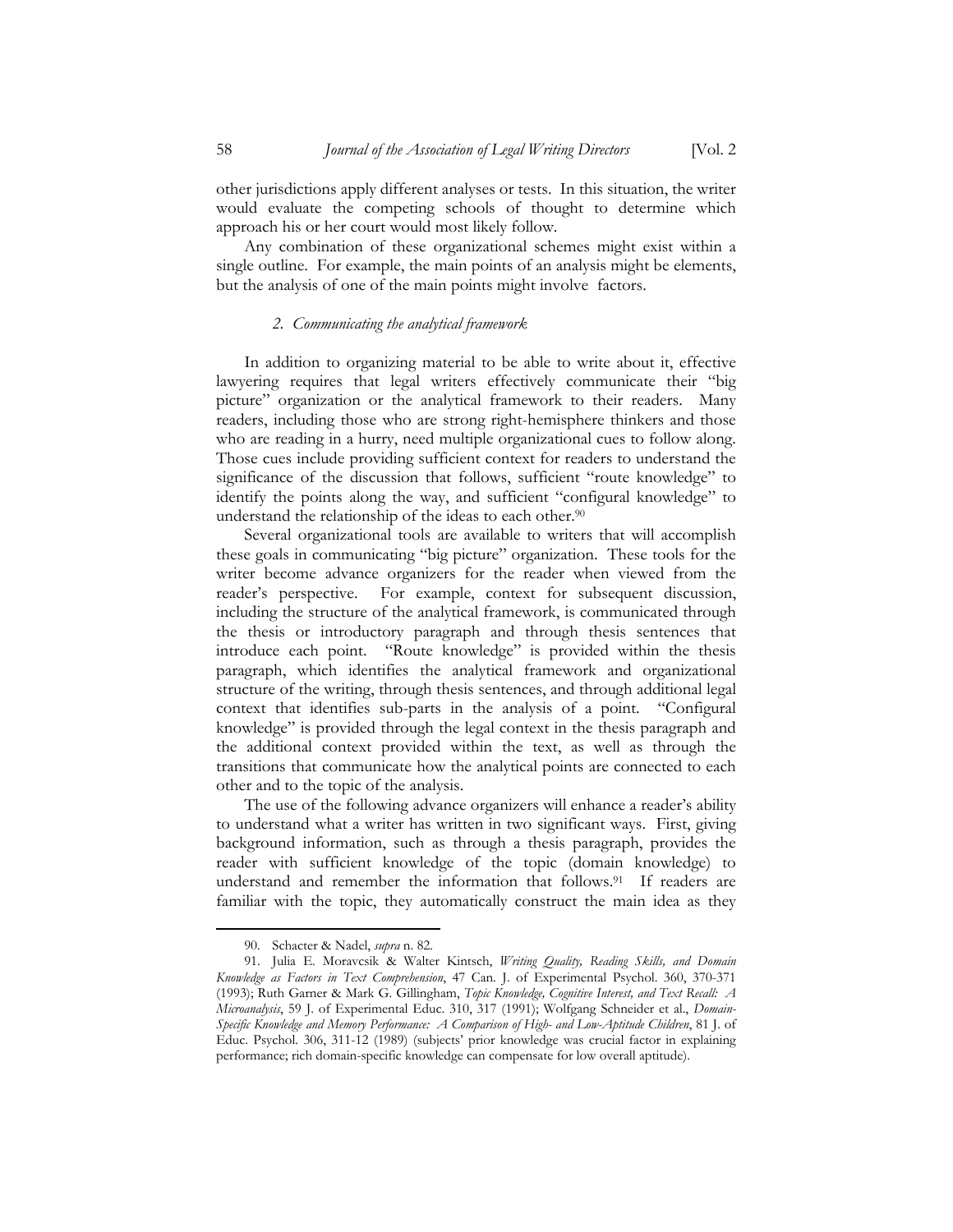read.92 However, if readers are not familiar with the topic, they often resort to reading strategies that undermine their ability to understand the text.93

 Second, providing organizational information, such as through the organizational context of the thesis paragraph or through transitions, provides the reader with information about the text's structure, which helps the reader to understand the text better.<sup>94</sup> The reader uses the organizational information to interpret the text and to create a more effective strategy for remembering the text.95

## a. Advance organizer #3: thesis (introductory) paragraphs

 A thesis paragraph is an introductory paragraph that orients the reader to the discussion, whether it be an introduction to a letter, a Memorandum of Points and Authorities, an internal office memorandum, or an appellate brief. A good thesis paragraph is an effective advance organizer because it orients the reader to the discussion by identifying the topic to be discussed, the legal foundation for that topic, and the points to be analyzed in a neutral evaluation (like an office memorandum) or the arguments to be made in a persuasive document (like a Memorandum of Points and Authorities or appellate brief). To illustrate, a simple thesis paragraph in an office memorandum might look like this:

Legal Context

<u>.</u>

►

This memorandum concerns whether the federal district court will exercise supplemental jurisdiction over the state tort claim of our client, Vance Bryant. If a federal court has original jurisdiction over a claim, the federal court also has supplemental jurisdiction over a state claim if the federal and state claims before the court form part of the same case or controversy under Article III of the United States Constitution. 28 U.S.C. § 1367(a) (1994). However, the court may decline to exercise its supplemental jurisdiction under Section 1367(c). This memorandum will analyze whether the court has supplemental jurisdiction under Section 1367(a) and whether it might decline to exercise that jurisdiction under Section 1367(c). ◄ Topic ◄ tion

Organiza-

<sup>92.</sup> Peter P. Afflerbach, *The Influence of Prior Knowledge on Expert Readers' Main Idea Construction Strategies*, 25 Reading Research Q. 31, 43 (1990).

<sup>93.</sup> *Id.* at 41-43.

<sup>94.</sup> Lea M. McGee, *Awareness of Text Structure: Effects on Children's Recall of Expository Text*, 17 Reading Research Q. 581, 582-583, 588-589 (1982); Shuell, *supra* n. 76, at 282 (informing readers of organizational structure cut in half the difference between good and poor learners).

<sup>95.</sup> McGee, *supra* n. 94, at 589.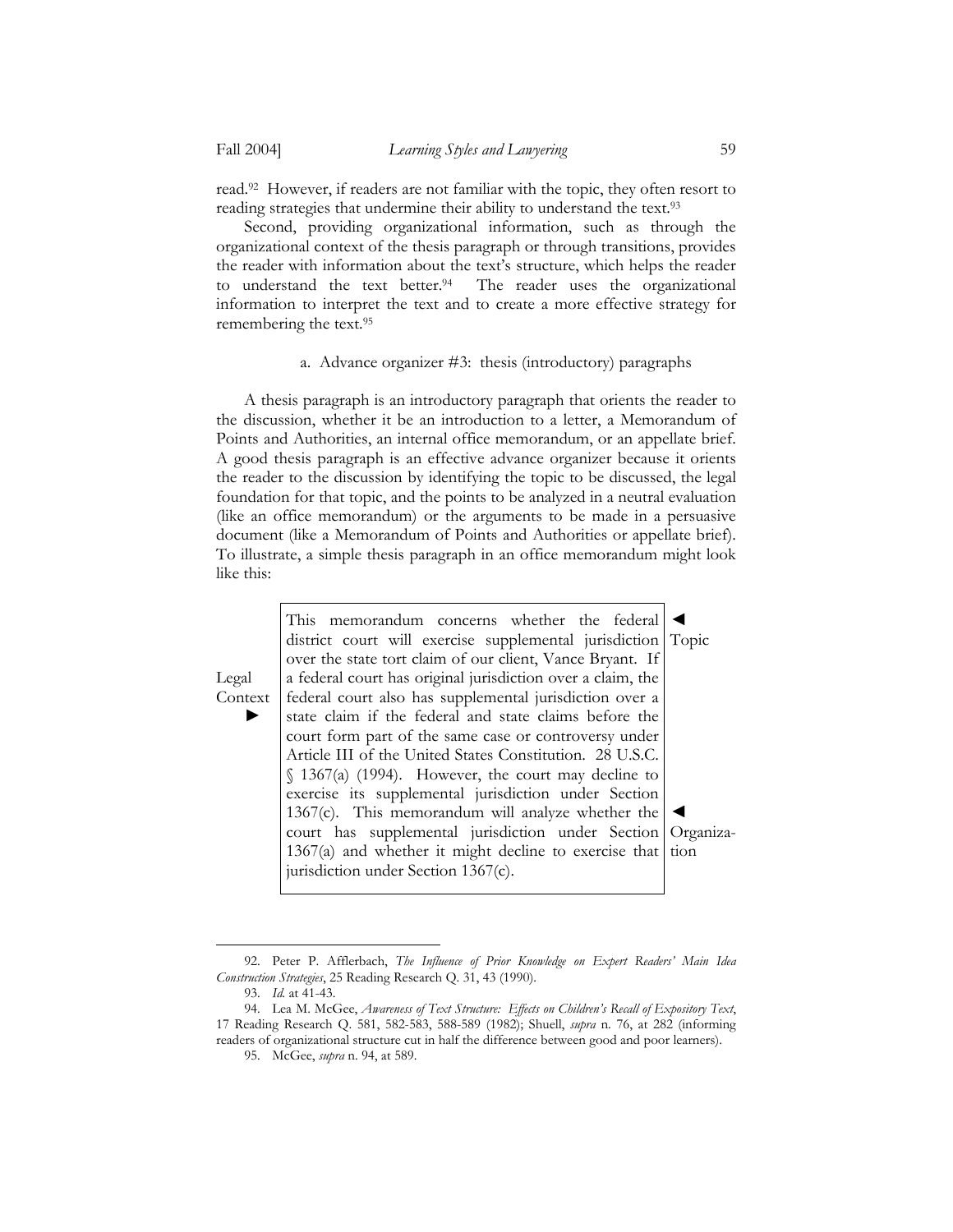In addition to orienting the reader to the written document as a whole, each part of this paragraph orients the reader to the next part: the topic of the document establishes the relevance of the legal context; and the legal context, which tells the reader what the required analysis is, establishes the relevance of the organizational structure. In this manner, each part of the introductory paragraph operates as an advance organizer for the next part of the paragraph.

b. Advance organizer #4: additional legal context

 To keep a thesis paragraph simple, a writer should include only the legal and organizational context for the main points. If a main point has subpoints, a writer would provide additional legal context and organizational context at the beginning of the discussion on that point. To illustrate, the writer of the thesis paragraph on supplemental jurisdiction would give additional legal and organizational context within each of the sub-points. For the first point, the writer might give this additional context:

First, the federal district court has supplemental jurisdiction over a state claim if it has original jurisdiction over a claim and if the state and federal claims arise out of the same case or controversy. 28 U.S.C. § 1367(a).

 When the writer introduces the sub-point of "arising out of the same case or controversy," the writer would give additional context to establish the subpoints of that point:

Second, to have supplemental jurisdiction, the federal and state claims must arise out of the same case or controversy. 28 U.S.C. § 1367(a). Federal and state claims form part of the same case or controversy if they from a common nucleus of operative fact and are such that one would ordinarily expect to try them together. *United Mine Workers v. Gibbs*, 383 U.S. 715, 725 (1966).

Any subsequent point with sub-points would include similar additional context. This additional context provides an advance organizer for the reader, helping the reader understand the significance of the information that follows.

c. Advance organizer #5: thesis sentences

 Thesis sentences begin the discussion of each point or sub-point within an analysis. Beginning with a thesis sentence gives context for the information that follows and it gives "route knowledge," identifying each point along the way. Thesis sentences clearly identify the analytical point for the reader, especially for those right-hemisphere learners who need additional organizational cues, or for any reader who is in a hurry and scans the first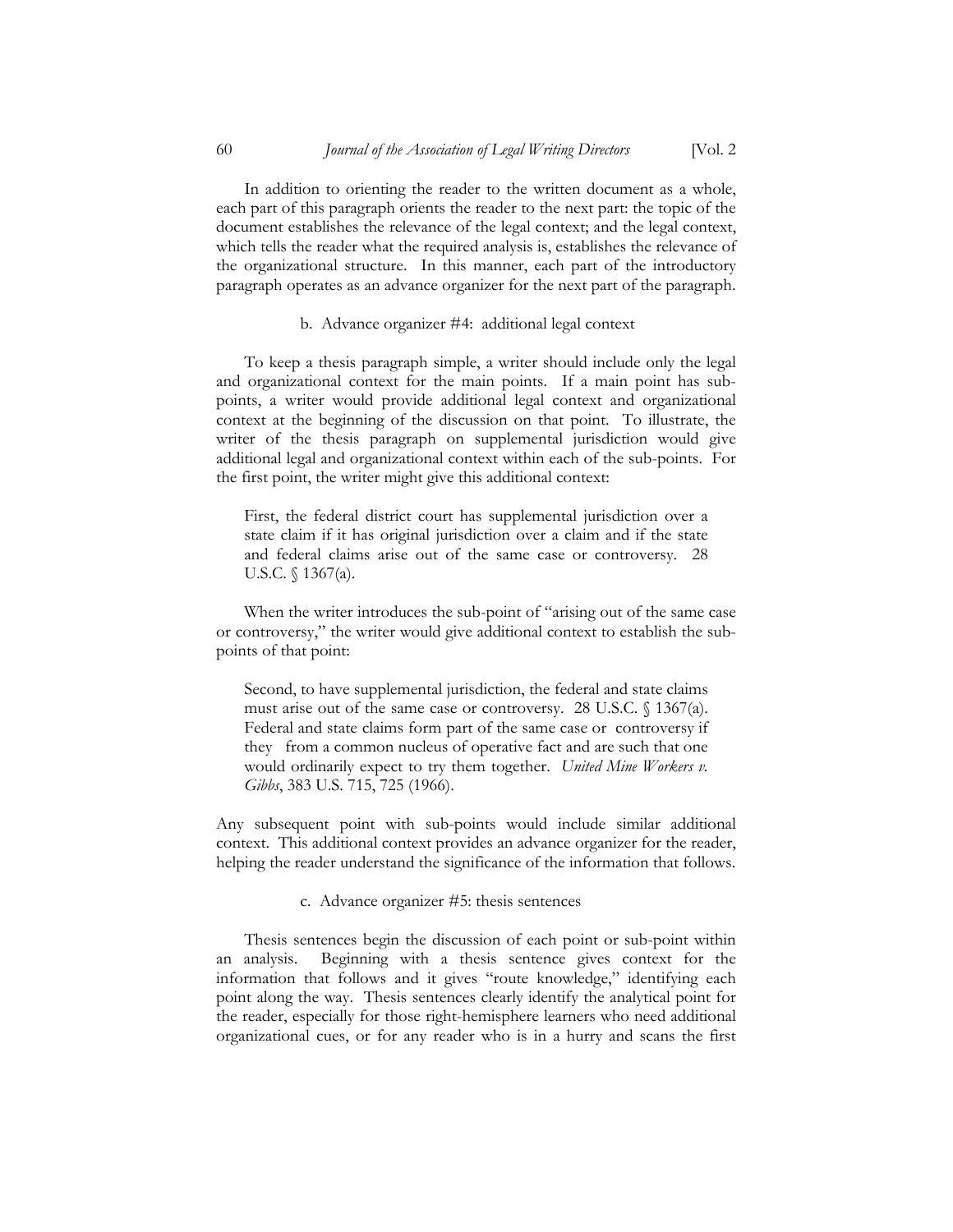1

sentences of paragraphs. Those first sentences must be clear statements of the points being analyzed for the reader to follow the organization.

 For example, the following thesis sentence states the analytical point that the legal writer will develop:

First, for claims to form part of the same case or controversy, they must derive from a "common nucleus of operative fact." [cite]

However, if the point began with this sentence:

First, the court in *Jose* held that the claims did not form a common nucleus. [cite]

the reader would assume that the topic of the paragraph is a discussion of the holding in *Jose*. While it may be clear to some readers what the probative point is supposed to be, other readers may not make the cognitive connection.

## d. Advance organizer #6: transitions

 Transitions communicate the "big picture" organization to the reader. They do this by identifying the beginning of a new point, "route knowledge," and by establishing the relationship of the new point to other points, "configural knowledge." These cues or signals are important for remembering and retrieving the information.<sup>96</sup>

**Main points.** Transitions for main points define the connection between the main points. To illustrate, the transitions between the two requirements for supplemental jurisdiction might be:

The first requirement for supplemental jurisdiction . . .

The second requirement for supplemental jurisdiction . . .

Each of these transitions links the specific analytical point to the subject of the analysis, supplemental jurisdiction.

**Sub-points.** With sub-points, the transitions would link the sub-points to the main point under which they appear, rather than to the subject of the analysis as a whole. For example, the second requirement for supplemental jurisdiction, "same case or controversy," has two required sub-points. The transitions might be:

First, to establish "same claim or controversy" . . . Second, to establish "same claim or controversy" . . .

<sup>96.</sup> Bonnie J. F. Meyer et al., *Use of Top-level Structure in Text: Key for Reading Comprehension of Ninth-grade Students*, 16 Reading Research Q. 72, 77, 97, 99 (1980); Nancy Lockitch Loman & Richard E. Mayer, *Signaling Techniques That Increase the Understandability of Expository Prose*, 75 J. of Educ. Psychol. 402, 410 (1983).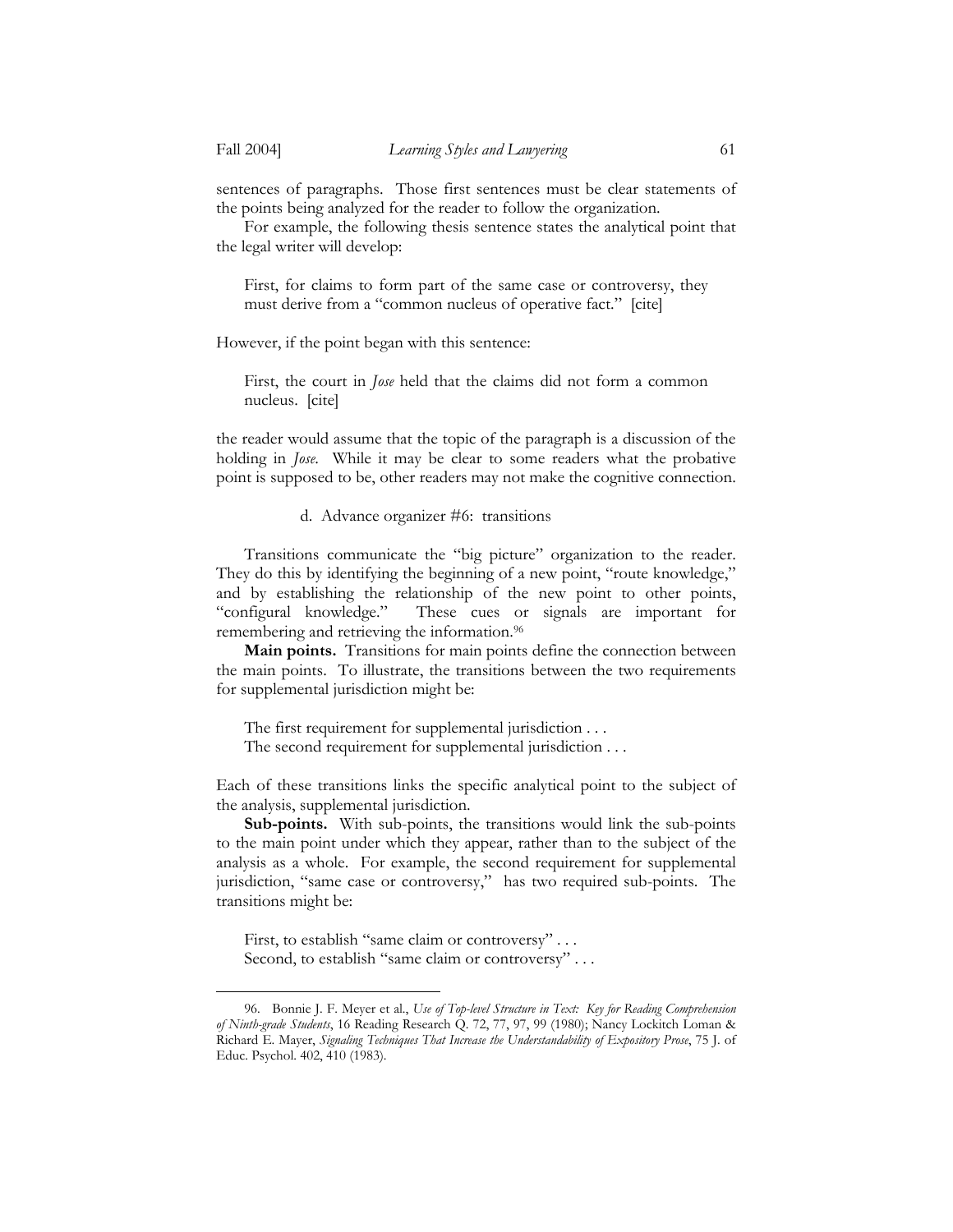Each of these transitions links the specific analytical sub-point to the subject of the main point that they concern, "same case or controversy," rather than the subject of the analysis as a whole, supplemental jurisdiction.

 By using these "larger" transitions to communicate the analytical framework, the structure of the analysis will always be clear to the reader, especially to a reader who is in a hurry and is skimming the document, or who is a strong right-hemisphere learner and needs additional organizational cues to see the relationship between the ideas.

#### e. Advance organizer #7: headings

 A heading is an advance organizer that supplements the use of transitions and thesis sentences by providing visual cues to the points discussed. Like other advance organizers, these visual cues are especially helpful to those readers who are strong right-hemisphere thinkers or who are reading in a hurry. They improve recall by linking ideas with key words<sup>97</sup> and by providing important repetition.98

**Placement.** Headings might be separate from the paragraph, like the heading to this section, or they might be an introduction to the paragraph, like the heading to this paragraph.

Length. Headings generally should be no more than a few words. However, for some types of legal writing, such as appellate briefs, headings must be longer because they must state the argument, not just identify the topic. For all headings, legal writers should choose their words carefully and concisely so that they identify the key topic or point without merely restating the thesis sentence.

**Style.** The emphasis that the headings give should be appropriate to the point. For example, in this section, the heading for the section is more dominant than the headings for these paragraphs. While headings are helpful visual cues of a writer's organization, they can overwhelm a document if not used appropriately, e.g., by overusing different fonts and different tools of emphasis (underlining, italics, capital letters).

#### C. Organizing individual legal arguments

 After organizing and communicating the "big picture" of an analysis, effective lawyering requires that legal writers be able to organize individual legal arguments effectively and be able to communicate that organization to

<sup>97.</sup> Zhigang Zhang & Jeanne Shay Schumm, *Exploring Effects of the Keyword Method on Limited English Proficient Students' Vocabulary Recall and Comprehension*, 39 Reading Research & Instr. 202, 214 (2000).

<sup>98.</sup> John R. Surber & Linda Pallock, *Effect of Topic Frequency and Position on Memory for Information from Lengthy Informative Text*, 22 Contemporary Educ. Psychol. 390, 396 (1997) (frequent repetition of a topic label increases likelihood of topic recall).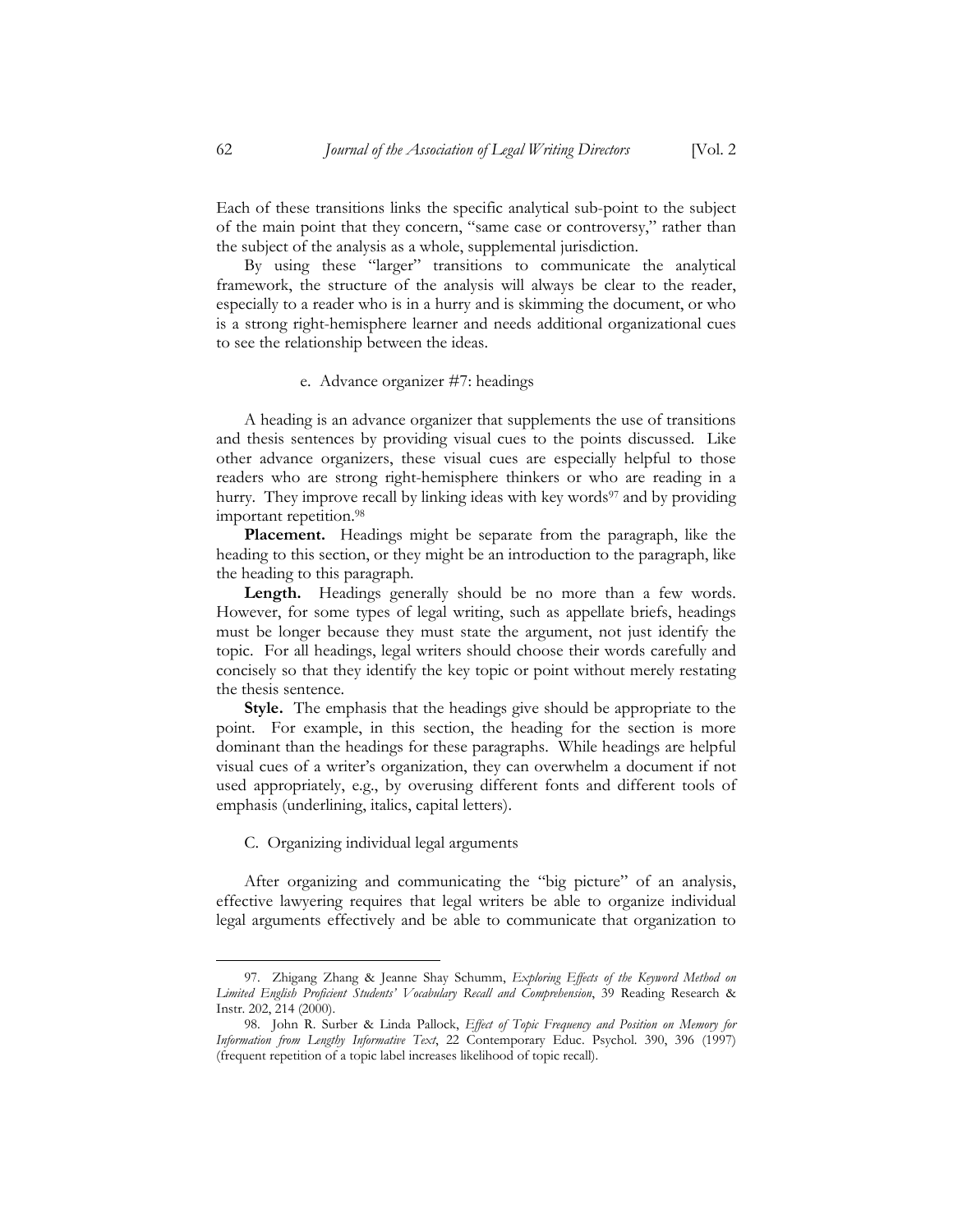their readers. This section discusses advance organizers that legal writers can use to develop and organize individual legal arguments, and it discusses the tools that writers can use to communicate that organization to the reader.

## *1. Developing the individual legal argument*

 To develop individual legal arguments, writers first need to gather the information from their authorities and from their facts to use in those individual legal arguments, and they need to evaluate what information will be the best to use. An advance organizer that helps accomplish this task is to create T-charts for each analytical point.

## a. Advance organizer #8: creating T-charts

 A T-chart is a form of note-taking for a single analytical point or subpoint. A carefully completed T-chart will include all information needed to properly develop an individual legal point. It works as an advance organizer because it helps strong left-hemisphere thinkers to avoid missing information when their step-by-step logic becomes too narrow, and it helps strong righthemisphere thinkers to break down the whole of their analysis into pieces and to develop support for their conclusions.

To create a T-chart:

- $\triangledown$  Draw a T on a piece of paper.
- $\triangledown$  Collect the authorities that discuss a single point or issue.
- $\triangleright$  Separate binding and persuasive authority.
- $\blacktriangleright$  Put your binding authorities in chronological order.

 $\triangledown$  For each binding authority, put the case discussion that supports the point on one side of the T, and put the case discussion that does not support the point on the other side of the T.

 $\triangledown$  For each persuasive authority, put the case discussion that supports the point on one side of the T, and put the case discussion that does not support the point on the other side of the T.

 $\vee$  Put the facts from your legal problem that support the point on one side of the T and the facts that do not support the point on the other side of the T.

 To illustrate, determining whether a federal court has supplemental jurisdiction over a state claim includes determining whether the state and federal claims arose out of a common nucleus of operative fact. A T-chart for this point might look like the following: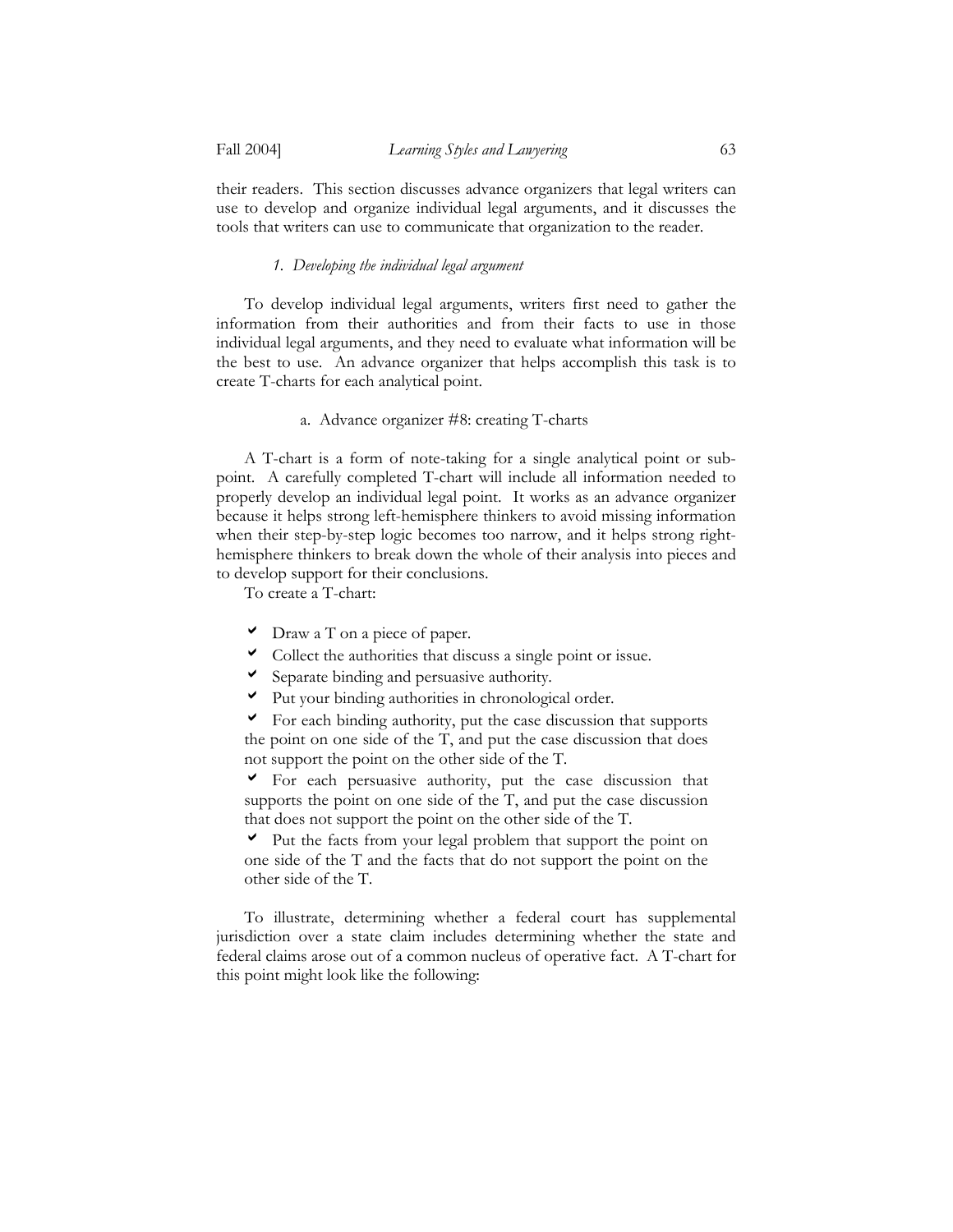| $Yes \leftarrow$ common nucleus $\rightarrow$ no                                                                                                                                                                                                                                                            |                                                                                                                                                                                                                     |
|-------------------------------------------------------------------------------------------------------------------------------------------------------------------------------------------------------------------------------------------------------------------------------------------------------------|---------------------------------------------------------------------------------------------------------------------------------------------------------------------------------------------------------------------|
| MacKey (SCt '89) – COBRA and<br>state breach of K/tort claims<br>stemmed from same nucleus of<br>op fact [concl only; no analysis]<br>Bouman (SCt '91) - sex discrim<br>claims under Title VII, Const, &<br>state statute [conclusory]                                                                      | Kokkonen (SCt'94) – no SMJ of<br>ancillary claim $b/c$ br of K (sett<br>agr) involves diff facts than orig<br>situation which arose at sett agr<br>(br of agency agr) and $b/c$ sett<br>agr DN reserve juris w/ crt |
| <i>Marcos</i> (9 <sup>th</sup> '88) – RICO & <i>Stevedoring</i> (9 <sup>th</sup> '92) – state claims<br>pendent claims are for overpayment of disab<br>interdependent b/c must get benefits are indep of fed claim<br>deeply into the pendent claims for attorney fees (abuse of<br>to prove the RICO claim | discovery)                                                                                                                                                                                                          |
| <i>Nishimoto</i> (9 <sup>th '90) – concl only re <math>\lfloor</math> <i>Lyon</i> (9<sup>th</sup> '94) – FLSA claim for</sup><br>ERISA & state wrongful<br>discharge                                                                                                                                        | overtime & state claims for<br>bonus $b/c$ only fact in common<br>is employment relationship                                                                                                                        |
|                                                                                                                                                                                                                                                                                                             | Galt $G/S$ (9th '95) – fed                                                                                                                                                                                          |

|              |                                                              | Galt $G/S$ (9 <sup>th</sup> '95) – fed            |
|--------------|--------------------------------------------------------------|---------------------------------------------------|
|              |                                                              | admiralty claim for cargo                         |
|              |                                                              | damages & state indemnity                         |
|              |                                                              | claim for damage to ham $b/c$                     |
|              | $\int_0$ ose (D Or '90) – federal claim                      | are separated by carrier                          |
|              | for back wages & state tort for                              | relinquishing control of ham to                   |
|              | interference with prospective                                | store                                             |
|              | advantage (blacklisting,                                     |                                                   |
| D. Or.       | retaliation for claiming back                                |                                                   |
|              | wages) $b/c$ cause and effect is                             |                                                   |
| persuasive   | not common nucleus                                           |                                                   |
| authority    |                                                              |                                                   |
| would follow |                                                              |                                                   |
| binding      | claims relate to debt collection:                            |                                                   |
|              | fed                                                          | claim of debt coll claims have no other evid that |
|              | harassment, state claim of overlaps                          |                                                   |
| Client's     | breach of oral K (modifying the                              |                                                   |
| facts        |                                                              |                                                   |
|              | debt pymt), & state claim for state claims occurred 4 months |                                                   |
|              | interference with prospective after fed claim                |                                                   |
|              | bus adv (br of oral K meant                                  |                                                   |
|              | could not pay rent to landlord)                              | fed claim caused state claims                     |
|              |                                                              |                                                   |
|              |                                                              |                                                   |

 The T-chart serves several functions as an advance organizer. Ultimately, it collects the information that the legal writer will use in developing an

Binding authority:

S.Ct.

9th Cir.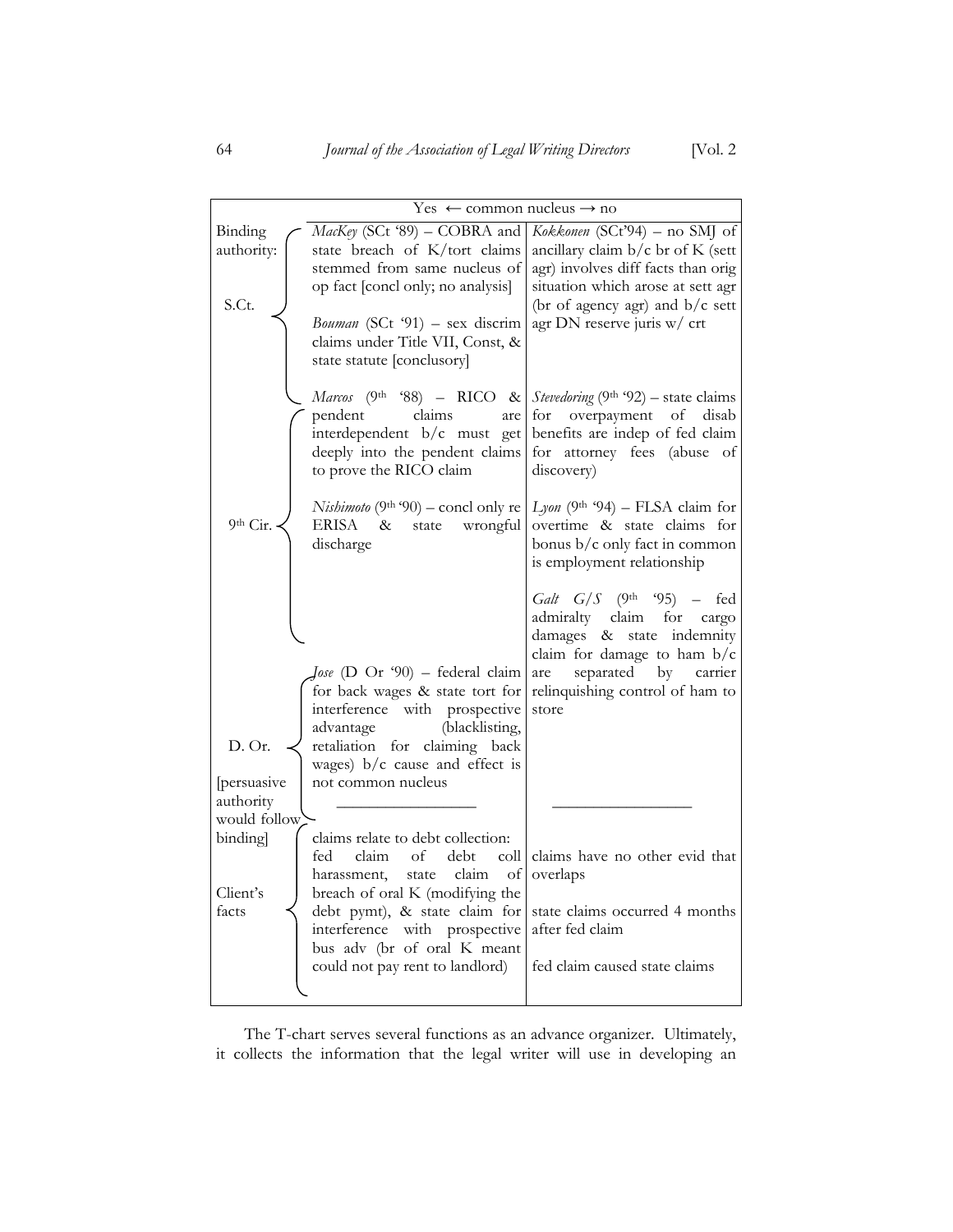1

individual legal argument. However, the individual legal argument is no better than the information that goes into it. This advance organizer helps assure that the legal writer has completely analyzed the authorities, has segregated information by relative importance, and is not distracted by other, irrelevant possibilities.

 First, by reviewing binding authority before persuasive authority, this advance organizer helps the legal writer to break down the body of authority into manageable chunks, chunks that establish an appropriate order of authority. Second, by reviewing each authority to determine how it supports a point and how it does not support a point, this advance organizer helps the legal writer to be more complete in collecting information from the authorities. Strong right-hemisphere thinkers often enjoy multi-tasking, but multi-taskers take 20-40% longer to do their task and make many more mistakes in doing the task than those who did one task at a time.<sup>99</sup> The more complex the information involved in the multi-tasking, the more time that is lost and mistakes that are made.100

 Third, by evaluating the facts of the legal problem for how they support and do not support the point, this advance organizer helps the legal writer to segregate the different possibilities so that the writer can evaluate the relative significance of the possibilities before drafting the individual legal argument. This segregation is especially effective with the strong right-hemisphere learner who may see all the possibilities as equal. Fourth, by collecting information into T-charts, the writer's thinking is memorialized, so if the writer is distracted, as may happen often with strong right-hemisphere thinkers or any thinker who is busy, the work does not have to be redone.

#### *2. Organizing the individual legal argument*

 After gathering information from the relevant authorities and from the facts of the legal problem, legal writers must organize that information to

<sup>99.</sup> Joshua S. Rubinstein, David E. Mayer & Jeffrey E. Evans, *Executive Control of Cognitive Processes in Task Switching*, 27 J. of Experimental Psychol.: Human Perception & Performance 763, 773-777 (2001) (calculations made from tbl. 2); Doug Rohrer & Harold E. Pashler, *Concurrent Task Effects on Memory Retrieval*, 10 Psychonomic Bull. & Rev. 96, 99-100 (2003) (multi-tasking reduced recall by ~25% and reduced speed by ~54%); David L. Strayer & William A. Johnston, *Driven to Distraction: Dual-Task Studies of Simulated Driving and Conversing on a Cellular Telephone*, 12 Psychol. Sci. 462, 463, 465 (2001) (persons using a cellular phone while driving missed twice as many traffic signals and took longer to react to signals they did detect compared to persons who were only driving).

<sup>100.</sup> Rubenstein, Mayer & Evans, s*upra* n. 99, at 779-780; Strayer & Johnston, *supra* n. 99, at 465 (errors were greater if the cell phone conversation required an active, attentiondemanding, word-generation task); Eric Ruthruff et al., *Vanishing Dual-Task Interference After Practice: Has the Bottleneck Been Eliminated or Is It Merely Latent?*, 29 J. of Experimental Psychol.: Human Perception & Performance 280, 280 (2003) (citing Harold Pashler & James C. Johnston, *Attentional Limitations in Dual-task Performance*, in *Attention* 155-189 (Harold Pashler ed., Psychol. Press 1998) ("For novel tasks at modest practice levels, dual-task slowing tends to be severe... $'$ ).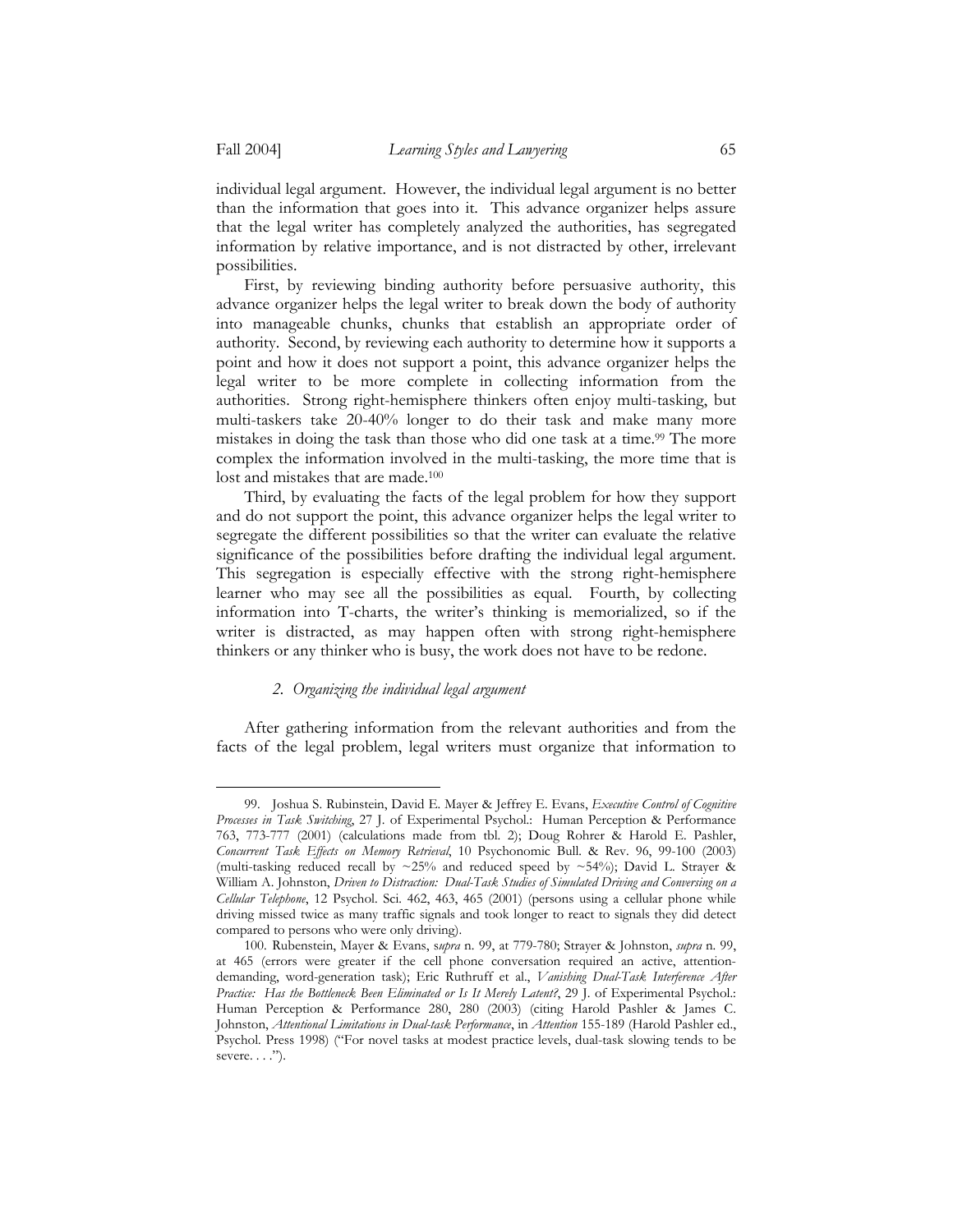develop an individual legal argument. Within the individual legal argument, the legal writer compares the facts in the client's legal problem to those of the authorities to determine whether those facts meet, or do not meet, the requirements of the rule, reasoning by analogy.

 Traditionally, individual legal arguments have been organized around IRAC, which stands for Issue, Rule, Application, and Conclusion. Unfortunately, IRAC is not entirely helpful to many writers, especially those who are strong right-hemisphere thinkers, because nothing in the heuristic guides the writer through reasoning by analogy, which is what occurs in the "Application" portion of the heuristic. More effective advance organizers are the heuristics RAFADC and CRAFADC, which expand on IRAC to guide the writer through the steps of reasoning by analogy.

> a. Advance organizer #9(a) for neutral writing: RAFADC ("raffaduck")

 RAFADC is an advance organizer that guides writers through the steps of reasoning by analogy. Its letters represent the words: Rule, Authorities, Facts, Analogy, Distinction, and Conclusion. RAFADC begins by defining each of the things to compare within the individual legal argument: *Rule* and *Authorities* (from the T-chart) define the law that will be compared with the *Facts* (from the T-chart) of the legal problem by *Analogizing* and *Distinguishing* them. From that comparison, the writer can *Conclude*.

To elaborate, RAFADC consists of the following parts:

**Rule.** The rule directly states the legal point to analyze. It is also the thesis sentence.

**Authorities.** The authorities establish and define what the rule means, either directly or indirectly. A direct definition comes from explanation and an indirect definition comes from factual illustration.

**Explanation.** Authorities may clarify the meaning or scope of a rule by rephrasing it, defining it, or refining it. Explanation would be stated in present tense.

**Illustration.** Authorities may clarify further the meaning or scope of a rule though their facts. The facts of an authority determine how broadly to interpret the rule and they indirectly define what the rule means. For example, a requirement for "due diligence" may have no concrete meaning until courts determine that some specific facts meet this requirement and other specific facts do not.

Facts. The facts are those from the client's legal problem that are relevant to the particular point (rule) being discussed.

**Analogizing & Distinguishing.** Analogizing and distinguishing involves comparing the facts of the legal problem with those of the authorities to determine whether the facts of the legal problem are sufficient to satisfy the rule. This requires determining how the facts from the authorities and the facts from the legal problem are similar and how they are different from each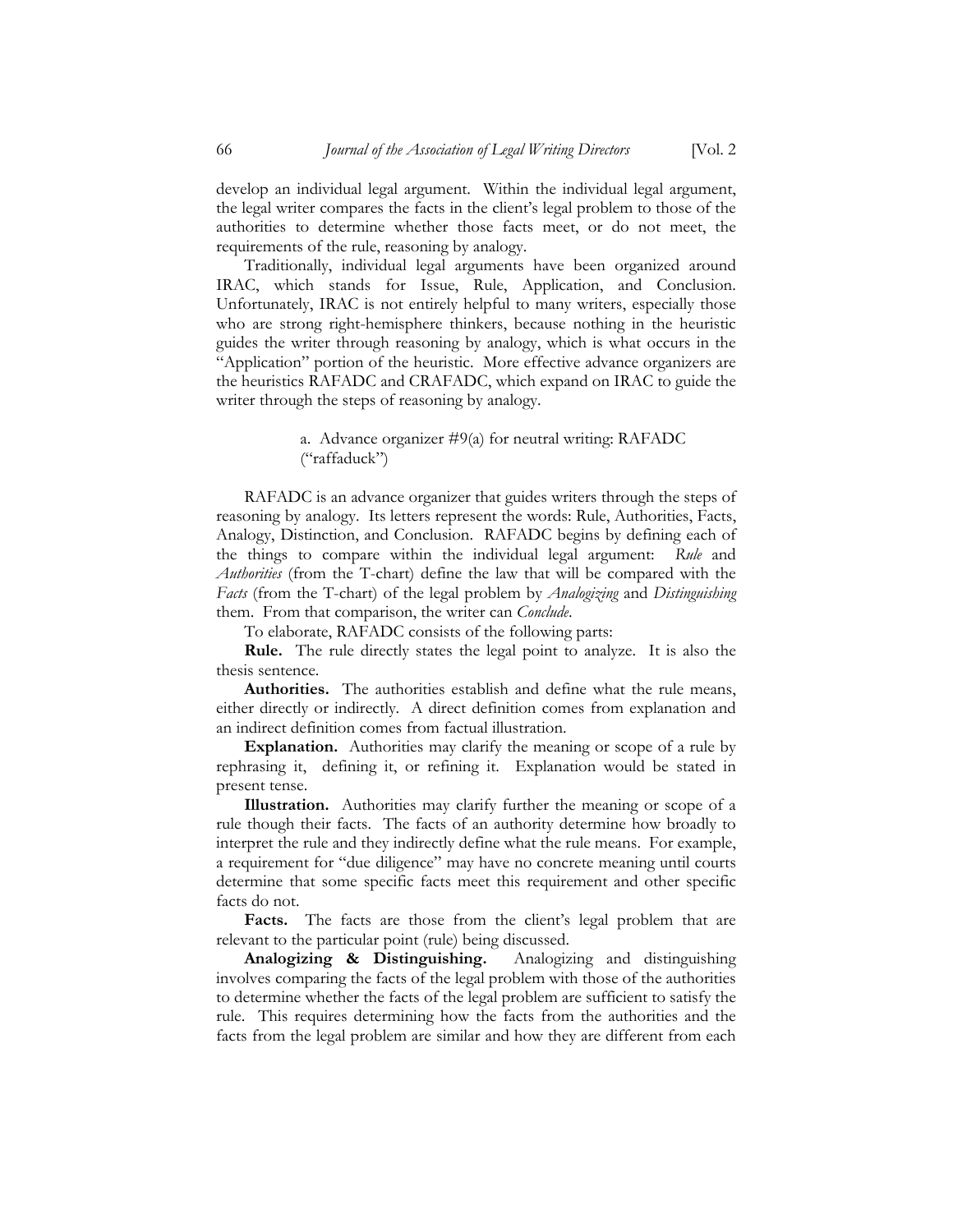other. The similarities and differences must be ones that are significant to the analysis of the particular point.

**Conclusion.** The conclusion states how a court would most likely rule on the specific point. A court likely would rule that your facts are included within the scope of the point if your facts are mostly similar to the facts of the cases within the scope of the rule and mostly different from the facts of the cases that were not within the scope of the rule. A court likely would rule that your facts are not included within the scope of the point if your facts are mostly different from the facts of the cases within the scope of the rule and mostly similar to the facts of the cases that were not within the scope of the rule.

 Following the order of RAFADC and including all of its parts assures that the individual legal argument is complete and logically developed. Each part of RAFADC provides context for what follows: the rule gives context for the authorities: the explanation gives context for the illustration; the authorities give context for the facts; the authorities  $+$  facts give context for the analogies and distinctions; and all of RAFAD establish the basis for the conclusion.

## b. Advance organizer #9(b) for persuasive writing: CRAFADC ("craffaduck")

 Similar to RAFADC, CRAFADC is an advance organizer that guides writers through the steps of reasoning by analogy in a persuasive document. Unlike RAFADC, it begins with the Conclusion, the contention that the legal writer wants the reader to adopt. In addition, the analogizing and distinguishing is not neutral. In CRAFDC, the legal writer wants to establish the similarity of the facts to those in the favorable authorities and the differences from those in the unfavorable authorities. Finally, the conclusion is not neutral. In CRAFDC, the conclusion is what the writer wants the reader to conclude, not what the reader most likely would conclude.

 RAFADC and CRAFADC are flexible organizers that can adapt to the variety of legal arguments. Law is a complex, ill-structured (irregular) domain, meaning that it has complexity and case-by-case irregularity in its patterns of knowledge.101 Learning law requires flexible instruction because learners must apply what they have learned to new and unique situations. Likewise, any tool to help organize must be sufficiently flexible to function in different contexts for different purposes and from different points of view.102 This flexibility exists with RAFADC and CRAFADC.

 These organizers work effectively even if the individual legal argument is simple and all of the pieces are not necessary. For example, an individual legal argument would have no discussion of Authorities if no authorities have ever interpreted the point (Rule). Likewise, an individual legal argument would

<sup>101.</sup> Jeanette A. Lawrence, *Expertise on the Bench: Modeling Magistrates' Judicial Decision-Making*, in Chi et al., *supra* n. 71, at 229.

<sup>102.</sup> *Id.*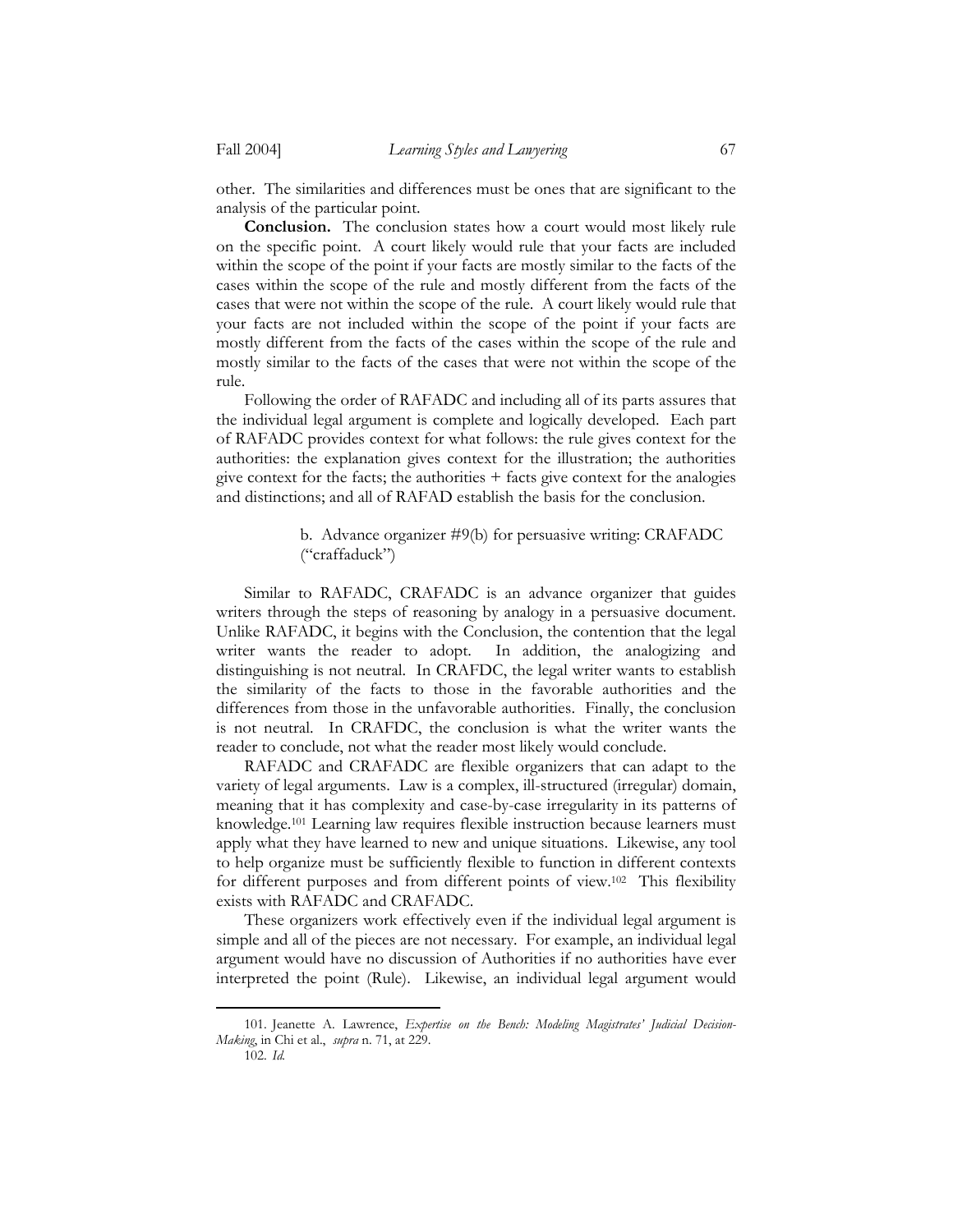have no Explanation within the discussion of Authorities, if the authorities provided only factual illustration. In addition, an individual legal argument would not include both analogizing and distinguishing if the point involves no controversy. For example, if a rule requires the amount in controversy to be over \$75,000, and the legal problem involves a dispute over \$150,000, an individual legal argument would need little or no discussion of authorities to explain or illustrate the rule, and it would not include any distinguishing since the \$150,000 exceeds \$75,000.

 Just as these organizers work effectively with simple individual legal arguments, these organizers work effectively when the individual legal argument is complex. For example, in collecting the authorities for an individual legal argument, a legal writer may discover that they create subparts within the organizer, because the authorities present a split of analysis or because they include different types of authorities.

 Finally, these organizers work effectively for all types of individual legal arguments, although the amount of discussion in a particular part may vary considerably. For example, the bulk of the discussion of a constitutional law argument might be in the Authority portion of RAFADC or CRAFADC, while a tort argument might have more discussion in the Facts and the Analogizing/Distinguishing portions of RAFADC or CRAFADC.

## *3. Communicating the organization of the individual legal argument*

 After collecting information for an individual legal argument and organizing it to reflect reasoning by analogy, legal writers must communicate this organization to their readers. They can do this by using transitions that communicate the function of the information included in the argument.

## a. Advance organizer #10: transitions

 Transitions within an individual legal argument are an effective organizational tool for the writer and an effective advance organizer for the reader. Possible transitions between the parts of RAFADC or CRAFADC include:

| Between Authorities that explain                        | "to illustrate" or     |
|---------------------------------------------------------|------------------------|
| & Authorities that illustrate                           | "for example"          |
| Between Authorities & Facts                             | "in our case"          |
| Between Facts & Analogizing/                            | "similar to $\_\$ " or |
| Distinguishing                                          | "unlike___"            |
| Between the Analogizing/<br>Distinguishing & Conclusion | "Therefore"            |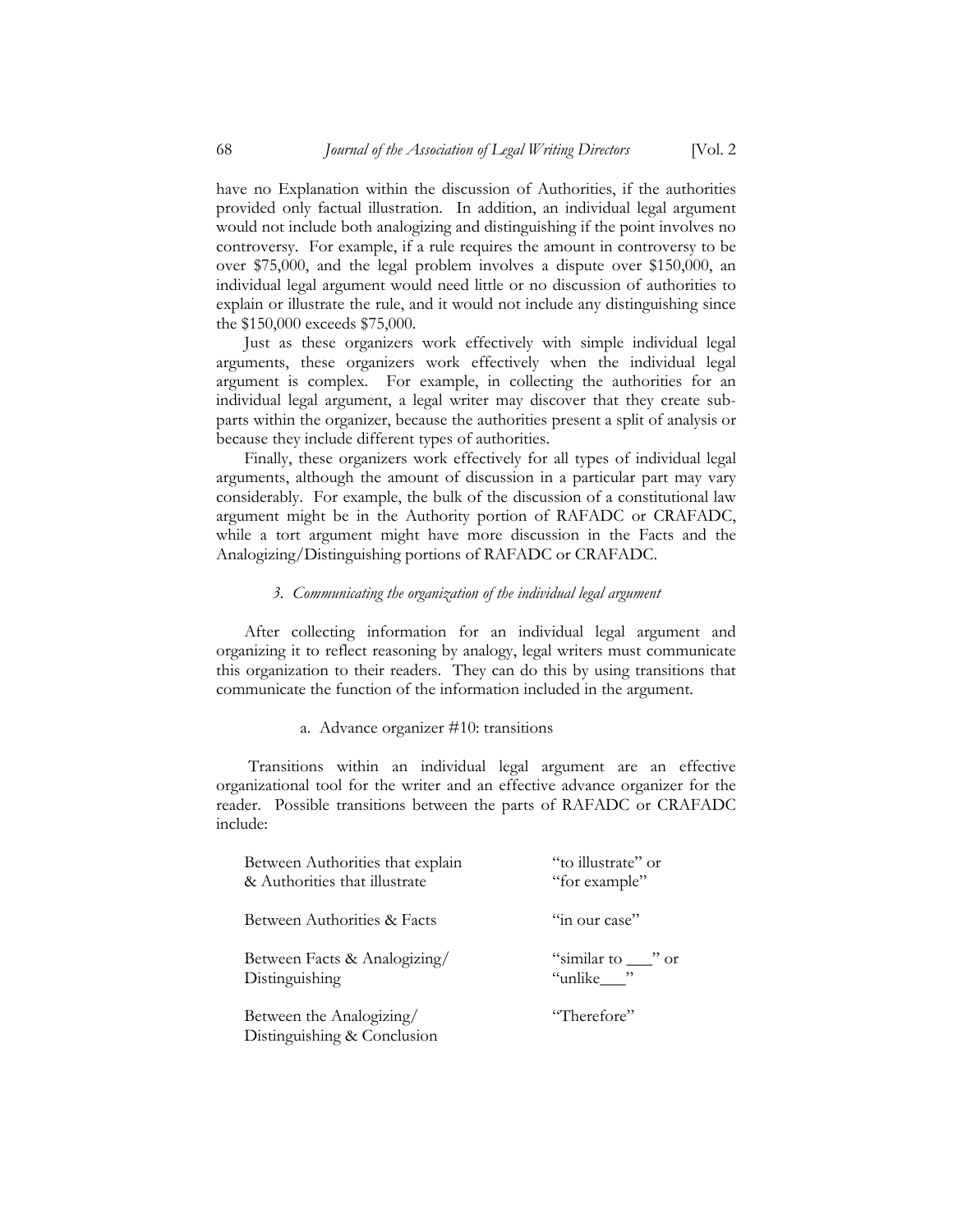The following examples illustrate two individual legal arguments, one neutral, using RAFADC, and the other persuasive, using CRAFADC.

## EXAMPLE 1 A Neutral (Predictive) Individual Legal Argument

| For claims to form part of the same case or controversy,              | Rule         |
|-----------------------------------------------------------------------|--------------|
| they must derive from a "common nucleus of operative                  |              |
| fact." Gibbs, 383 U.S. at 228. Claims share a common                  | Authorities: |
| nucleus if both derive from a single decision or transaction.         | support      |
| Nishimoto v. Federman-Bachrach & Assoc., 903 F.2d 709, 715            |              |
| (9th Cir. 1990). A cause and effect relationship does not             | Authorities: |
| form a common nucleus. Jose v. M/V Fir Grove, 765 F. Supp.            | explanation  |
| 1015, 1021 (D. Or. 1990). To illustrate, claims arose out of a        | Authorities: |
| common nucleus when facts relevant to the federal claim for           | illustration |
| back wages were also relevant to the state tort claims alleging       |              |
| that defendants blacklisted them in retaliation for the federal       |              |
|                                                                       |              |
| lawsuit. Id. Claims did not form a common nucleus when a              |              |
| causal connection existed between the federal claim and the           |              |
| claims for blacklisting, id., or when different<br>state              |              |
| occurrences led to the claims, and the occurrences were               |              |
| separated in time. Galt G/S v. Hapag-Lloyd AG, 60 F.3d                |              |
| 1370, 1374 (9th Cir. 1995). In Galt, no common nucleus                |              |
| existed when a carrier's mishandling of cargo during                  |              |
| shipment was the basis for the federal claim and a storage            |              |
| company's subsequent storage of that cargo was the basis for          |              |
| the state claim. Id. at 1374-75. In our case, three claims are        | Facts        |
| involved. First, Lorah has a federal claim in which she               |              |
| alleges that Pettey harassed her in violation of the FDCPA.           |              |
| Second, Lorah has a state claim in which she alleges breach           |              |
| of an oral contract formed with Pettey to modify the                  |              |
| payment schedule for the debt, a contract formed four                 |              |
| months after the harassment. Third, Smith has a state claim           |              |
| against Pettey for tortious interference with prospective             |              |
| economic or business damage, in which he alleges that                 |              |
| Pettey's collection efforts and subsequent breach of the              |              |
| repayment agreement resulted in Lorah being unable to pay             |              |
| her office rent to him.                                               |              |
|                                                                       |              |
| Similar to the argument that the court accepted in Jose,              | Analogize/   |
| the three claims derive from Pettey's attempts to collect a           | Distinguish  |
| debt. However, no other evidence would overlap. Similar to            |              |
| the argument that the court rejected in <i>Jose</i> , the claims were |              |
|                                                                       |              |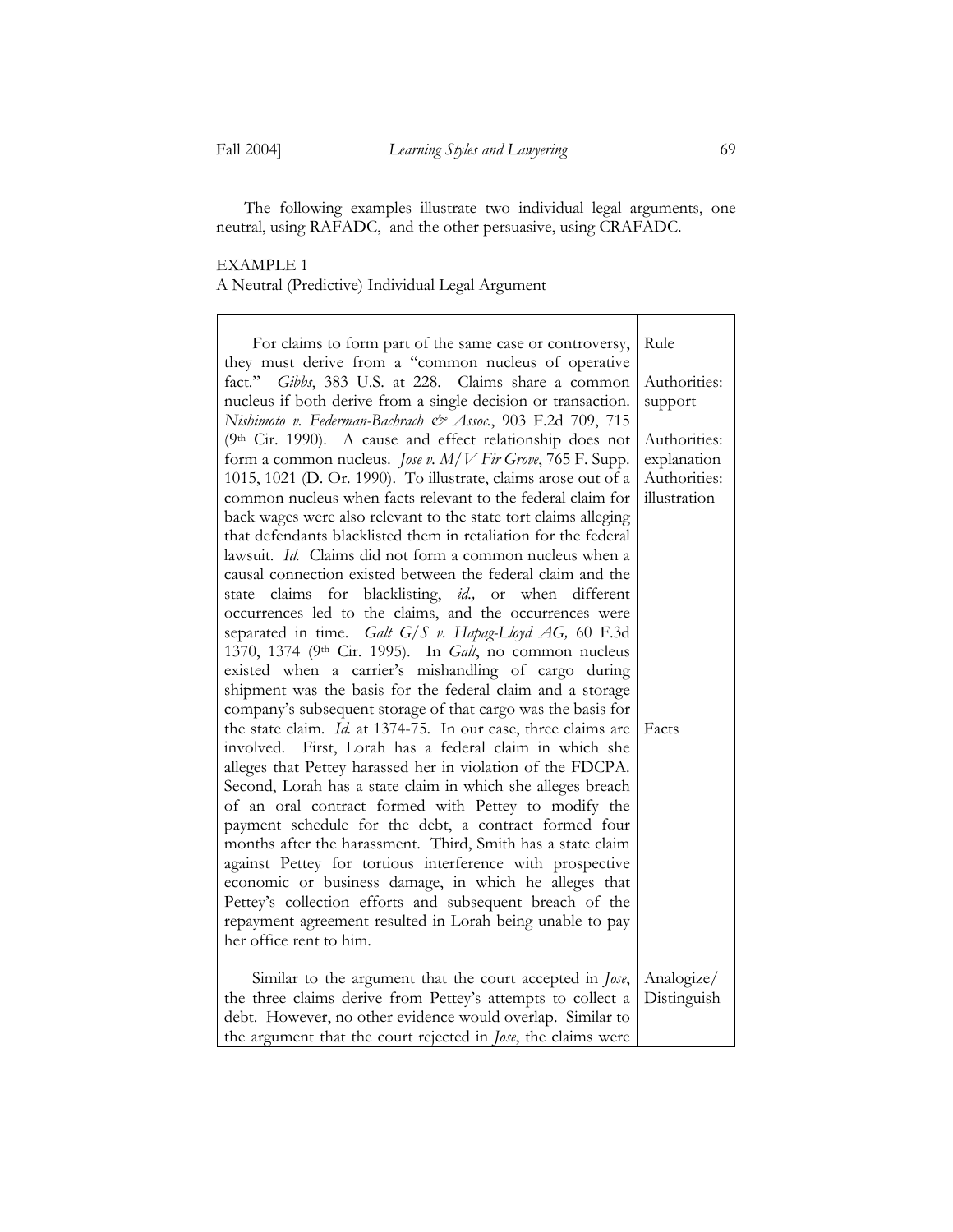in sequence, and similar to *Galt*, the claims were separated in time. The two state claims occurred four months after the alleged harassment that led to the federal claim. Since claims separated in time and claims having a cause-and-effect relationship do not form a common nucleus, most likely a court would find that no common nucleus exists here, even though the claims would not have occurred if Pettey had not attempted to collect a debt from Lorah and even though some evidence might overlap. Conclusion

## EXAMPLE 2

A Persuasive Individual Legal Argument

| First, the federal district court does not have<br>jurisdiction over the supplemental state claims because | Conclusion   |
|------------------------------------------------------------------------------------------------------------|--------------|
| Lorah=s federal claim and the state claims do not derive                                                   |              |
| from the same common nucleus of operative fact.                                                            |              |
| Pendent jurisdiction over a state claim cannot exist absent                                                | Rule         |
| a common nucleus of operative fact between the federal                                                     |              |
| claim and the state claims. [cite] An allegation of Acause                                                 | Authorities: |
| and effect@ is not the same as a common nucleus of                                                         |              |
| operative fact that would allow pendent jurisdiction over                                                  | Explanation  |
| supplemental claims. [cite] Where plaintiffs argued that                                                   |              |
| their federal and state claims derived from a common                                                       | Illustration |
| nucleus of operative fact because the defendant blacklisted                                                |              |
| them in retaliation against their filing an action to recover                                              |              |
| wages, the court disagreed that allegations of cause and                                                   |              |
| effect are equivalent to common nucleus of operative fact.                                                 |              |
| [cite] However, a common nucleus of operative fact                                                         |              |
| between a federal claim and a state claim exists when the                                                  |              |
| operative facts for both claims are the same actions.                                                      |              |
| Where a plaintiff brought a federal claim alleging that the                                                |              |
| defendant maintained control of a business through                                                         |              |
| racketeering and a state claim alleging the defendants used                                                |              |
| the funds from their racketeering to establish a business to                                               |              |
| damage the plaintiffs, the operative facts for both the                                                    |              |
| federal and state claim were based on the same actions.                                                    |              |
| [cite]                                                                                                     |              |
|                                                                                                            |              |
| In our case, Lorah filed a federal claim against Pettey                                                    | Facts        |
| Collection Agency for alleged violations of the FDCPA                                                      |              |
| stemming from an attempt to collect a debt. Lorah also                                                     |              |
| filed a state claim against Pettey Collection Agency for an                                                |              |

H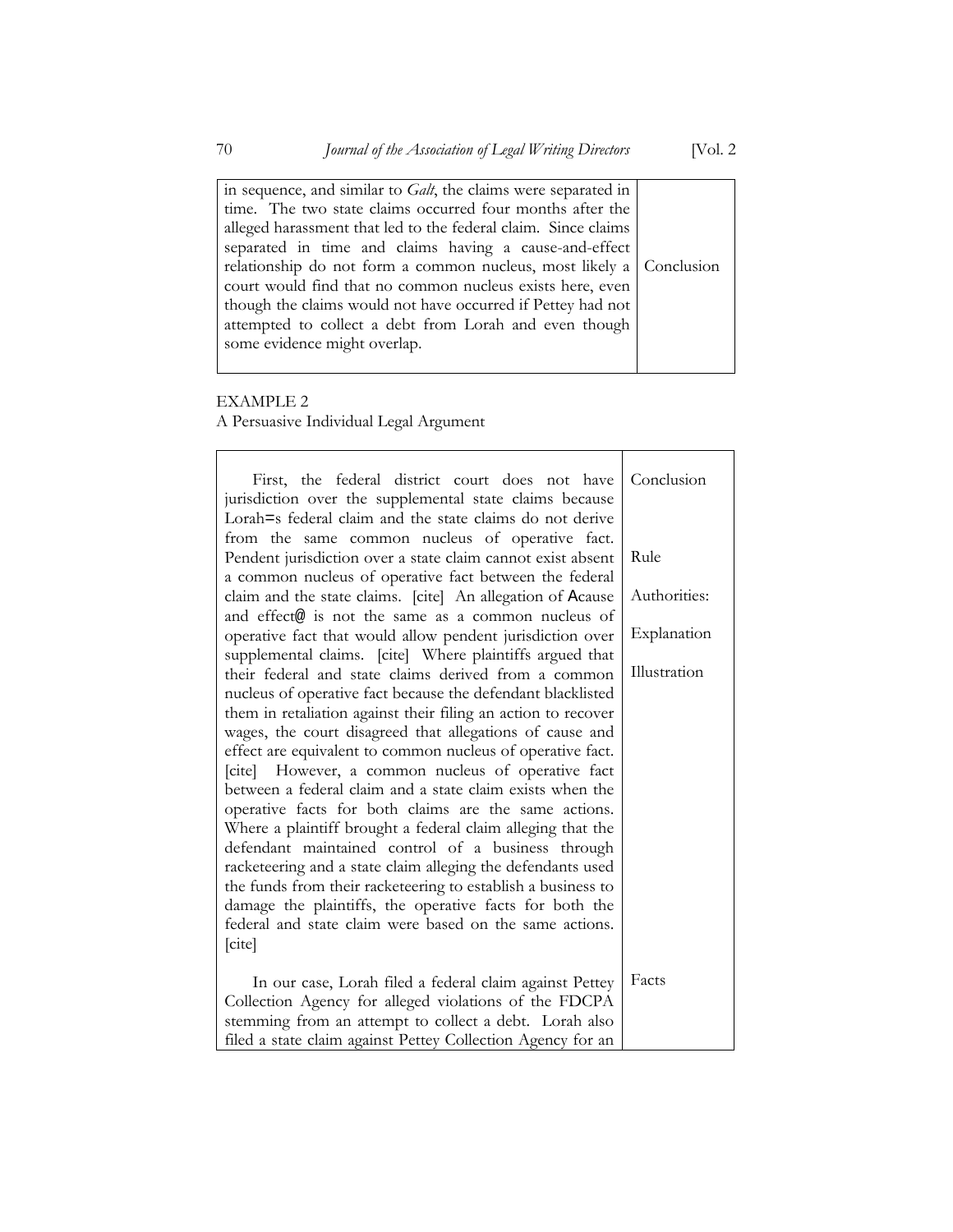| alleged breach of an oral contract to reduce the monthly           |             |
|--------------------------------------------------------------------|-------------|
| payment of the debt. Lorah claims this alleged contract            |             |
| breach caused her to breach her lease with Verne Smith.            |             |
| This case is similar to <u>Jose</u> because Smith=s state claim is | Analogy     |
| essentially asserting that Pettey Collection Agency=s              |             |
| efforts to collect a debt caused Lorah to breach her lease.        |             |
| However, this case is distinguishable from <b>Brady</b> because    | Distinction |
| the operative facts for Lorah=s federal and state claims           |             |
| and Smith=s state claim are not the same. Lorah=s                  |             |
| federal claim alleges harassing telephone calls, her state         |             |
| claim alleges breach of an oral contract to modify a               |             |
| repayment plan, and Smith=s state claim alleges tortious           |             |
| interference with prospective economic or business                 |             |
| advantage based on Lorah=s breach of her lease.                    | Conclusion  |
| Therefore, Lorah=s state and federal claims, and Smith=s           |             |
| state claim do not derive out of the same nucleus of               |             |
| operative fact.                                                    |             |
|                                                                    |             |

#### **V. Conclusion**

 For all of us in the legal profession, every day we are learners and every day we are teachers. By knowing more about how we learn, we will not only be more effective and efficient in our learning, but we will be better teachers, whether the teaching involves mentoring new associates, counseling clients, arguing to the jury, or actually teaching a course. While intellectual strengths, personality, information processing strengths, social interaction needs, and teaching preferences all contribute to one's learning style, the most significant gain to effective learning results from absorbing information using one's preferred modes of absorbing information. The most significant gain to effective teaching results from incorporating all modes of absorbing information into one's teaching so that no learner is excluded from effectively absorbing the information.

 Likewise, the most significant gain to effective organization results from using advance organizers to communicate legal analysis and argument. How legal writers organize, and how their audiences perceive that organization, is influenced by learning styles, including habitual preferences for processing information. The left hemisphere of the brain structures and stores information in a step-by-step sequence, while the right hemisphere processes the whole in a gestalt-like fashion. Those legal writers who rely more on the right hemisphere may have more difficulty organizing their thoughts and their documents. However, when strong right-hemisphere thinkers are given advance organizers, their ability to organize improves dramatically. This article discussed ten advance organizers and organizational tools that legal